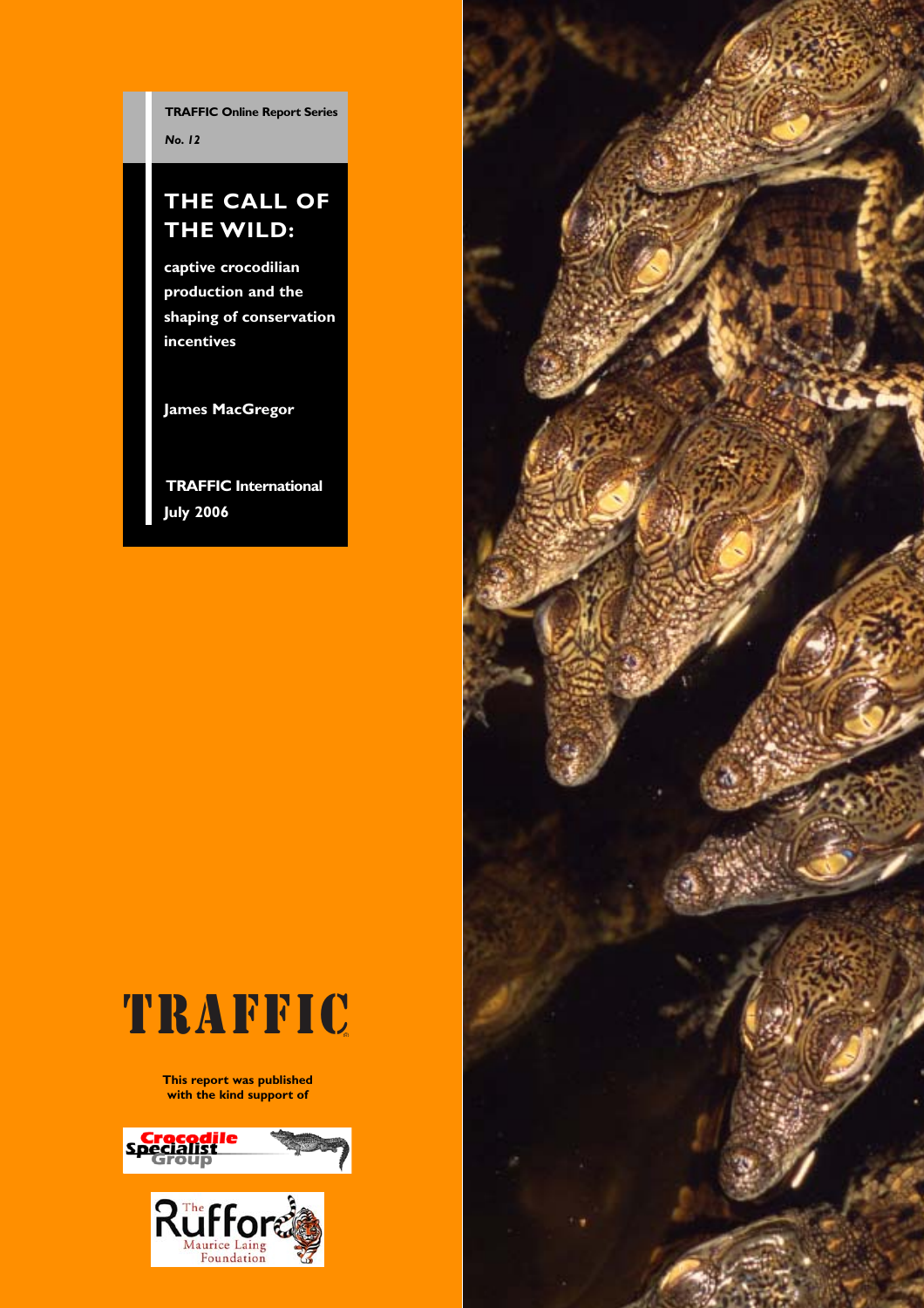Published by TRAFFIC International, Cambridge, UK.

© 2006 TRAFFIC International All rights reserved.

All material appearing in this publication is copyrighted and may be reproduced with permission. Any reproduction in full or in part of this publication must credit TRAFFIC International as the copyright owner.

The views of the author expressed in this publication do not necessarily reflect those of TRAFFIC, WWF or IUCN.

The designations of geographical entities in this publication, and the presentation of the material, do not imply the expression of any opinion whatsoever on the part of TRAFFIC or its supporting organizations concerning the legal status of any country, territory, or area, or of its authorities, or concerning the delimitation of its frontiers or boundaries.

The TRAFFIC symbol copyright and Registered Trademark ownership is held by WWF. TRAFFIC is a joint programme of WWF and IUCN.

**Suggested citation**: MacGregor, J. 2006. *The Call of the Wild: Captive Crocodilian Production and the Shaping of Conservation Incentives.* TRAFFIC International, Cambridge, UK.

**ISBN** 1 85850 220 9

**Front cover photograph**: *Crocodylus niloticus* hatchlings, Africa.

**Photograph credit**: WWF-Canon/Martin Harvey.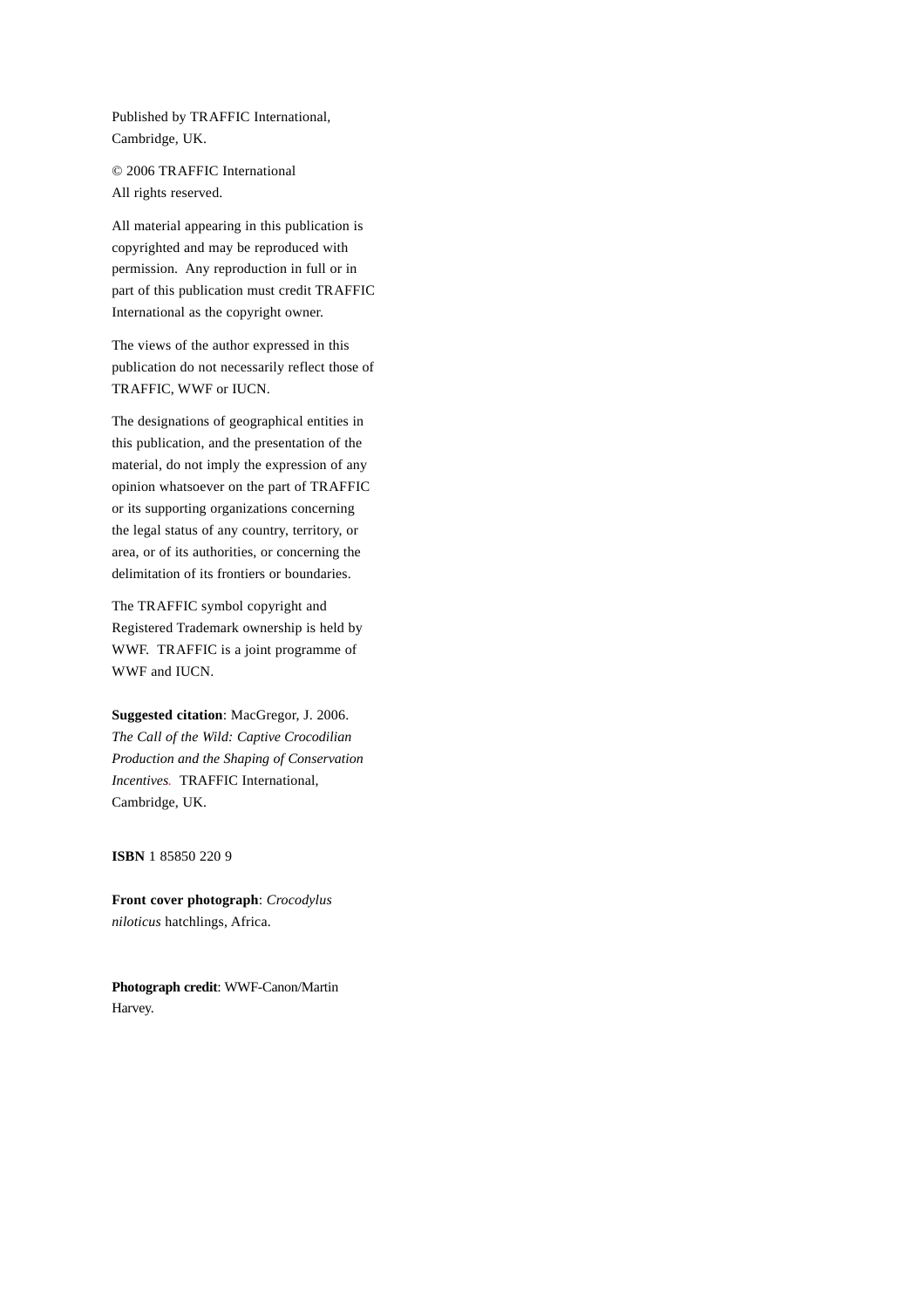# **THE CALL OF THE WILD:**

# **CAPTIVE CROCODILIAN PRODUCTION AND THE SHAPING OF CONSERVATION INCENTIVES**

James MacGregor

*July 2006*



**Siamese Crocodile** *Crocodylus siamensis***,Tonle Sap, Cambodia.**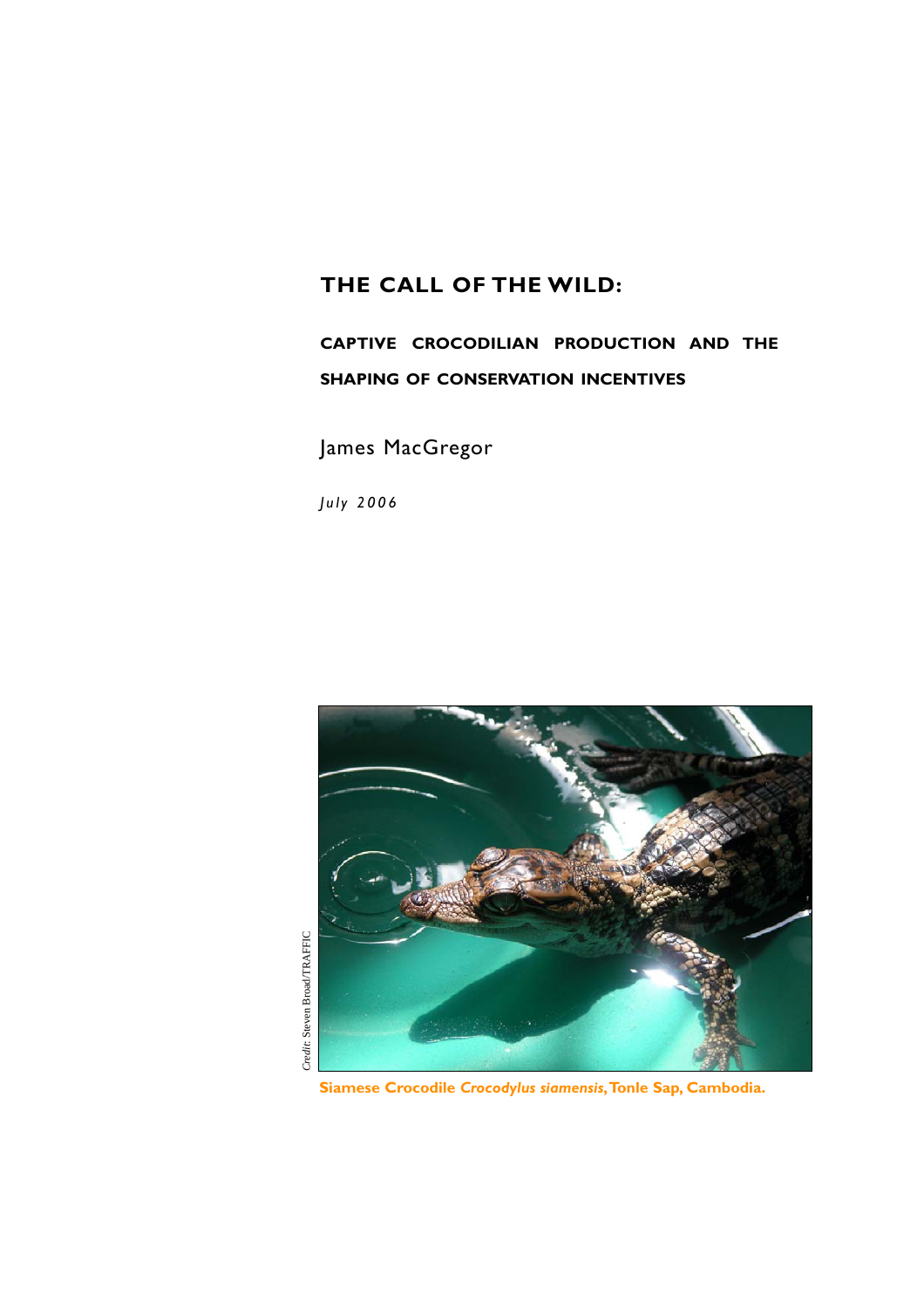# **CONTENTS**

| <b>Acknowledgements</b>                                                                                                            | $\ddot{\mathbf{i}}$ |
|------------------------------------------------------------------------------------------------------------------------------------|---------------------|
| <b>Executive summary</b>                                                                                                           | iii                 |
| <b>Introduction</b>                                                                                                                | $\mathbf{1}$        |
| <b>Background</b>                                                                                                                  | $\overline{2}$      |
| <b>Methodology</b>                                                                                                                 | 12                  |
| The crocodilian skin trade and industry in Colombia-a supply country                                                               | 13                  |
| The crocodilian skin trade and industry in Zimbabwe—a supply country                                                               | 21                  |
| Crocodilian skin trade and industry in consumer countries                                                                          | 25                  |
| <b>Discussion</b>                                                                                                                  | 37                  |
| What have been the drivers for the shift away from wild-harvested crocodilians?                                                    | 37                  |
| What have been the impacts of the shift to captive production of crocodilians<br>on markets for crocodilian skin and its products? | 39                  |
| How does the shift in production impact on the conservation status of wild crocodilians?                                           | 41                  |
| <b>Conclusions</b>                                                                                                                 | 43                  |
| <b>Recommendations</b>                                                                                                             | 44                  |
| <b>References</b>                                                                                                                  | 47                  |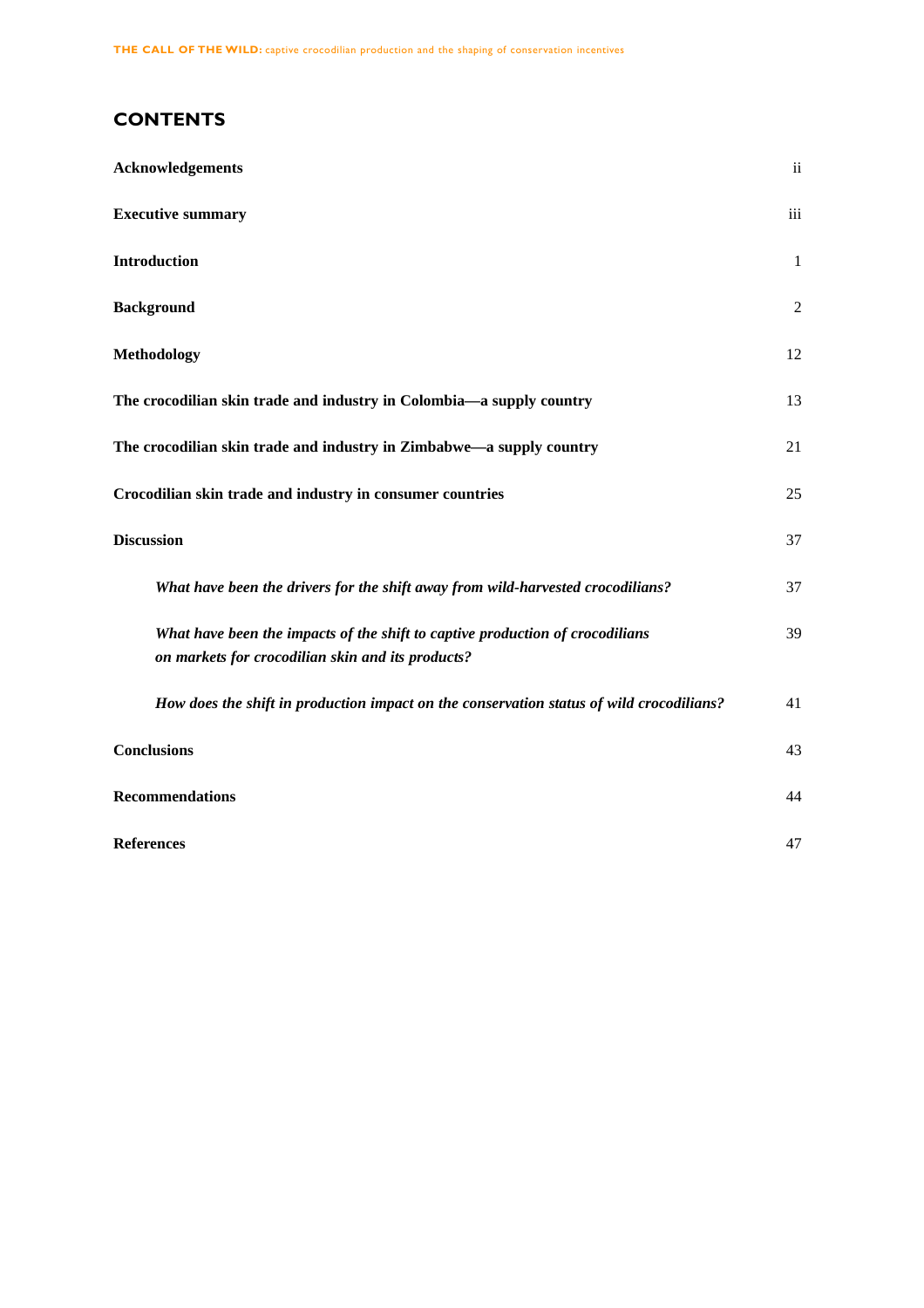# **ACKNOWLEDGEMENTS**

This research has benefited greatly from collaboration with members of the Crocodile Specialist Group (CSG) of the Species Survival Commission of IUCN—The World Conservation Union on projects such as the review of ranching conducted throughout Africa in 2004, the CSG mission to Colombia in March 2004, and also from research conducted on economic incentives for wildlife conservation by the Environmental Economics Programme of the International Institute for Environment and Development, under their DANIDA Framework Agreement. Dietrich Jelden, *Bundesamt für Naturschutz*; Don Ashley, Ashley Associates Inc.; John Caldwell, Trade Database Analyst, UNEP-WCMC; Jon Hutton, Director, UNEP-WCMC; and Steven Broad, Executive Director, TRAFFIC International were closely involved in the origination of the process from which this study sprang.

This study was made possible through grants from Louisiana Department of Wildlife and Fisheries (USA) and the Florida Department of Agriculture and Consumer Services (USA). Special thanks are due to Don Ashley, Ashley Associates Inc., for assisting in identifying these funding sources. The contribution towards production of this report from the Rufford Maurice Laing Foundation is gratefully acknowledged.

Special thanks are due to Enrico Chiesa, Mr Y. Takehara, Duccio Centili of WWF and TRAFFIC Italy, and Max Rocco of TRAFFIC Italy, for helping with the logistics of conducting the survey.

Reviews of draft versions of this report at various stages by Perran Ross, Department of Wildlife Ecology and Conservation, University of Florida; Bernardo Ortiz, Director, TRAFFIC South America; and Steven Broad and Teresa Mulliken, TRAFFIC International, were most helpful. The significant editorial support provided by Julie Gray of TRAFFIC International was especially appreciated.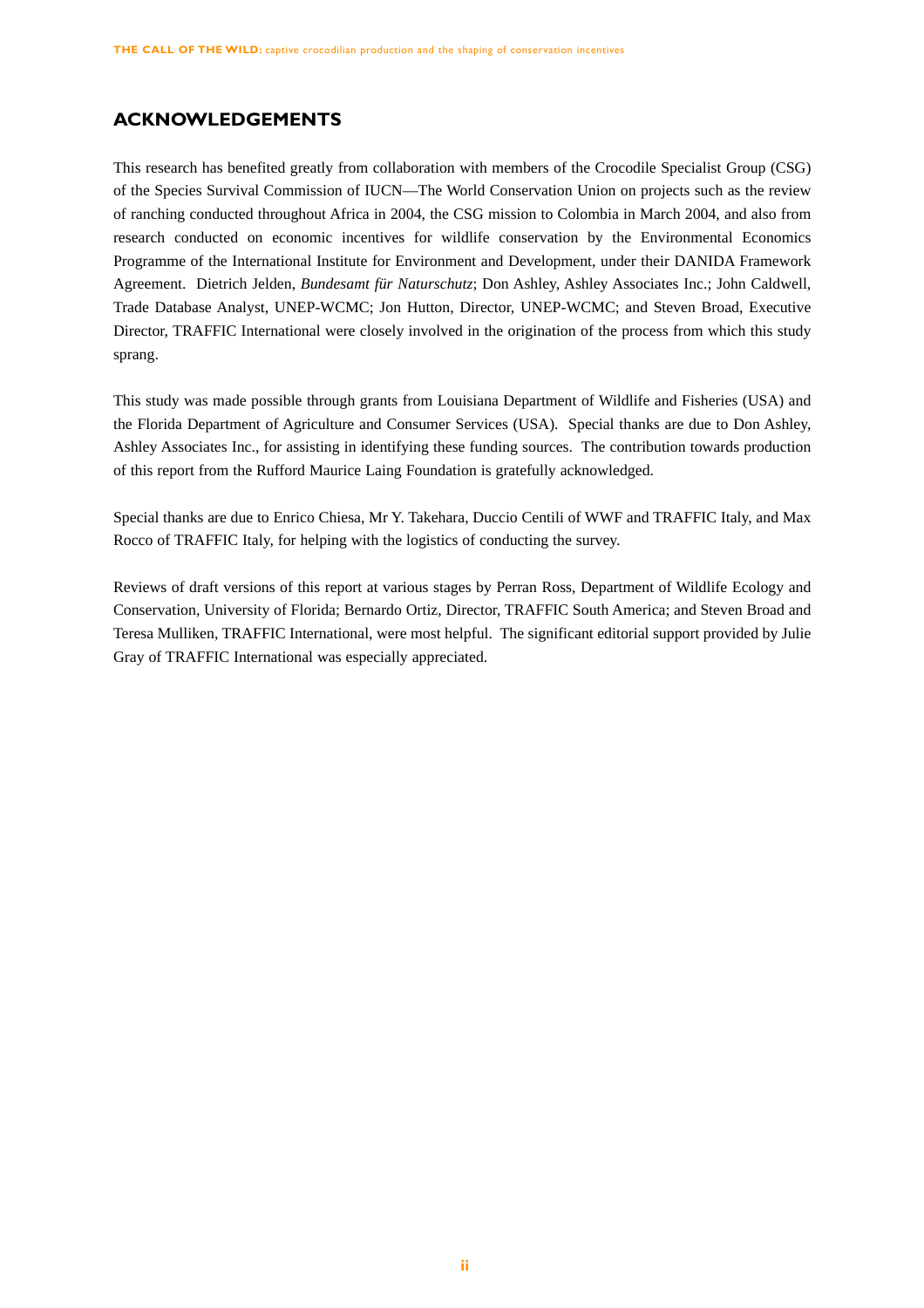# **EXECUTIVE SUMMARY**

Many crocodilians experienced uncontrolled exploitation in the past when sub-adult and adult crocodiles were hooked, speared, shot or otherwise killed, largely for their skins for international trade. Subsequently, species and populations were protected and over time several successful commercial crocodilian conservation initiatives have been made. Some of these are still based on the offtake of wild animals, many are based on the offtake of eggs from the wild, but increasingly crocodilians are captive-bred. A lack of systematic economic analysis of the global trade in crocodilian skins has been an obstacle to assessing the full potential for the conservation of crocodilians from a market-driven perspective. The means to address this gap were considered by members of the Crocodile Specialist Group (CSG) of the Species Survival Commission of IUCN—The World Conservation Union and TRAFFIC, resulting in the commissioning of this study to assess:

- the impacts on markets for crocodilians of the shift away from their wild harvest towards captive production and
- the impacts on conservation of wild crocodilians of this shift.

To inform the study, research focussed on Colombia, the largest supplier of crocodilian skins to the international market; Zimbabwe, also a prime supplier of crocodilian skins; and France, Italy and Japan, as major consumer countries. Interviews with crocodilian skin industry participants in these last-mentioned countries were conducted from November 2002 to May 2004 and further information was obtained from literature, international trade data and members of the CSG.

Crocodilian skin production in Colombia today is virtually all from captive-bred crocodilians, where the breeding stock is captive, and has an assured place in the market, including in new and growing markets, for example, in Asia. Colombia's crocodilian skin production comprises, almost exclusively, caiman skin, the leather from which is now prized as high quality, having previously taken second place to the widely favoured 'classic' leather from crocodiles and alligators. Zimbabwe's production is based on a mixture of 'ranching', in which eggs are harvested from the wild and raised in captivity, and captive breeding, and the proportion from captive breeding is steadily increasing.

The picture in Colombia and Zimbabwe is mirrored by the imports of the major crocodilian skin consumer countries surveyed, which chart a decline in demand for wild-harvested crocodilian skin, to the point of its virtual exclusion from the trade. Study of the crocodilian skin industry in these countries reflects the upward drift of caiman skin in terms of quality and the consequent blurring of the caiman/classics divide. It also reveals a restructured industry, with a newly-dominant retail sector, partly governed by powerful fashion-brand conglomerates with global reach. Conservation principles are reported to be absent from retailing strategies and consumers' buying decisions. Where conservation is considered, judgements are simplistic and favour captivereared crocodilians, without any distinction between ranched and captive-bred sources.

Initial drivers for the shift away from wild-harvested crocodilian production included conservation motives. The premise on which those motives were based, however, has become outdated by the far-reaching changes the crocodilian skin industry has witnessed since the establishment of the first ranching and captive breeding operations. Largely as a result of the success of these, the industry has come to depend upon the quality and reliability of skins from their captive stock and, indeed, has restructured in parallel and in concert with the development of captive-reared crocodilian production to the point where attributes of captive crocodilian skins coincide with those valued by the crocodilian skin industry and are what the market wants.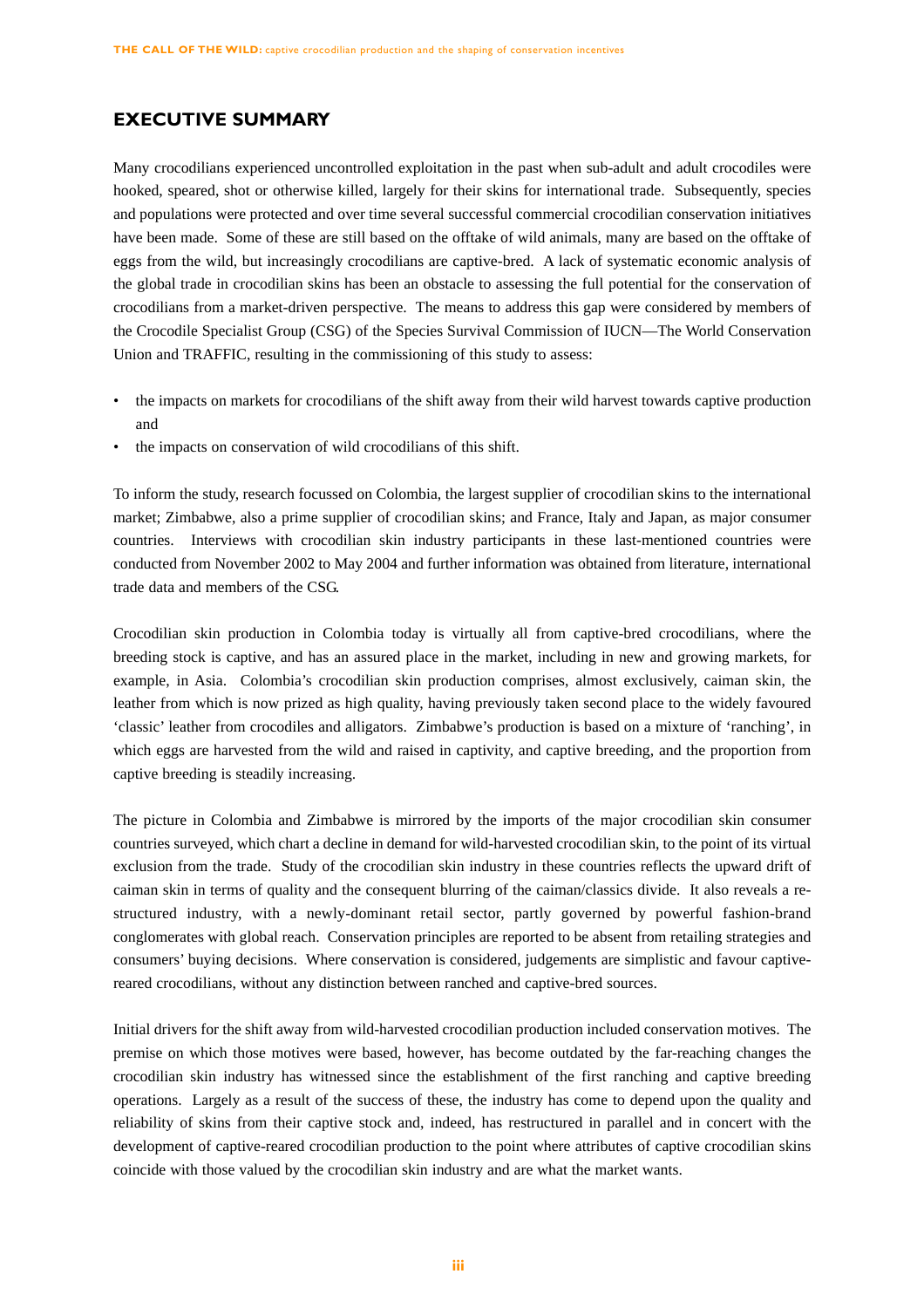The rationale for market-driven conservation, on which much crocodilian conservation has been founded, is that the financial benefits of commercial exploitation of the species can be harnessed within a management and regulatory framework to provide strong incentives for conservation. This study suggests that the link between commerce and the incentive for conservation is declining since the links between the crocodilian skin industry and wild populations of crocodilians are increasingly tenuous. The conservation motive for restimulating trade in wild crocodilian skin was clear. Wild crocodilians could once again be imbued with a trade value and, furthermore, one which outweighed their nuisance factor and the value of other potential uses of their habitat. This report suggests that wild-harvested crocodilians once again need to be valued by the exotic skin industry, so that sustainable harvesting of wild crocodilians (i.e. hunting or ranching) will increase. What is less clear is how this might be achieved, but satisfaction of both the conservation requirement for a revival of use of wild crocodilians and market criteria could be achieved, and in this regard it is worth considering that:

- the crocodilian skin industry, or any industry founded on wild resources, is unwise to turn its back on the wild supply;
- wild crocodilian skins retain some advantages in today's market—wild classic skins remain at the vanguard of the strategy of luxury brands;
- conservation messages are not precluded from the fashion world and, with careful planning and development, conservation and brand messages could be synchronized and complementary;
- captive breeding has a role to play in any crocodilian skin industry based on increased use of wild crocodilians and should not be viewed as a production method that needs stamping out.

In the spirit of satisfying conservation and market criteria for crocodilian skins, it is recommended that market potential to favour conservation is harnessed, as outlined below.

#### **Conservation bodies, in co-operation with crocodilian skin industry participants, should.....**

....seek out conservation champions

....encourage retailers to realize the potential benefits of the conservation message as a marketing tool.

## **Crocodilian range State governments, donor agencies and private companies should work together to....**

....manage supply, in order to place wild crocodilian populations once again at the heart of the industry, by considering, for example, tied trade; capping captive breeding; quota systems; stimulation of smallholder entry and sustainability along the supply chain; development of a 'conservation brand'; scanning for perverse incentives; conservation tithes.

# **To improve quality and productivity from wild and ranched crocodilians, producers of wild crocodilian skins should.....**

....focus on quality improvements

....review enhancement of the value from wild and ranched crocodilian populations

....research into the potential role of industry associations in securing advantage for wild and ranched crocodilian skins

...learn by example—there is a wealth of experience in sustainable use of wild crocodilians to learn from.

## **To maximize potential usefulness of trade data, CITES Parties should.....**

....improve data, so that it more keenly supports conservation requirements.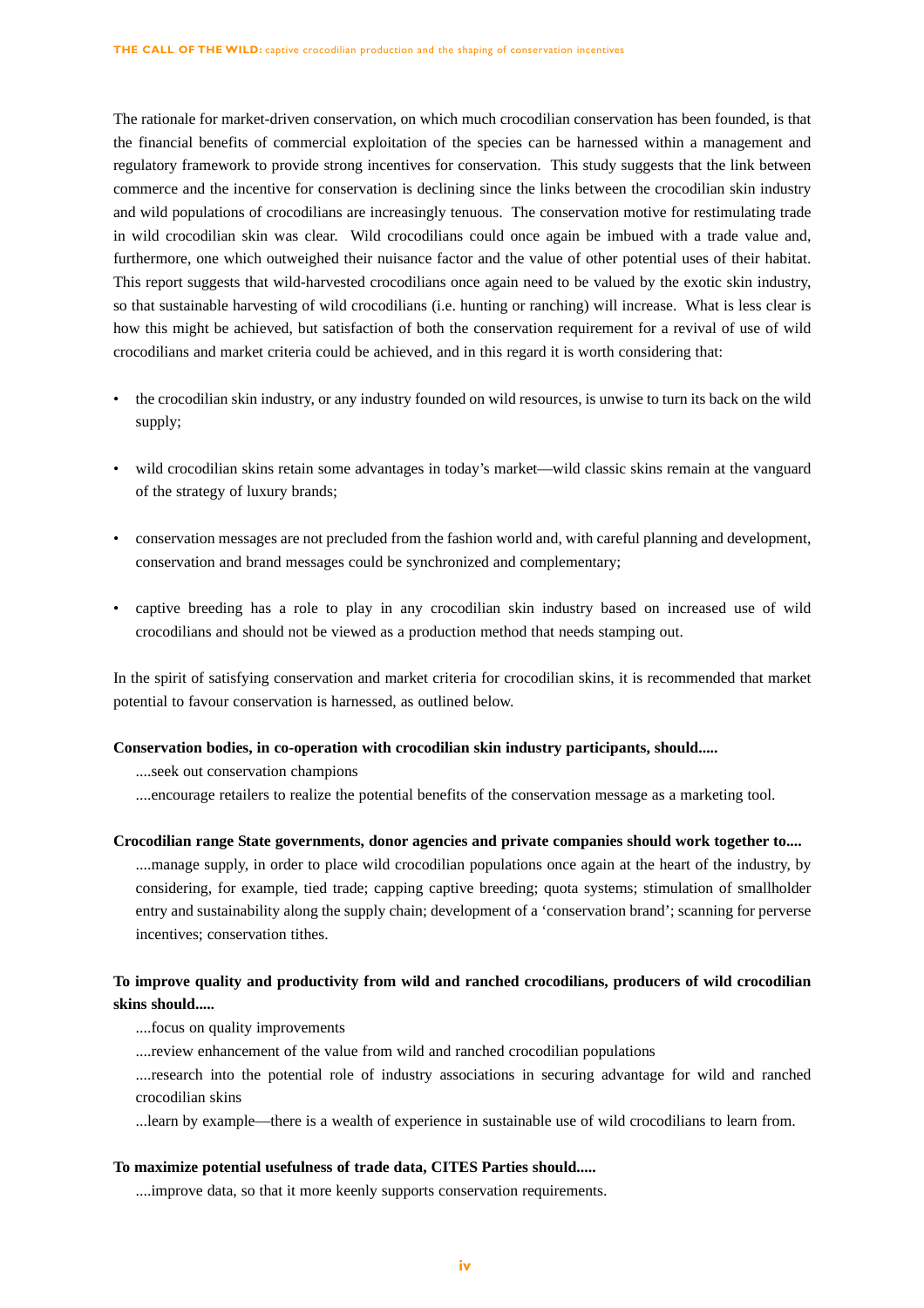# **INTRODUCTION**

All crocodilians are listed in Appendices I or II of the Convention on International Trade in Endgangered Species of Wild Fauna and Flora (CITES), which theoretically means they are considered either to be endangered in the wild as a result of trade (largely in their skins) or to be sufficiently vulnerable that they may become endangered without close control of their trade. Appendix II also includes so-called 'look-alike species', i.e. species of which the specimens in trade look like those of species listed for conservation reasons. The lack of systematic economic analysis of the global trade in crocodilian skins has been an obstacle to assessing the full potential for their conservation from a market-driven perspective. Information fundamental to this approach, such as the transmission of price signals between producers and consumers, has been unreliable and incomplete. A previous study conducted during 2001 and 2002 (MacGregor, 2002) attempted to address this challenge and identify the factors that will affect the development and success or failure of market-based approaches to conservation of crocodilian populations. The draft report, *International Trade in Crocodilian Skins: Review and Analysis of the Trade and Industry Dynamics for Market-based Conservation*, indicated a ladder of options for future work on the links between the crocodile skin industry and conservation. These options were discussed and developed at a workshop organized at a meeting of the Crocodile Specialist Group (CSG) of the Species Survival Commission of IUCN—The World Conservation Union, in Gainesville, in October 2002, and throughout 2003 by the author in collaboration with CSG members and TRAFFIC International staff. Two of the areas identified for further work are the subjects of this report:

- the assessment of the impacts on markets for crocodilians of the shift away from their wild harvest in favour of captive production
	- and
- the assessment of the impacts on conservation of wild crocodilians of this shift.

CITES data show that, over the past several decades, captive rearing of crocodilians has increased and often replaced wild harvest as a means of obtaining skins for commercial use. By focussing research on two supply countries—Colombia and Zimbabwe—and through interviews with stakeholders in the crocodilian skin industry in France, Italy and Japan, this study researched the nature of the drivers for the shift away from wild-harvested crocodilian skins before seeking insight into how the shift has affected the markets for crocodilian skins (with reverberations through the supply chain). The characteristics of the industry supply chain are well-documented (MacGregor, 2002) but its markets are less well understood. Certainly, there is a luxury market, but the nature, longevity and dynamics of non-luxury markets for crocodilian skins remain unclear. Finally, by evaluating how the shift in production has influenced the conservation status of affected crocodilians, it aims to uncover levers for such conservation.

After presenting background information on crocodilians and the trade in their skin, this report outlines the present-day supply side of the trade in Colombia and Zimbabwe and the crocodilian skin industry in consumer countries, drawing on the interviews with industry stakeholders in France, Italy and Japan. Key findings are analysed with the main research objectives in mind and recommendations for optimizing conservation options are presented.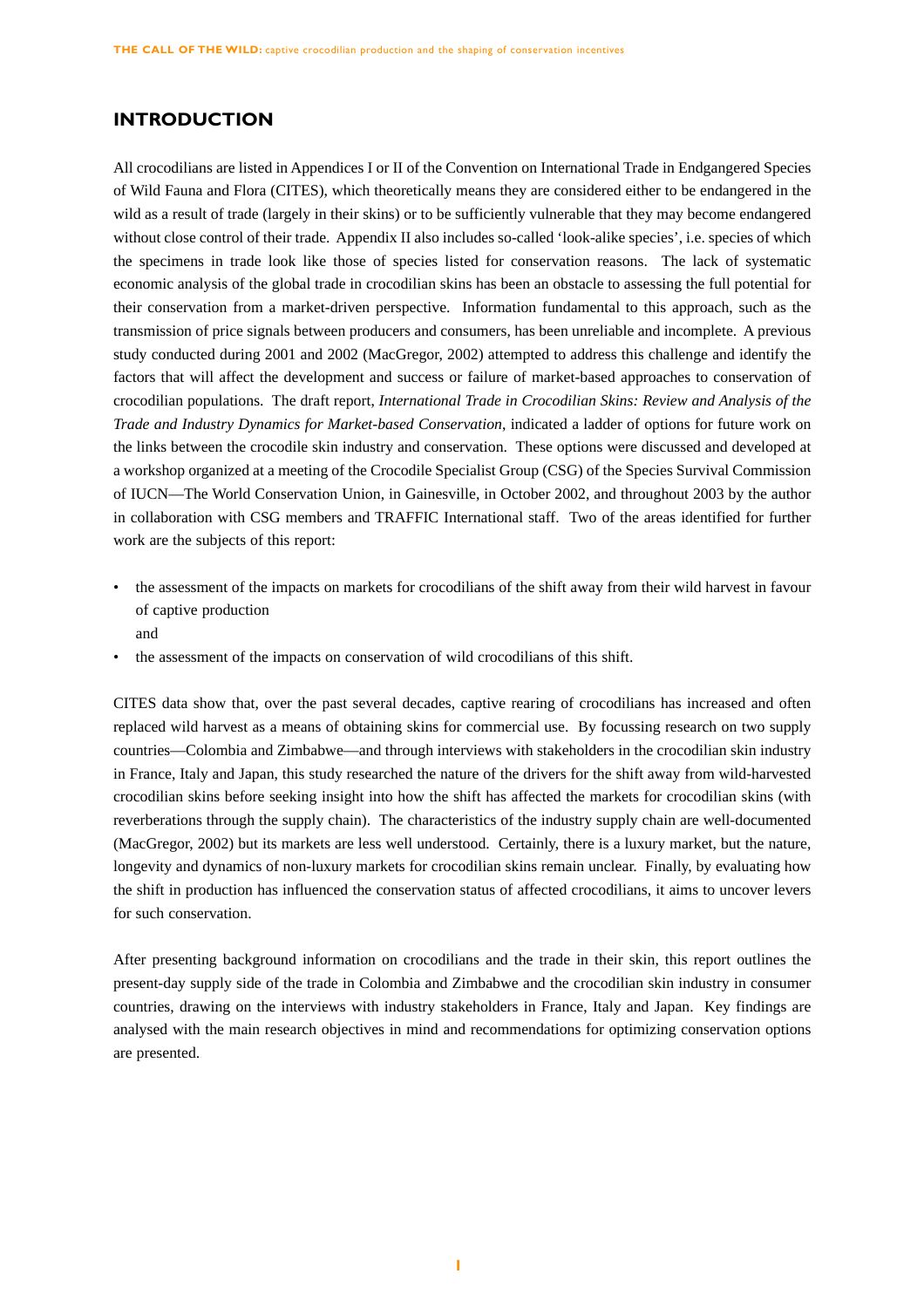# **BACKGROUND**

#### **HISTORICAL TRADE IN CROCODILIANS AND THE MOVE TO CONSERVATION**

The term crocodilian refers to the 23 living species of crocodile-like animals comprising the order Crocodylia (alligators, caimans, crocodiles, gharials and false gharials) (King and Burke, 1989). Crocodilian skin has been used by humans for centuries, both for functional and fashionable purposes (Britton, 2002). At least 15 species of crocodilian are or have been commercially traded for their skins on a regular basis; some trade has also occurred in the others (Brazitis, 1987). Until relatively recently, all crocodilian skin came from wild animals.

During the 1920s, the skins were associated exclusively with luxury items, mainly high-priced shoes, but as early as the 1930s they began to be used for mass-produced items. The historical peak of the trade in crocodilian skins appears to have been 1945-1960, during which period over three million wild-taken skins were marketed each year (Luxmoore, 1992). Crocodilian leather in trade was divided, then as now, into 'classic' and 'non-classic' categories, the distinction being made on the quality of the leather. High value and low volume characterized the former category and low value, high volume caiman skins the latter (Luxmoore, 1992). Although evidence is limited, it is accepted that as recently as the early 1970s, up to two million crocodilian skins were traded each year, of which three-quarters were caiman (Hutton *et al.*, 2001). By 1984, this had been reduced to less than one million. The level of classics in trade in the 1950s and 60s may have reached 500 000 skins per year, but later estimates suggest that this had decreased to around 300 000 by the early 1970s and to 150 000 by 1984, numbers having plummeted owing largely to the over-harvesting of accessible wild populations (Luxmoore, 1992).

The status of several crocodilian populations globally became precarious and forward-thinking individuals and bodies were advocating harvest restrictions by the late 1960s (Britton, 2002). Protection was granted to crocodiles in northern Australia in the late 1960s and early 1970s and CITES entered into force around the same time, in 1975. All living crocodilian species were immediately listed under CITES, most of them in CITES Appendix I (affording the highest level of protection), reflecting how close to extinction some species had come (Britton, 2002). Although all crocodilian species are still CITES-listed—those not in Appendix I are listed in Appendix II, which lists species which may become endangered unless trade is regulated—their conservation status is much improved relative to the beginning of the 1970s. Co-operation between crocodilian farmers, crocodilian skin traders, tanners, manufacturers, designers and major retailers, and regulation, have been critical to this conservation success.

## **CROCODILIAN CONSERVATION FROM THE 1970S**

#### **Wild crocodilian conservation and sustainable use**

From the 1970s, once the harm caused by uncontrolled exploitation had been realized, improved protection and tightly controlled exploitation rescued many crocodilian populations from continued decline. Sustainable use became a byword for crocodilian conservation, especially after the workability of sustainable use schemes was demonstrated in several diverse countries (Ross, 1998a). The two key ideas behind sustainable use are the capacity to react promptly to any drop in wild crocodilian population levels and the principle that the people most likely to over-exploit a resource have the greatest vested interest in maintaining it (Ross, 1998a). Re-investment of resource rents—that is investing some profits in ensuring a sustainable flow of income from the natural resource—is also recognized to be important for successful sustainable use of crocodilians (Ross, 1998a). Hunting wild specimens, ranching or captive breeding can all be forms of sustainable use of crocodilians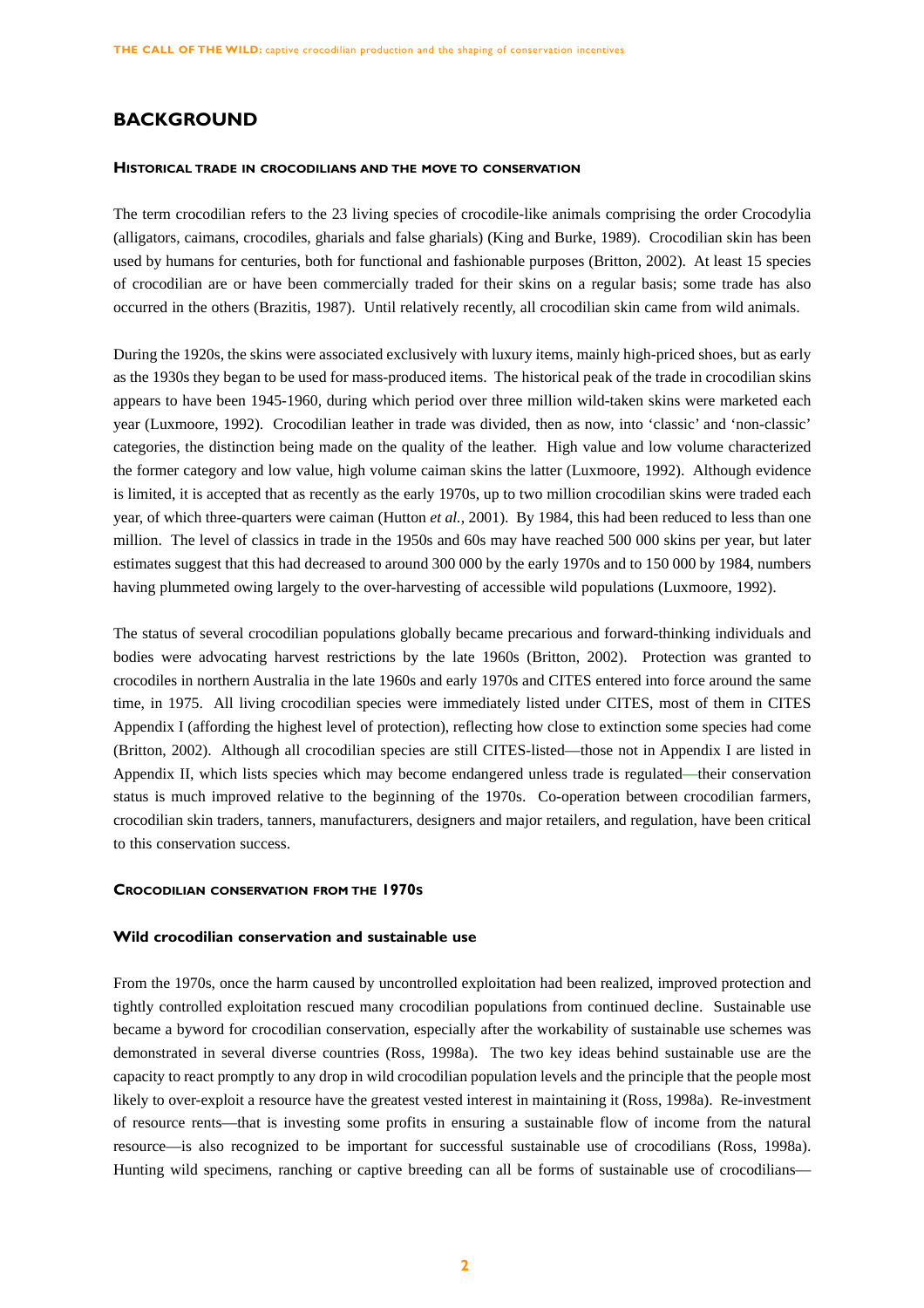although once captive breeding programmes become fully operational, they may lose their link with the wild resource almost completely. Sustainable use of crocodilians has benefitted immeasurably from the support of prominent traders and manufacturers in the crocodilian trade. Winning over the commercial sector to the idea that profits could grow (or at least not diminish) with sustainable use schemes in place provided powerful leverage for compliance and investment by producers (Ross, 1998a).

## **Wild crocodilian conservation and CITES**

Because the main economic benefit of crocodile use is derived from international trade, a stringent system for controlling such commerce was instrumental to controlling use and ensuring sustainability (Ross, 1998a). CITES provided this system and has had an enormous impact on international crocodilian trade (Luxmoore, *et al*., 1985; Hutton, 2001). CITES listings slowly reduced the supply of wild crocodilians to trade and CITES in turn adapted its controls to respond to developments in other forms of production of crocodilians. As a result, there were transfers of some crocodilian populations from Appendix I to Appendix II for a variety of reasons and using a variety of mechanisms so that, by 1992, there were at least five different levels of control accorded to crocodilians under CITES, as follows (Luxmoore, 1992):

- i) Appendix I
- ii) Appendix I, 'bred in captivity for commercial purposes'
- iii) Appendix II, transferred from Appendix I for ranching
- iv) Appendix II, on the basis of an interim transfer from Appendix I and subject to quota
- v) Appendix II

Over 20 countries were successful in transferring their populations of crocodilians from Appendix I to II for ranching purposes (MacGregor, 2002) and ranching and quotas continue to be used as precautionary measures in management programmes for crocodilians (Hutton *et al*., 2001). At least 30 countries are allowed under CITES to export crocodilians (from wild, ranched or captive-bred sources) (see **Table 3**). Crocodilian skins must be tagged with a unique number (see *Resolution Conf. 11.12, Universal tagging system for the identification of crocodilian skins*) in order to be exported legally, according to CITES regulations. In other words, CITES has been central to the gradual replacement of unregulated crocodilian exploitation with other forms of crocodilian production, notably ranching and captive-breeding.

## **THE CROCODILIAN SKIN INDUSTRY (1980S ONWARDS)**

## **Methods of crocodilian production**

The fundamental change in production of crocodilian skin during the last quarter of the twentieth century was wrought by the establishment of hundreds of crocodilian farms worldwide (Luxmoore, 1992). Crocodile farming may be defined as the rearing of crocodilians in captivity for commercial production of skins or other products, or for live animal sales (Luxmoore, 1992). It is important to note that there is some confusing technology here. Where crocodilians are concerned, farming refers to the raising in captivity of crocodilians which originate either from wild-harvested eggs or hatchlings, or eggs produced by captive adults. The former is termed 'ranching', the latter 'captive breeding'. Some farms were established by the early 1980s and several even earlier—Nile Crocodiles *Crocodylus niloticus*, for example, have been ranched in Zimbabwe since 1965 (Luxmoore, 1992), but a distinct upward trend in the number of farms established began in the late 1980s (see **Table 1**). The full extent of the declining trend in wild-harvested animals is hidden from CITES trade data, as not all countries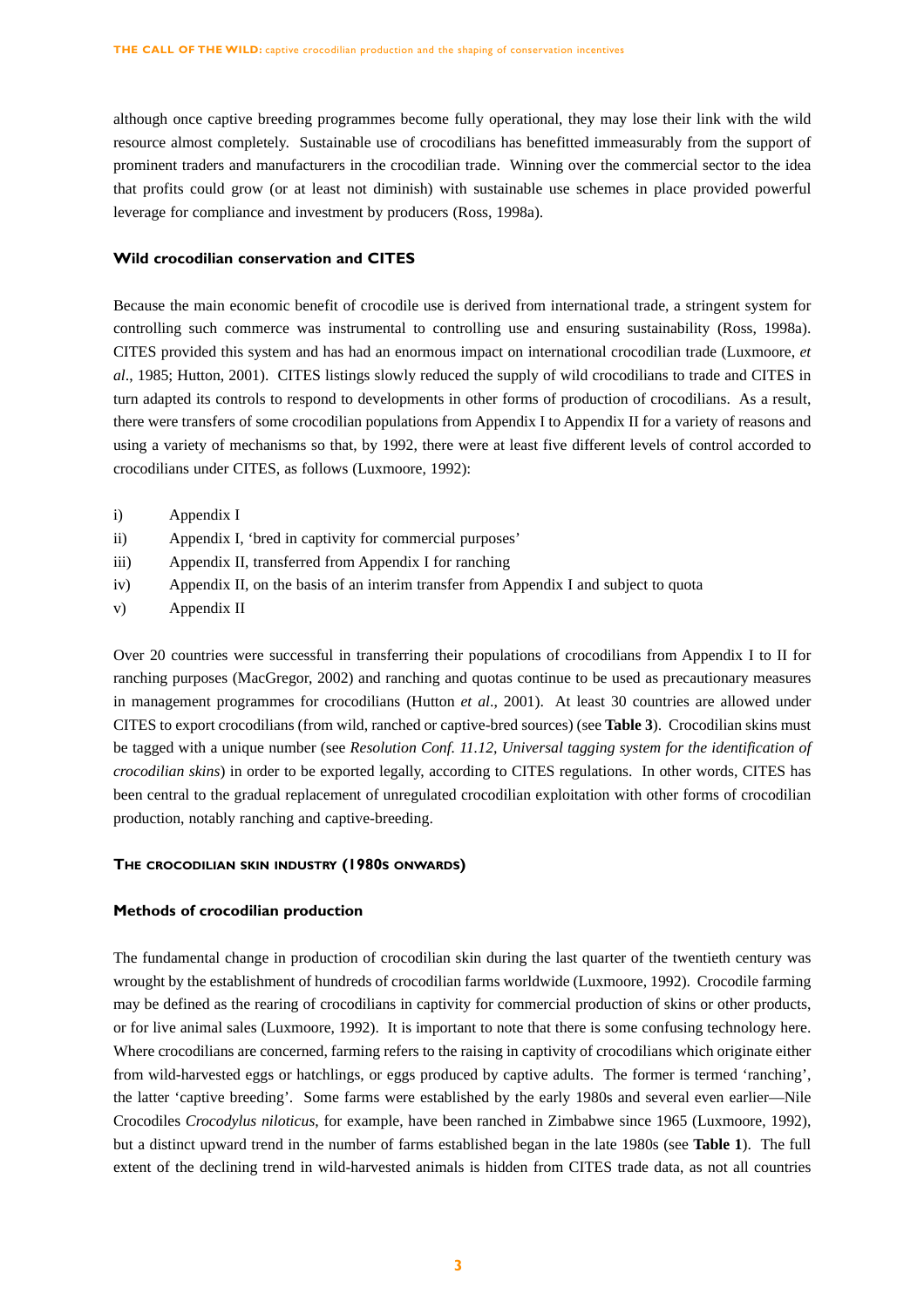# **Table 1**

**Estimated number of crocodilian skins supplied to the industry by method of production (includes caiman production), 1977-99**

| <b>Year</b> | <b>Wild</b> | <b>Ranched</b> | <b>Captive-bred</b> | <b>Total</b> |
|-------------|-------------|----------------|---------------------|--------------|
| 1977        | 306 337     | 1258           | $\boldsymbol{0}$    | 307 595      |
| 1978        | 400 917     | 175            | $\boldsymbol{0}$    | 401 092      |
| 1979        | 380 405     | 991            | $\boldsymbol{0}$    | 381 396      |
| 1980        | 1 117 219   | 1039           | $\boldsymbol{0}$    | 1 118 258    |
| 1981        | 945 000     | 3029           | 567                 | 948 596      |
| 1982        | 830 045     | 3165           | 177                 | 833 387      |
| 1983        | 861 954     | 6424           | 172                 | 868 550      |
| 1984        | 846 951     | 11 565         | 632                 | 859 148      |
| 1985        | 1 260 776   | 17 729         | 1384                | 1 279 889    |
| 1986        | 858 312     | 20 383         | 3287                | 881 982      |
| 1987        | 618 603     | 32 562         | 6964                | 658 129      |
| 1988        | 975 774     | 55 000         | 8995                | 1 039 769    |
| 1989        | 527 573     | 118 854        | 49 604              | 696 031      |
| 1990        | 452 486     | 135 751        | 112 488             | 700 725      |
| 1991        | 304 563     | 164 648        | 149 946             | 619 157      |
| 1992        | 259 562     | 194 389        | 250 913             | 704 864      |
| 1993        | 240 029     | 213 635        | 576 384             | 1 030 048    |
| 1994        | 270 174     | 251 849        | 599 189             | 1 121 212    |
| 1995        | 224 483     | 228 930        | 846 584             | 1 299 997    |
| 1996        | 180 855     | 231 168        | 690 815             | 1 102 838    |
| 1997        | 202 809     | 252 394        | 534 734             | 989 937      |
| 1998        | 120 011     | 236 216        | 722 978             | 1 079 205    |
| 1999        | 93 151      | 255 945        | 856 143             | 1 205 239    |

*Source*: CITES trade data, supplemented by information provided by the CSG.

trading were Parties to the Convention and because Zimbabwe, France and Italy were initially not bound by CITES regulations pertaining to *C. niloticus.* Nonetheless, the data sketch a trend of falling wild harvests of animals in favour of ranching and, subsequently, captive breeding (**Table 1**).

With the establishment of crocodilian farms, three separate modes of production of crocodilian skins became possible—wild-harvesting, ranching and captive breeding. Definitions and descriptions of these terms follow:

# *Wild-harvesting*

Skin from wild-harvested crocodilians is derived from crocodilians that have spent their entire life cycle (or a large proportion thereof) in a natural (not man-made) environment until harvest. A number of countries still produce crocodilian skins from wild animals—see **Tables 3** and **4**.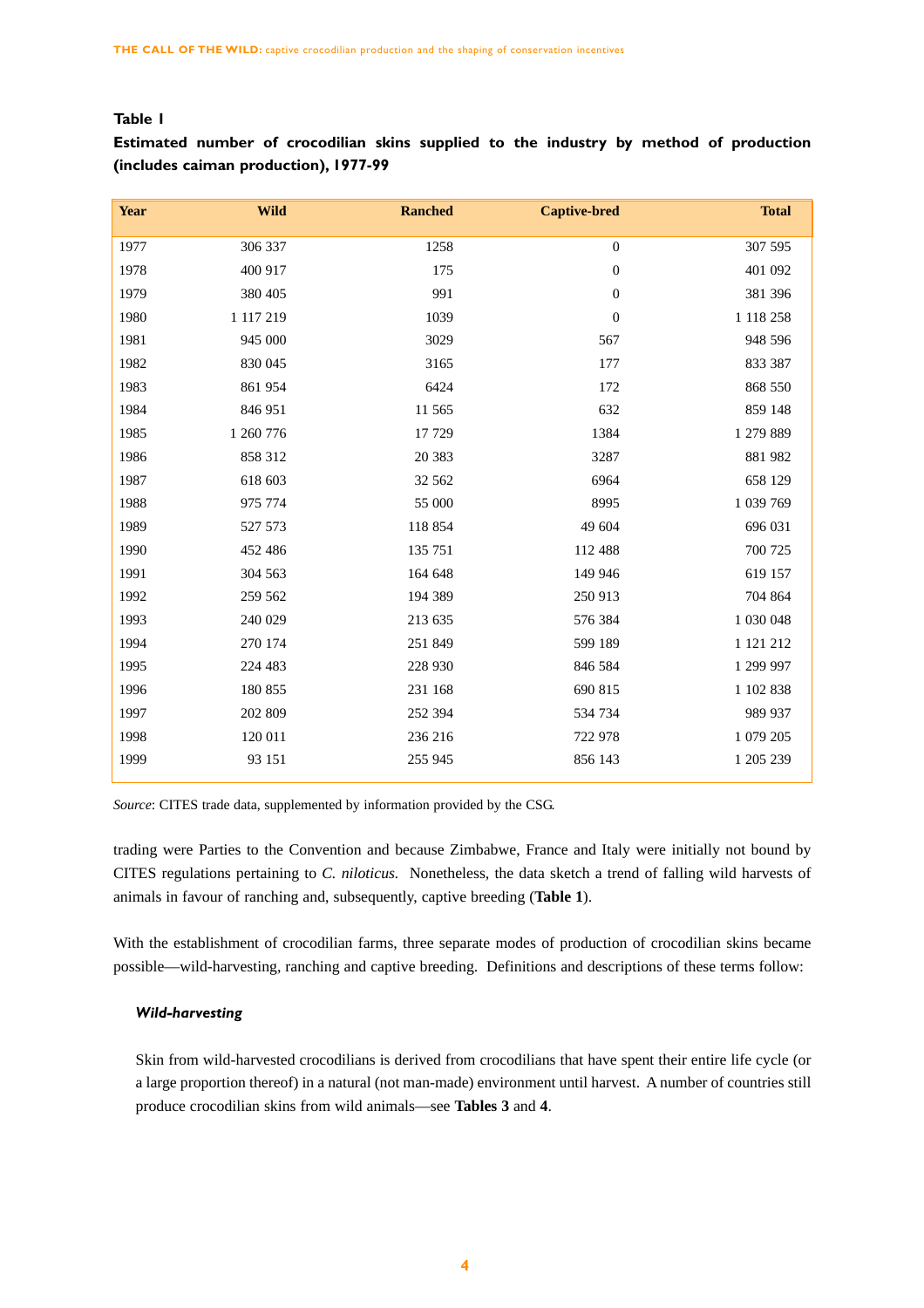#### *Ranching*

Ranching crocodilians involves collecting specimens from the wild and rearing them in a controlled environment. CITES has its own definition of the term (in CITES *Resolution Conf. 11.16*).

Ranching is considered a highly precautionary and biologically 'safe' method of harvesting, because it relies on harvesting (usually) the youngest life stages that regularly experience high mortality in the wild (Hutton *et al.*, 2001). Initially, captive production was from ranches, not from captive-bred crocodilians (Ross, 2001). Biological studies in the USA, Australia, Papua New Guinea, Venezuela and Zimbabwe all demonstrated that crocodilian populations could sustain moderate harvests, particularly of eggs (Ross, 2001). Parallel developments in the technology of commercial crocodilian raising allowed widespread attempts at ranching and a model arose whereby the preservation of natural habitats, monitoring of wild populations and economic incentives to local landowners and stakeholders were all supported by sustainable crocodilian ranching (Fernandez and Luxmoore, 1996; Joanen *et al.*, 1997; Ross, 1998a). Ranching increased markedly in the 1980s (MacGregor, 2002) and the number of ranched skins stood at approximately 250 000 in 1999 (**Table 1**) (mostly American Alligator *Alligator mississipiensis*).

## *Captive-breeding*

Unlike ranched crocodilians, captive-bred crocodilians are born in captivity. CITES has its own definition of 'captive-bred' (in CITES *Resolution Conf. 10.16 (Rev.)*), which states that the term refers to specimens 'born or otherwise produced in a controlled environment' if:

i) the parents were in a controlled environment at the time of development of the offspring; and

ii) the breeding stock was established legally and in a manner approved by CITES. It must also be maintained without the introduction of specimens from the wild (with certain exceptions) and must have produced offspring of at least second generation (F2) in a controlled environment or be managed in a manner that has been demonstrated to be capable of doing so.

Captive breeding operations must be registered with the CITES Secretariat in order to trade legally under CITES and approval may be withdrawn if they fail to comply with the required conditions.

Ranching was perceived by some authorities and entrepreneurs as impractical, considering the costs of harvesting wild populations on an 'adaptive management' basis (by monitoring, field surveys, biological studies, etc.) and the difficulties of regulating access to wild populations. These disadvantages to ranching, coupled with the unpredictability and inconsistency of supplies associated with obtaining skins from wild crocodilians, led to the expansion of captive propagation, built on the techniques developed for ranching (Ross, 2001). Today, captive breeding is the major mode of production for skins in Colombia (Common Caiman *Caiman crocodilus*), Thailand (Siamese Crocodile *Crocodylus siamensis*), South Africa (*Crocodylus niloticus*) and Mexico (Morelet's Crocodile *Crocodylus moreletii*) and other countries and it has an increased share of production in Zimbabwe (*Crocodylus niloticus*) (Ross, 2001; see **Table 3**). Captive breeding of crocodilians has developed to become the most important means of production of skins to industry, reaching 850 000 skins in 1999 (**Table 1**). Caiman skin, principally from Colombia, dominates supply of skins from captive-bred crocodilians, in terms of volume.

The shift from wild to captive production of crocodilian skins is well documented and a summary of the key changes in the supply of crocodilian skins that this shift has engendered is presented in **Table 2**.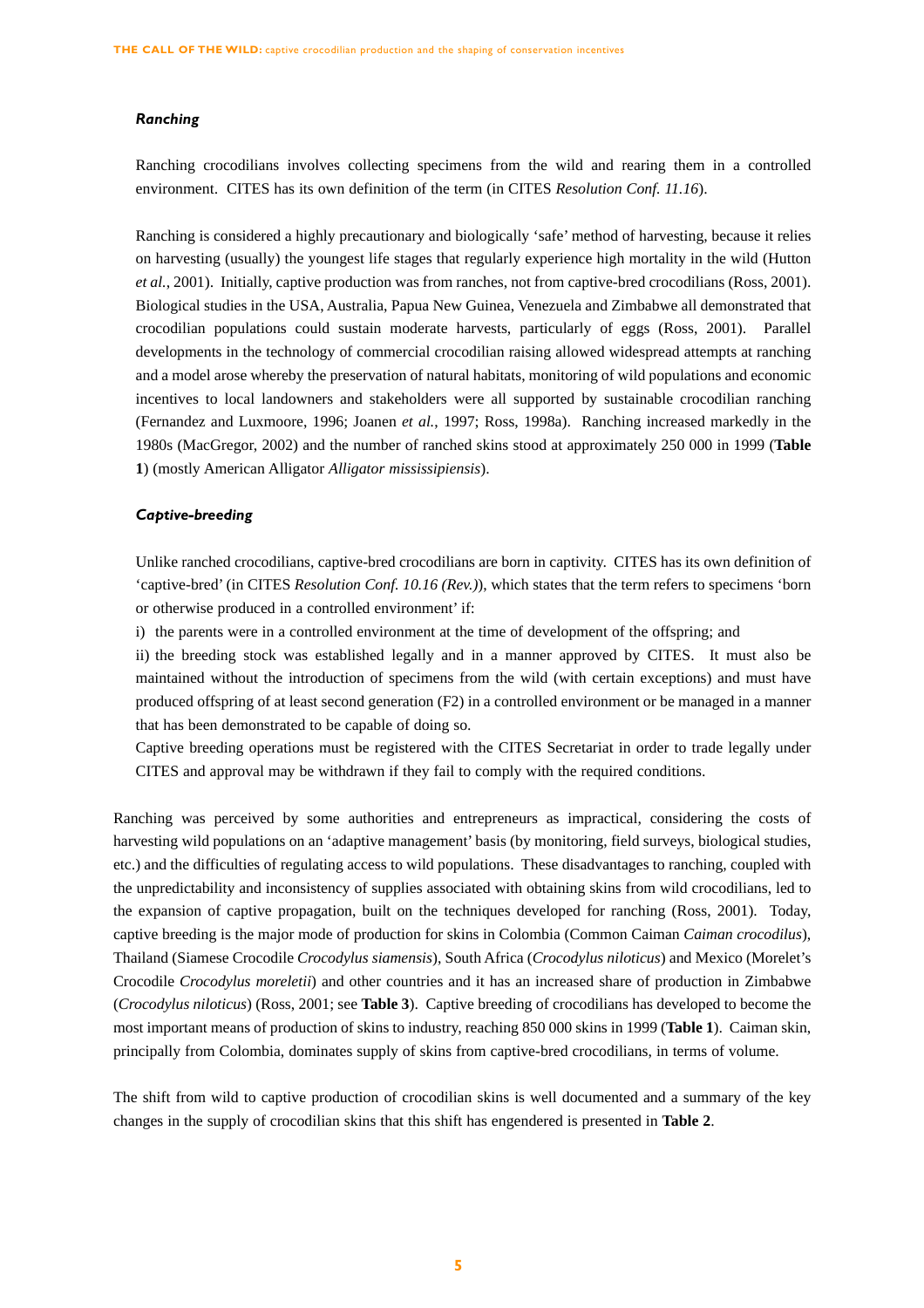# **Table 2**

# **Changes in supply characteristics of crocodilian skins to international trade since 1975**

| <b>Factor</b>                       | <b>Pre-CITES</b>                   | <b>Current</b>                                                      |  |  |
|-------------------------------------|------------------------------------|---------------------------------------------------------------------|--|--|
| Source of supply                    | Wild-virtually 100%                | Wild 6%, ranched 22%, captive-bred 72%                              |  |  |
| No. of skins in international trade | $1-2$ million (est'd.)             | 1 million                                                           |  |  |
| <b>Producers</b>                    | Hunters-independent and dispersed  | Mainly medium-to-large business interests                           |  |  |
| <b>Producers of wild skins</b>      | Hunters-independent and dispersed  | Mix of independent hunters and collectives                          |  |  |
| Prices per unit (for producer)      | Higher than now                    | Lower than before                                                   |  |  |
| Prices per unit (for retailer)      | Commensurate                       | Commensurate                                                        |  |  |
| <b>Average quality</b>              | Lower than now                     | Higher than before                                                  |  |  |
| Average size of skin                | Larger than now                    | Smaller than before                                                 |  |  |
| <b>Leather supply</b>               | Higher than now                    | Lower than before                                                   |  |  |
| <b>Supply risk</b>                  | Less certainty of supply           | Far greater certainty of supply                                     |  |  |
| <b>Market segmentation</b>          | Species and caiman versus classics | Quality, fashion and, to a lesser extent,<br>caiman versus classics |  |  |

*Sources*: MacGregor, 2002; respondents (see **Methods**).

# **International trade in crocodilian skins**

# *Species, volumes and countries involved*

There is an unknown number of separate producers, based in over 30 countries, supplying crocodilian skins to the industry (see **Table 3**; MacGregor, 2002).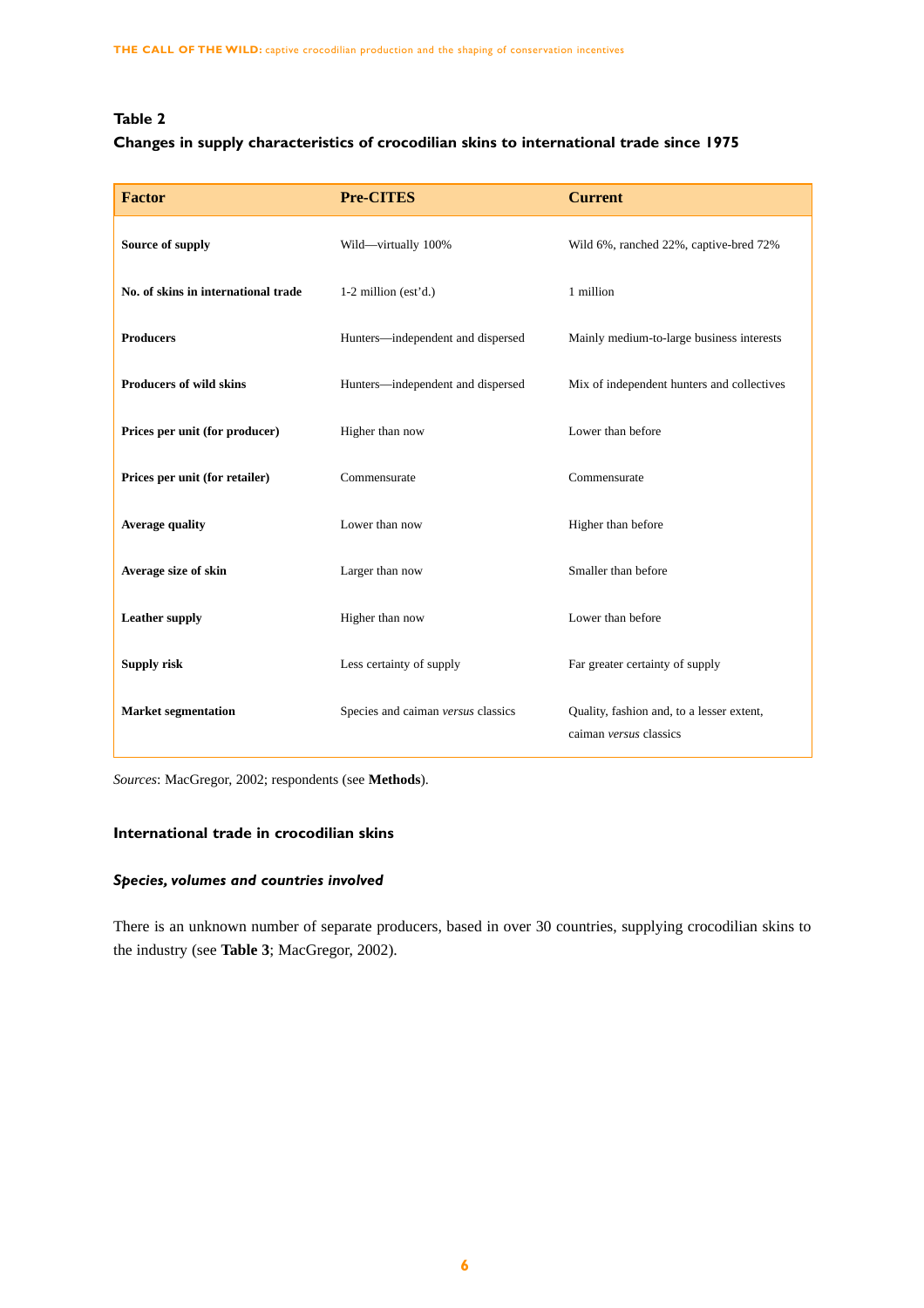# **Table 3**

## **List of countries producing crocodilians, indicating principal mode of production and species**

| <b>Species</b>                                      | <b>Production method</b> | <b>Countries</b>                     |
|-----------------------------------------------------|--------------------------|--------------------------------------|
| American Alligator Alligator mississipiensis        | R, but also W and C      | <b>USA</b>                           |
| Chinese Alligator Alligator sinensis                | $\mathcal{C}$            | China                                |
| Common Caiman Caiman crocodilus                     | W                        | Bolivia, Guyana, Nicaragua, Paraguay |
|                                                     | $\mathcal{C}$            | Colombia                             |
|                                                     | W, some C                | Venezuela                            |
|                                                     | C, R (developing)        | <b>Brazil</b>                        |
| Yacare Caiman yacare                                | W                        | Paraguay                             |
|                                                     | C                        | Bolivia                              |
| Broad-snouted Caiman Caiman latirostris             | $\mathbb{R}$             | Argentina                            |
| American Crocodile Crocodylus acutus                | $\mathsf{C}$             | Honduras                             |
| Australian Freshwater Crocodile Crocodylus johnsoni | R, C                     | Australia                            |
| Morelet's Crocodile Crocodylus moreletii            | $C, R$ (developing)      | Mexico                               |
| Nile Crocodile Crocodylus niloticus                 | W, some R                | Tanzania                             |
|                                                     | $\mathbb{R}$             | Botswana, Ethiopia,                  |
|                                                     |                          | Malawi, Mozambique, Uganda,          |
|                                                     |                          | Zambia                               |
|                                                     | C, R                     | Kenya, Madagascar, South             |
|                                                     |                          | Africa, Zimbabwe                     |
| New Guinea Crocodile Crocodylus novaeguinae         | W                        | Indonesia                            |
|                                                     | W, R                     | Papua New Guinea                     |
| Saltwater Crocodile Crocodylus porosus              | W, R                     | Papua New Guinea                     |
|                                                     | R, also C                | Australia                            |
|                                                     | C, W                     | Indonesia                            |
|                                                     | $\mathcal{C}$            | China, Malaysia, Singapore, Thailand |
| Cuban Crocodile Crocdylus rhombifer                 | $\mathbf C$              | Cuba                                 |
| Siamese Crocodile Crocodylus siamensis              | $\mathsf{C}$             | Cambodia, Thailand                   |

*Source*: Hutton, 2001 and Ross, 2001.

Producer countries for wild crocodilians have changed during the 1980s and 1990s (see **Table 4**). Wild caiman harvests have shrunk considerably in Latin American range States and classic leather production has faded from Papua New Guinea and Zimbabwe, while the USA maintains a healthy export volume. **Figure 2** shows how wild caiman dominance had faded by the early years of the 21st century.

The volume of legally produced crocodilian skins has approximately tripled since 1977—see **Table 1** (MacGregor, 2001a). The sharp increase in trade indicated in 1984–86 is probably an artifact owing to historical under-reporting prior to 1984. The decline which followed prior to the sustained upswing from the early 1990s, is interpreted to reflect the end of unregulaged exploitation and the increasing productivity of crocodilian farms and sustainably used wild populations (Hutton, 2001; MacGregor, 2002). The trade in crocodilian skins continues to be divided into classics and caiman, though the ratio has altered, as has the importance attached to the distinction (**Tables 2** and **5** and **Figure 3**). Numbers of classic skins in reported international trade grew, from 43 000 in the mid-1980s to around 400 000 in 1999, a reflection of production from crocodilian farms and more effective management of wild populations (Hutton, 2001; Luxmoore, 1992; see **Table 5**). While the number of classics in declared trade has shown a general upward trend since the mid-1980s, declared trade in *Caiman*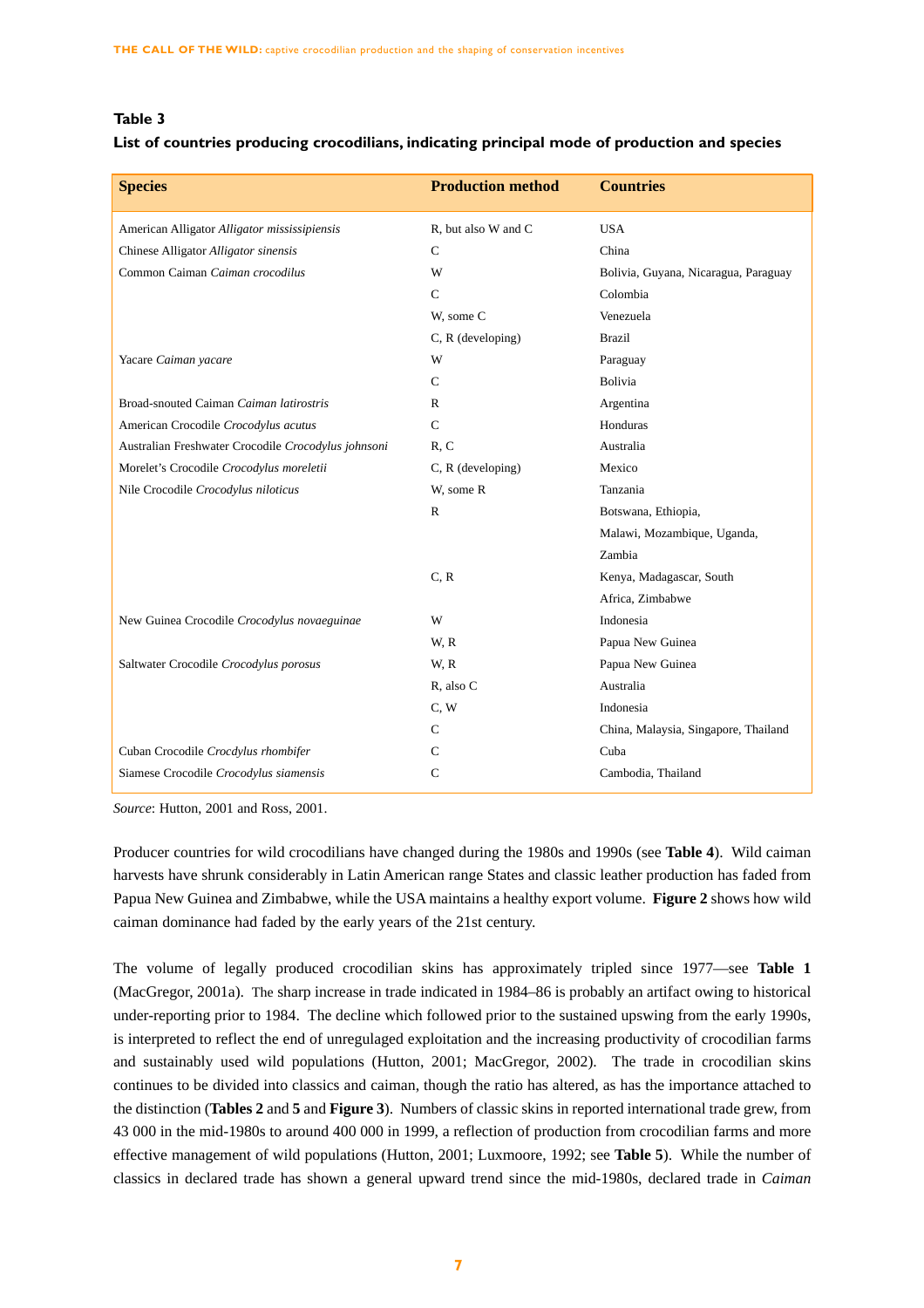# **Figure 2**

**Trend in reported trade in Appendix-II listed crocodilian skins from wild harvests, 1975–2002, by taxonomic type**



*Source*: CITES trade statistics derived from the UNEP-WCMC *CITES Trade Database*, the UNEP–World Conservation Monitoring Centre, Cambridge, UK.

# **Figure 3**

**Market shares (by no. of items in trade) of crocodilian species supplied to the industry, 1977-99**



*Source*: CITES data, cited in MacGregor, 2002.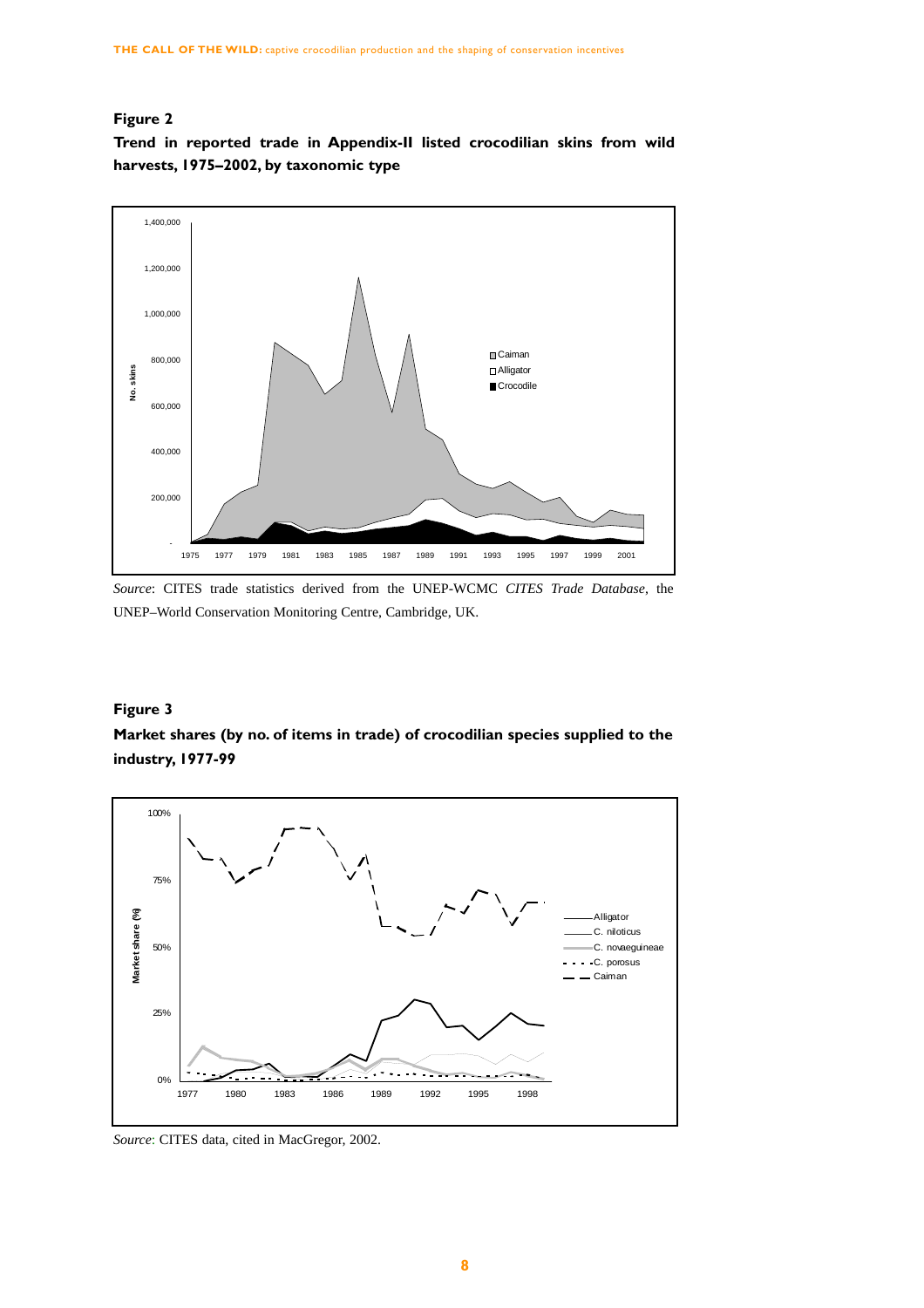# **Table 4**

## **Reported exports of wild-harvested crocodilian skins, 1975–2002**

|                  | 1975                     | 1979                     | 1983           | 1987    | 1991                     | 1995         | 1999   | 2002    |
|------------------|--------------------------|--------------------------|----------------|---------|--------------------------|--------------|--------|---------|
| <b>Alligator</b> |                          |                          |                |         |                          |              |        |         |
| <b>USA</b>       | $\overline{\phantom{a}}$ | $\overline{\phantom{a}}$ | 13 971         | 41 026  | 75 991                   | 72 263       | 56 350 | 56414   |
| Rest of world    | 16                       |                          | 3473           |         |                          |              |        | 79      |
| <b>Total</b>     | 16                       | ٠                        | 17 444         | 41 026  | 75 991                   | 72 263       | 56 350 | 56 493  |
|                  |                          |                          |                |         |                          |              |        |         |
| Caiman           |                          |                          |                |         |                          |              |        |         |
| Paraguay         | $\overline{\phantom{a}}$ | 13 3 68                  | 348 722        | 44 769  | 6                        | 14 852       |        | 7595    |
| Venezuela        |                          |                          |                | 116 344 | 126 040                  | 60 019       | 20 319 | 15 5 11 |
| Bolivia          |                          | 33 253                   | 67 364         | 42 480  | 1384                     |              | 30     | 33 746  |
| Colombia         | $\overline{a}$           | 125 981                  | 210 818        | 46 670  |                          |              |        |         |
| Panama           |                          | $\bar{a}$                | 66 477         | 100     | $\overline{\phantom{a}}$ | 2000         |        | 49      |
| El Salvador      |                          | $\overline{\phantom{0}}$ | 30 461         | 11 975  | 1587                     | $\mathbf{1}$ |        |         |
| Guyana           |                          |                          | 1130           | 38 5 26 | 8207                     | 30           |        | 534     |
| Rest of world    | 1102                     | 187 035                  | 63 815         | 205 917 | 25 25 4                  | 43 608       | 411    | 636     |
| <b>Total</b>     | 1102                     | 359 637                  | 788 787        | 506 779 | 162 478                  | 120 509      | 20 760 | 58 070  |
|                  |                          |                          |                |         |                          |              |        |         |
| Crocodile        |                          |                          |                |         |                          |              |        |         |
| Papua New Guinea |                          | 1150                     | 11 150         | 40 180  | 32 896                   | 17928        | 10 923 | 5939    |
| Indonesia        |                          |                          | 6899           | 111     | 11 518                   | 2845         | 196    | 340     |
| Zimbabwe         |                          | $\overline{\phantom{a}}$ | 785            | 7723    | 11 241                   | 3558         | 183    | 1572    |
| Zambia           |                          | 4                        | $\overline{2}$ | 2394    | 340                      | 5377         | 1500   | 3       |
| South Africa     |                          |                          |                | 688     | 254                      | 1            | 2047   | 3       |
| Rest of world    | 4728                     | 19 614                   | 36 887         | 19 702  | 9845                     | 2002         | 1192   | 1702    |
| <b>Total</b>     | 4728                     | 20 768                   | 55 723         | 70 798  | 66 094                   | 31 711       | 16 041 | 9559    |
| All              |                          |                          |                |         |                          |              |        |         |
| <b>Total</b>     | 5846                     | 380 405                  | 861 954        | 618 603 | 304 563                  | 224 483      | 93 151 | 124 122 |

**Note**: Blanks may signify unreported trade as well as zero trade.

For Zimbabwe, the values given here are known to be wrong—see **Methods** regarding CITES data. There were no wild-harvested crocodiles from at least 1987 onwards, according to records kept by the crocodile-rearing industry in Zimbabwe—see **Figure 6**.

*Source*: CITES trade statistics derived from the UNEP-WCMC *CITES Trade Database*, the UNEP-World Conservation Monitoring Centre, Cambridge, UK.

*crocodilus* peaked around that time with annual volumes of over one million skins. Numbers of caiman skins in trade dipped after this time before rising again in the 1990s, from around 300 000 skins at the beginning of the decade, to reach the figures shown in **Table 5** (MacGregor, 2002).

## *Prices and values*

There is no reliable global estimate of the total value of crocodilian skin trade, but an initial estimate of the economic value of the trade at the point of export from producer countries is USD50 million and the figure realized at retail may be ten times larger (MacGregor, 2002). There exists a 'ladder' of values associated with different species, types and qualities—for instance, caiman skins tend to be cheaper than classic skins and 'grade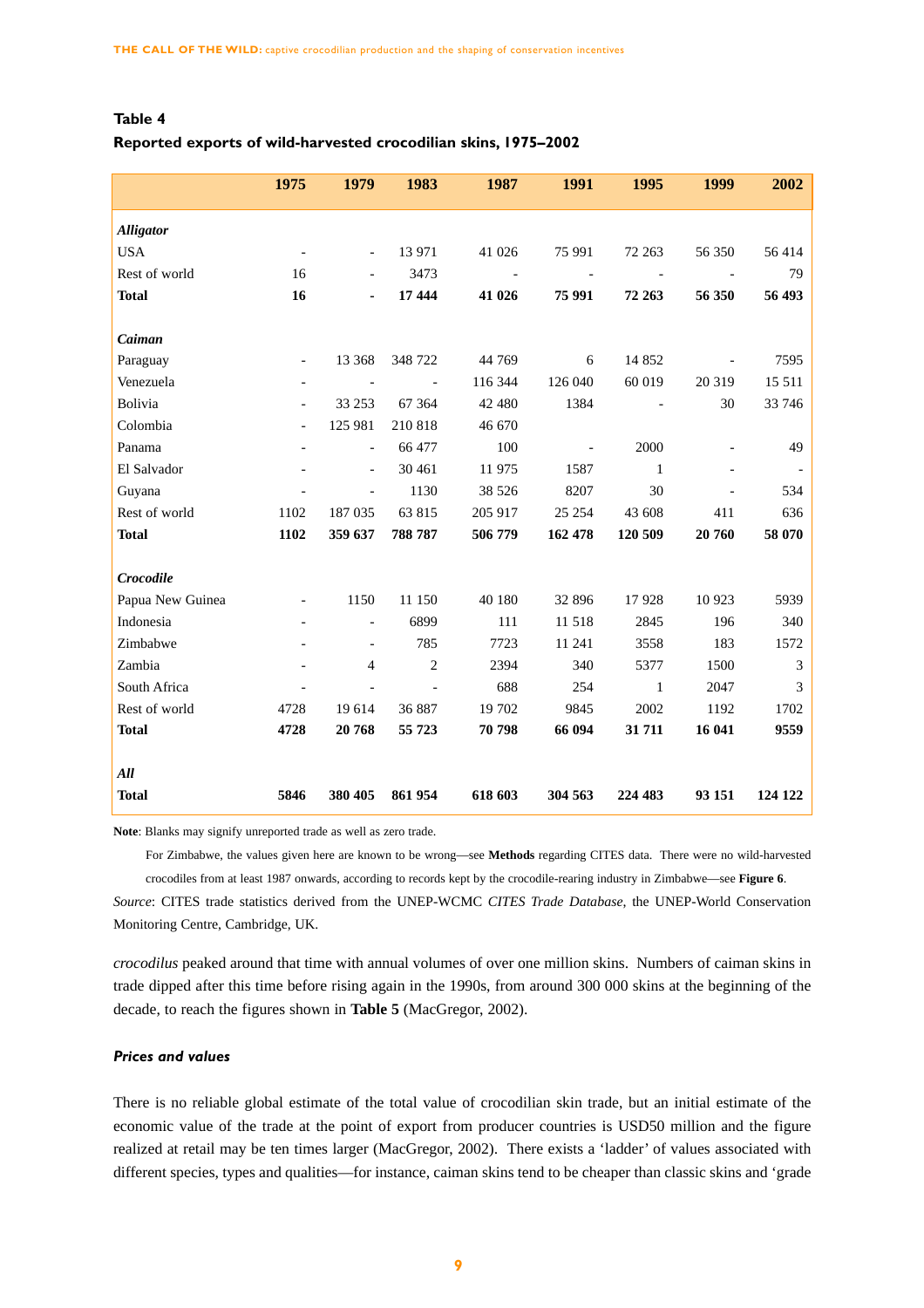# **Table 5**

# **International reported trade in crocodilian skins, 1996-2002, as declared in CITES annual reports\***

| <b>Species</b>               | 1996             | 1997             | 1998             | 1999             | 2000             | 2001         | 2002             |  |
|------------------------------|------------------|------------------|------------------|------------------|------------------|--------------|------------------|--|
| Alligator mississippiensis   | 163 936          | 198 649          | 206 620          | 239 944          | 249 155          | 343 116      | 237 840          |  |
| Crocodylus acutus            | $\boldsymbol{0}$ | $\boldsymbol{0}$ | $\boldsymbol{0}$ | $\theta$         | $\Omega$         | 100          | $\theta$         |  |
| C. johnsoni                  | 1641             | 194              | 309              | 45               | 10               | $\Omega$     | 2                |  |
| C. moreletii                 | 20               | 146              | 193              | $\overline{2}$   | 1228             | 3643         | 1588             |  |
| C. niloticus                 | $>67$ 528        | 89 568           | 79 717           | 133 339          | 147 240          | 150 757      | 159 798          |  |
| C. novaeguineae              | 14 2 34          | 33 012           | 25 491           | 22 191           | 23 233           | 30 634       | 30 749           |  |
| C. porosus                   | 19 651           | 18 5 5 4         | 24 1 23          | 15 971           | 25 791           | 28 164       | 24 278           |  |
| C. rhombifer                 | 40               | $\boldsymbol{0}$ | $\overline{c}$   | $\boldsymbol{0}$ | $\boldsymbol{0}$ | $\mathbf{0}$ | $\boldsymbol{0}$ |  |
| C. siamensis                 | 3186             | 5452             | 1679             | 5459             | 2417             | 4422         | 3580             |  |
|                              |                  |                  |                  |                  |                  |              |                  |  |
| subtotal                     | 270 236          | 345 575          | 338 134          | 416 951          | 423 283          | 560836       | 457835           |  |
|                              |                  |                  |                  |                  |                  |              |                  |  |
| Caiman crocodilus crocodilus | 26 34 6          | 37 084           | 35 580           | 32 571           | 38 155           | 25 510       | 17 220           |  |
| Caiman crocodilus fuscus     | 656 585          | 475 053          | 691 348          | 777 791          | 840 993          | 710 113      | 564 611          |  |
| Caiman latirostris           | $\theta$         | $\mathbf{0}$     | $\theta$         | $\Omega$         | $\Omega$         | 88           | 90               |  |
| Caiman yacare                | 1261             | 21 115           | 6497             | 615              | 15 629           | 32 940       | 45 439           |  |
|                              |                  |                  |                  |                  |                  |              |                  |  |
| subtotal                     | 684 192          | 533 252          | 733 425          | 810 977          | 894 777          | 768 651      | 627 360          |  |
|                              |                  |                  |                  |                  |                  |              |                  |  |
| <b>GRAND TOTAL</b>           | 954 428          | 878 827          | 1 071 559        | 1 227 928        | 1 318 060        | 1 329 487    | 1 085 195        |  |

**Notes:** \* Figures based, wherever possible, on country of export data;  $\triangleleft$  = data-deficient

*Source*: CITES annual report data compiled by UNEP-WCMC and presented in Caldwell 2004.

1' skins can fetch nearly half as much again as 'grade 2' skins (MacGregor, 2002). Research has indicated that this 'ladder' of values is poorly defined and there is undoubtedly a 'messy middle' where low-grade classic skins and high-grade caiman skins compete directly. The estimated unit price, pre-export, of crocodilian skin has fluctuated wildly. According to various sources of information cited in MacGregor (2002), crocodilian skin prices appear to fluctuate in unison, in general. **Figure 4** shows the collective price fluctuations at export, 1983–99.

The average reported US dollar value per *Alligator mississipiensis* skin, 1997-2002, at the point of export from the USA, was USD97 (Caldwell, 2004). The average reported Brown Caiman *Caiman crocodilus fuscus* skin, at point of export from Colombia, for the same period, was USD41 (Caldwell, 2004).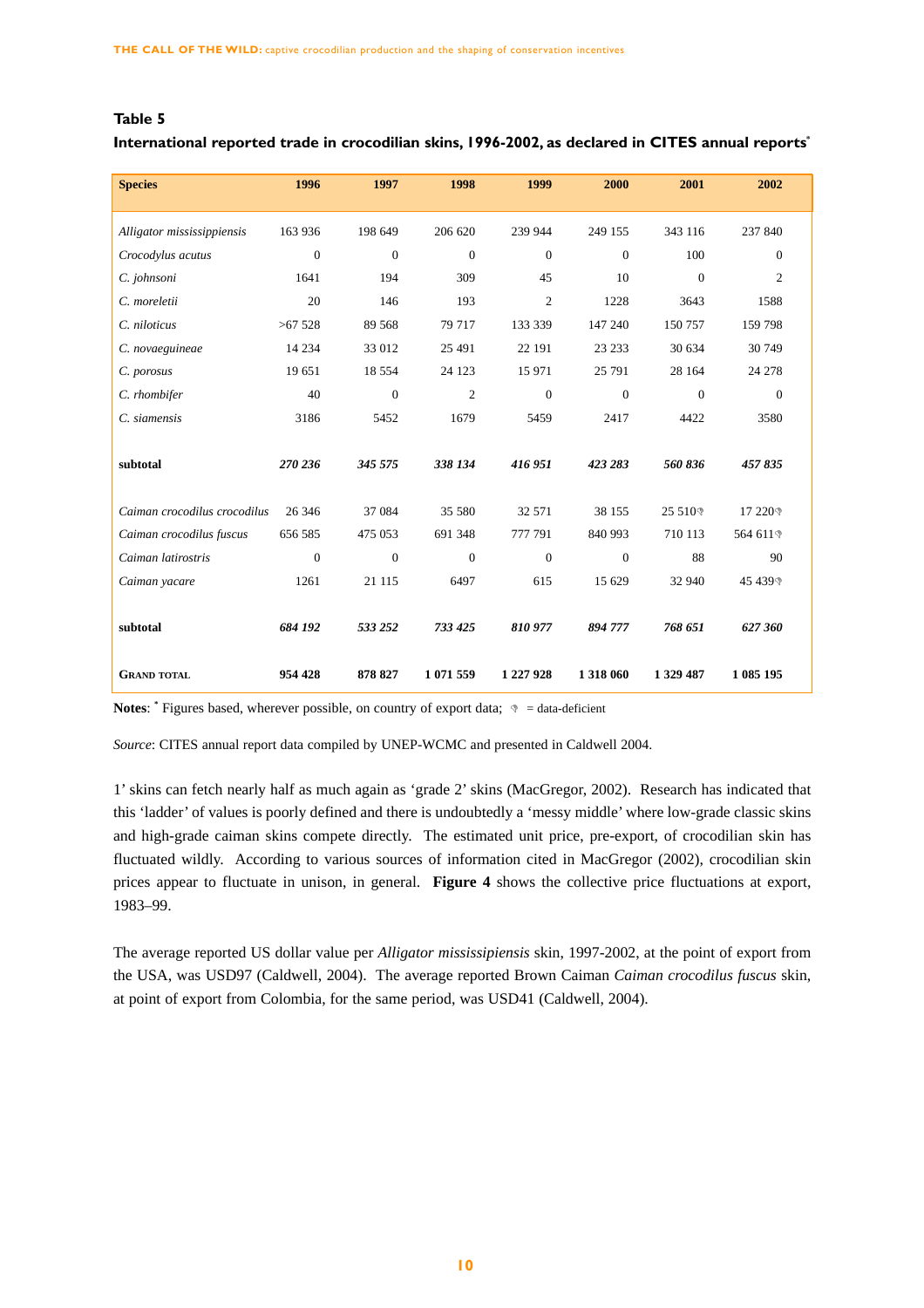

**Figure 4 Price fluctuations (in USD) at export, 1983–1999 (at 1999 values)**

*Source*: various sources cited in MacGregor, 2002.

#### **Stucture and stakeholders in the industry**

(*Material in this sub-section is taken from MacGregor (2002), unless indicated otherwise*.)

Trade in crocodilian skins supplies the fashion accessory business in a variety of market segments worldwide. In the fashion industry, the crocodilian segment is typically associated with sophisticated or luxury tastes along with superior product quality, upheld by family-run firms with 'traditional' values. This remains true to a large degree, but the industry has undergone significant change in the past 15-20 years, including, as mentioned, with regard to its source of supply.

#### *Structure*

In common with most industries using wild species, the crocodilian skin industry evolved to be 'hour-glassshaped', having, at least until recently, numerous producers, manufacturers and retailers, but a relatively small number of tanneries, thus providing a constriction mid-way along the supply chain. Intermediaries pepper the trade, from crocodilian to consumer, operating at or between all industry sectors and their significance varies. There has been little vertical integration between sectors (fusion of links in the supply chain), suggesting that each stakeholder along the supply-chain worked for individual profit maximization and not that of the industry. This creates a strong risk that the transmission of signals along the supply chain, and particularly from consumers to producers, will be distorted. From a conservation viewpoint, this means that rent is likely to be dissipated away from the resource and is likely to lodge instead in other sectors of the industry. However, the crocodilian skin industry has recently re-structured, as will be discussed (see **The present-day crocodile skin industry**).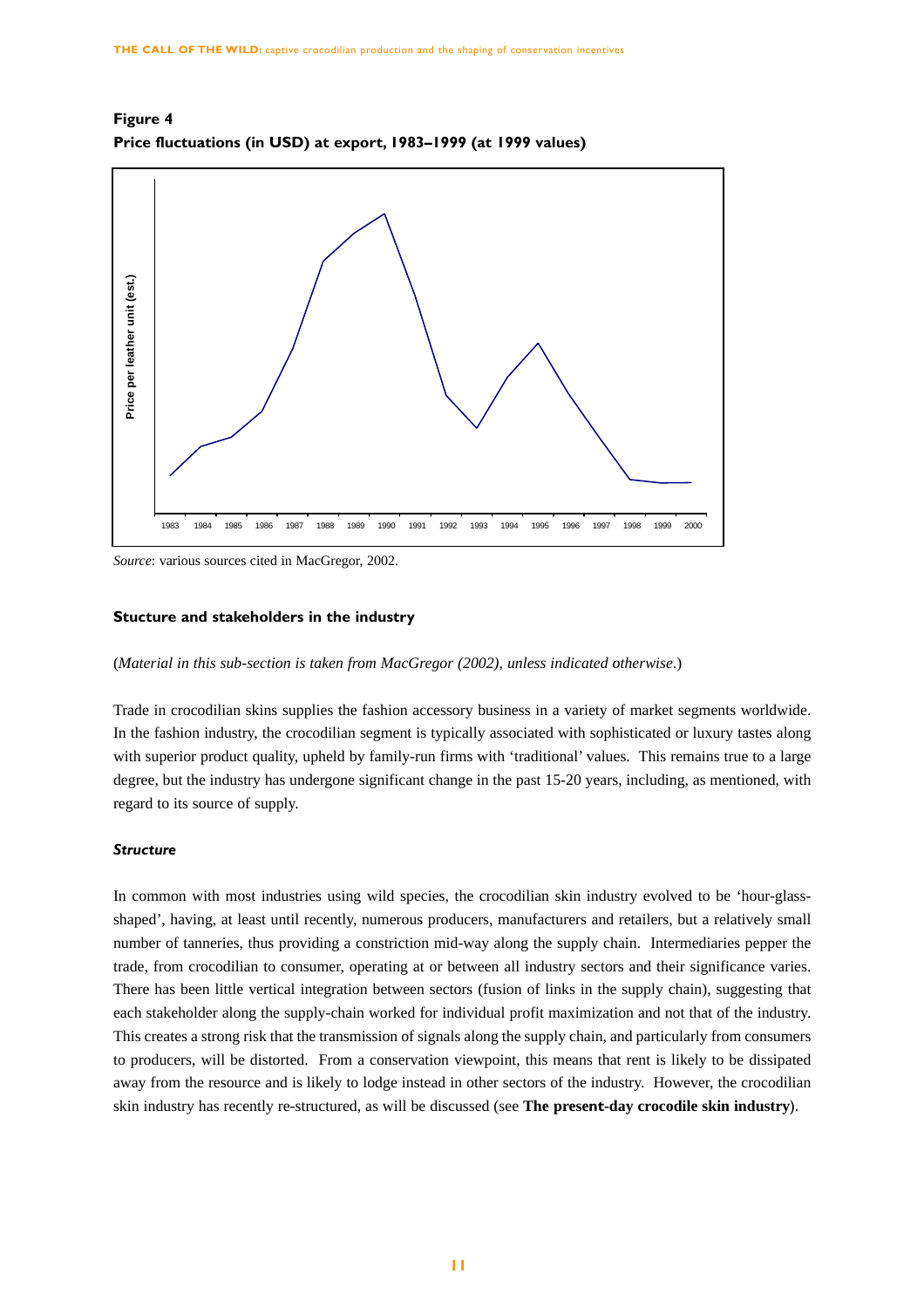#### *Industry participants*

Crocodilian skin **producers** are the first link in the supply chain. They procure and provide skins by hunting wild animals or by collecting eggs or young from wild or captive populations to grow specimens under controlled conditions, for skins, for profit. They sell their skins to intermediaries, tanneries or exporters. **Tanning** is a crucial element in the supply chain. French and Italian tanners have traditionally been important in this sector, but recent years have seen the growth of capability and capacity in other countries. Historically **manufacturers** have been, and many still are, part of skilled family businesses, but manufacturing has diversified and developed technologically. Manufacturers are inreasingly found in range States and on a larger scale. When it comes to **retailing**, crocodilian leather articles are sold in several distinct market segments—boutiques, high street retailers, street markets and discount outlets. The luxury sector retailers, which typically rely for business on reputation and prestige associated with their name and built up over time, are the trend-setters for the rest of the industry. The non-luxury retail sector is less well understood, but it is certain that, in many countries, crocodilian leather goods are available to less wealthy consumers. **Intermediaries** operate between stakeholders at different levels in the supply chain. Their role is rarely long term.

Important **consumer markets** for finished crocodilian leather articles include Japan, the USA and Europe—and the non-Japanese Asian market is growing in a way that has yet to be quanitified. There was broad agreement from a wide range of stakeholders in the crocodilian skin industry (interviewed for MacGregor, 2002) on a series of characteristics of consumer preferences for crocodilian leather goods. They agreed that there was some level of constant demand for 'larger' crocodilian skin products by wealthier consumers who sought quality. Demand was thought to fluctuate among consumers influenced by various factors, including fashion, and demand for smaller, fashionable goods was thought to be volatile. There was reportedly some level of environmental/conservation awareness among some consumers, but also confusion over how to express this in purchasing decisions. A preliminary classification of consumers of finished crocodilian leather articles in Europe and the USA endorsed the view that there was an upmarket group of consumers of crocodilian leather goods, who had a high level of disposable income and for whom quality was paramount. At the other end of the spectrum was the 'bandwagon' type of consumer—constituting by far the largest consumer group—who buys what shops stock and what fashion magazines promote. In between are middle brackets of consumers, including wealthy, fashion-conscious buyers and a less exclusive, middle-income group.

# **METHODOLOGY**

Surveys of the crocodilian skin trade and industry were undertaken in Colombia and Zimbabwe. Interviews with stakeholders in the crocodilian skin trade and industry were conducted in person and via telephone in France, Italy and Japan; staff from five tanneries, three industry associations and regulatory bodies were interviewed, as well as seven processors, three intermediaries and three retailers. These interviews were confidential to encourage interviewees to offer frank opinions about the industry. Interviewees are generally referred to anonymously in the remainder of the report as 'respondents'. Interviews were conducted from November 2002 to May 2004. Other information on the crocodilian skin trade and industry was obtained from literature and from members of the IUCN-SSC Crocodile Specialist Group, to whom the author had free access during research and writing.

International trade data on crocodilians are available from CITES annual reports from Parties. These were analysed and all international trade data displayed in this report are from this source originally, unless otherwise stated. These data can provide key information in understanding trends in the use of crocodilians, but they are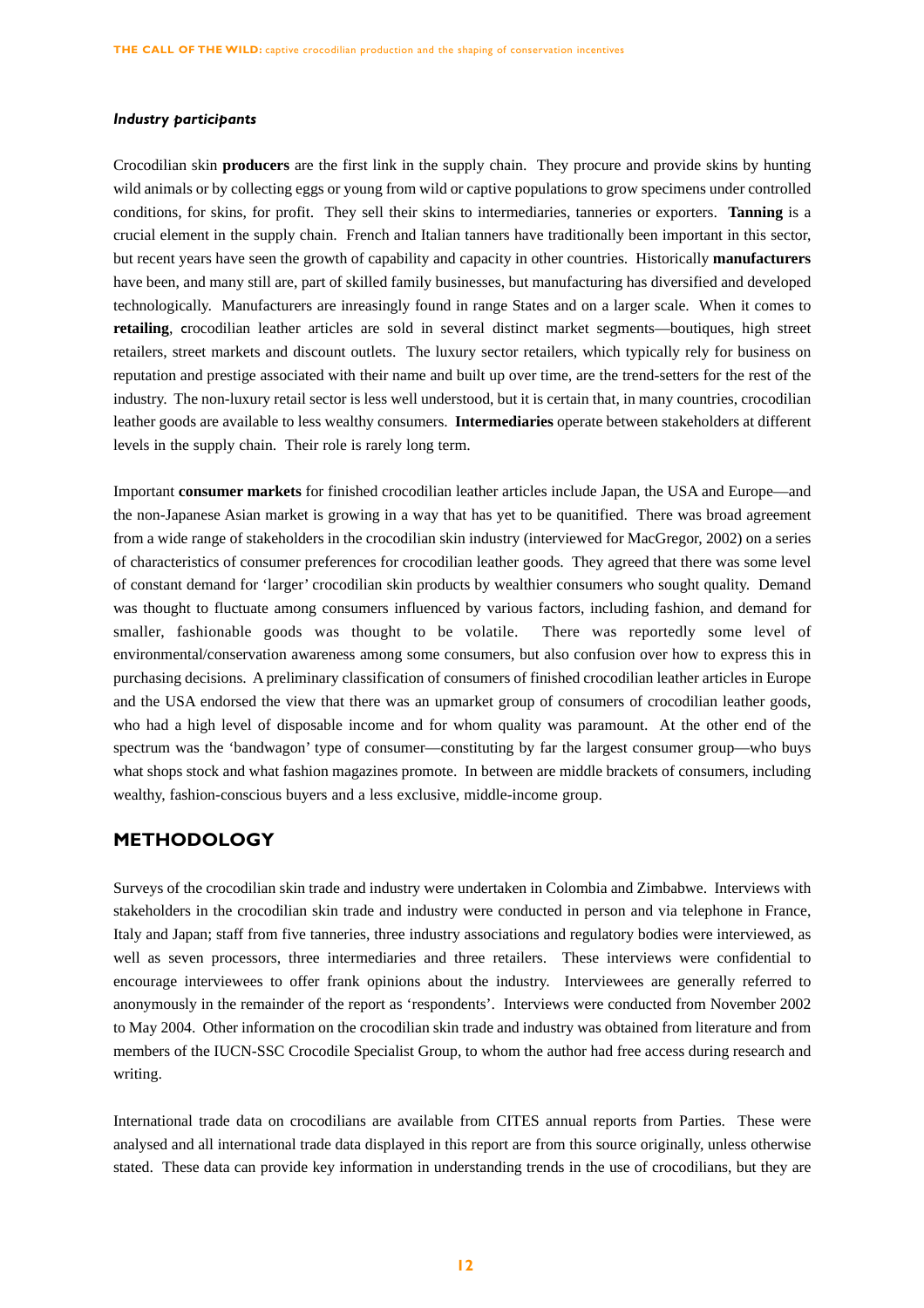incomplete or inaccurate for several reasons. Firstly, countries involved in international trade in crocodilians acceeded to CITES at different times between 1975 and 1988. Secondly, these data cannot reflect domestic consumption of skins and meat, nor poaching and illegal trade. Thirdly, the data are submitted by CITES Parties with varying degrees of accuracy and timeliness. Fourthly, Hong Kong and Singapore do not provide data on manufactured items of Appendix-II and -III species (J. Caldwell, Trade Database Analyst, UNEP-WCMC, *in litt.* to J. Gray, TRAFFIC International, May 2005). All data refer to gross trade, unless otherwise stated. Data on pre-CITES trade are privately held by industry participants and unavailable.

For definitions of the terms 'wild-harvested', 'ranched' and 'captive-bred' within the context of this report, see **Background**. Other terms are explained in the text, as they occur.

# **THE CROCODILIAN SKIN TRADE AND INDUSTRY IN COLOMBIA—A SUPPLY COUNTRY**

#### **USE OF CROCODILIANS IN COLOMBIA—SOME KEY FACTS**

This historical section is based on Jenkins *et al.* (1994) and Medem (1985), except where otherwise indicated.

- In the late 19th century wildlife was Colombia's third-most significant export.
- Recreational hunting pre-1930s.
- Hunting of American Crocodile *Crocodylus acutus* 1930s to late-1950s—approx. 30 000 per annum exported.
- Hunting of Orinoco Crocodile *Crocodylus intermedius* 1930s to late-1950s—approx. 10 000 per annum exported.
- Hunting of Brown Caiman *Caiman crocodilus fuscus* early-1950s to early-1980s—approx 400 000 skins per annum exported (Bryant, 2002; Ross, 1998b).
- The populations of *Crocodylus acutus*, *C. intermedius* and *Caiman crocodilus fuscus* were serially depleted between 1930 and 1980.
- Commercial attention turned to caiman-only harvest once relatively valuable crocodilian species had reached economic extinction.
- Wildlife hunting was uncontrolled until legislation in 1969 controlled hunting of some species.
- In 1973, wild caiman harvest was banned, as populations were believed to be at sub-economic levels. It is estimated that more than 12 500 000 skins had been exported from the country by the time this ban was imposed (B. Ortiz, Director, TRAFFIC South America, *in litt.* to T. Mulliken, TRAFFIC International, 8 June 2004).
- Colombia joined CITES in 1981.
- In 1987, captive breeding started with the aim of conferring conservation benefits (by supporting alternative production to wild harvests) and contributing to the rural economy.
- By February 1994, over 100 experimental and commercial enterprises breeding caiman in captivity had been set up. The average investment was USD250 000 (1994 figures) although many have invested far greater sums. Most farms were producing multiple species—although 27 were concentrating solely on *Caiman crocodilus fuscus*.
- Since 1991, Colombia has been the largest supplier of crocodilian skins to the international market—the vast majority from captive-bred sources.
- In 2004, there were 47 caiman farms and 17 *C. acutus* farms in Colombia. (Alvaro Velasco, Deputy Vice Chairman, Latin and the Caribbean region, CSG, *in litt.*, 9 May 2004).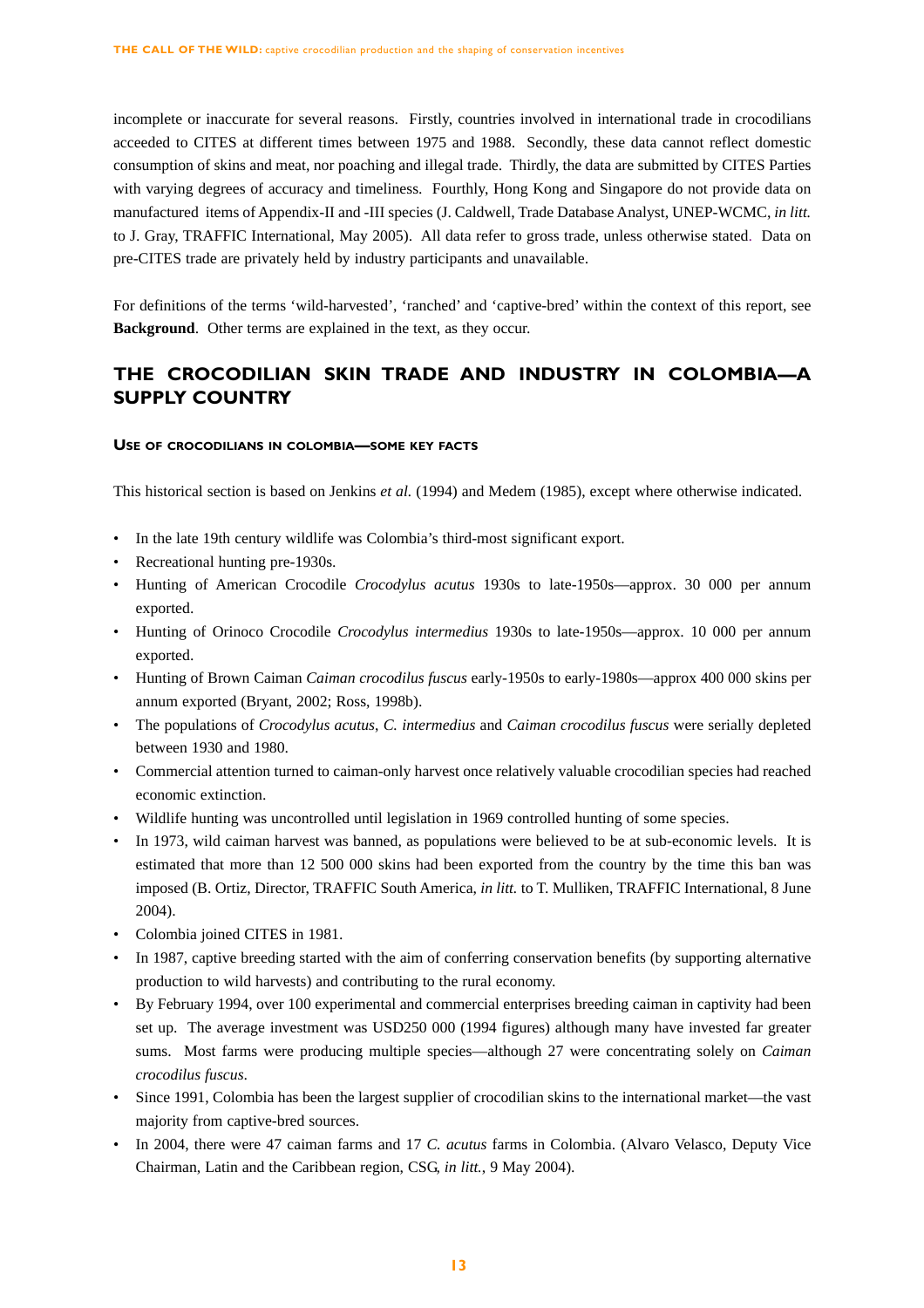• Colombia's prominence as the main producer of crocodilian skins worldwide is founded on production of skins of *Caiman crocodilus fuscus*, by far the most numerous caiman in international trade formerly and now (Jenkins and Broad, 1994; Caldwell, 2004). The subspecies is reported to be restricted to Atlantic coastal drainages of Colombia and western Venezuela (Ross, 1998a). Other caimans are native to Colombia, but their skins do not feature in international trade, or only in relatively small quantities (Caldwell, 2004).

#### **POPULATION AND CONSERVATION STATUS OF CROCODILIANS IN TRADE IN COLOMBIA**

Colombia has the greatest diversity of crocodilians in the world (Larriera *et al.*, 2004). Population surveys of crocodilians in the country were recently conducted in  $1000 \text{ km}^2$  in four areas, over four years; but the sample size was too small to extrapolate to the entire populations (Rodriguez, 2000). However, most populations of *Caiman crocodilus fuscus* are believed to be locally depleted or fragmented (Larriera *et al.*, 2004; A. Velasco, *in litt.,* 9 May 2004). Ross (2001) describes the status of wild *C. crocodilus* in Colombia as 'poorly known, depleted'. The species is listed in CITES Appendix II (except *C. crocodilus apaporiensis*, which is in Appendix I).

The crocodilian skin industry is not thought to be impacting wild crocodilian populations in Colombia negatively—Jenkins *et al.* (1994) and Larriera *et al.* (2004) concluded that the removal of adult breeding stock for captive breeding was unlikely to cause long-lasting damage to the wild populations of *Caiman crocodilus fuscus* in Colombia. Allegations of the laundering of wild harvested skins through farming operations have been made, but never proven. Currently, Colombia is beginning several ambitious conservation initiatives funded by the industry and the authorities, which will include sustainable use of all major species (Larriera *et al*., 2004).

#### **DEVELOPMENT OF THE CROCODILIAN SKIN INDUSTRY AND DRIVERS FOR THE SHIFT TO CAPTIVE PRODUCTION**

Several businesses active in the caiman leather trade surveyed for this study believed that pre-CITES caiman trade from Colombia was entirely wild-harvested and mainly supplied the mass market (typified by conventional retailers, including street vendors, in urban centres), including for watchstraps. The first crocodilian breeding ventures in Colombia are reported to have been non-commercial and established for conservation or scientific purposes (Luxmoore *et al.*, 1985) and Ross (2001) reports that captive breeding in Colombia was adopted as the major means of production in response to a poor security situation in rural areas. Since the 1980s, the government and the private sector have invested in industrial capacity for breeding crocodilians, bringing commercial success, skills and technology to the rural economy of Colombia. Initial development of crocodilian farms was supported by the division of government responsible for promotion of exports, which offered cheap credit for farm development, and by the Ministry for the Environment, which offered technical advice. International suspicion that wild-sourced skins were being laundered through Colombian crocodlian farms gave rise to the threat of trade sanctions against Colombia. To counter this, the Colombian CITES Management Authority instigated domestic restrictions on the size and volume of skins for export (see CITES *Notifications to the Parties nos. 742* (7/5/93) and *2002/031*) (Larriera *et al.*, 2004). The industry association, AZOCOL, was formed in 1990 and this has a close relationship with the Ministry of the Environment and other industry stakeholders in Colombia. By 1994, over 100 farms were operating.

Colombian production of cheap, captive-bred caiman took the industry into new territory. Efficient production methods generated a growing volume of exports and, by the early 1990s, Colombia was the largest producer of crocodilian skins in the world (MacGregor, 2002; see **Key Facts**). The successful crocodilian skin industry in Colombia expanded the range of crocodilian species it produced, both from farms and from the wild, and included production from species threatened with extinction. Producing and tanning sectors of the industry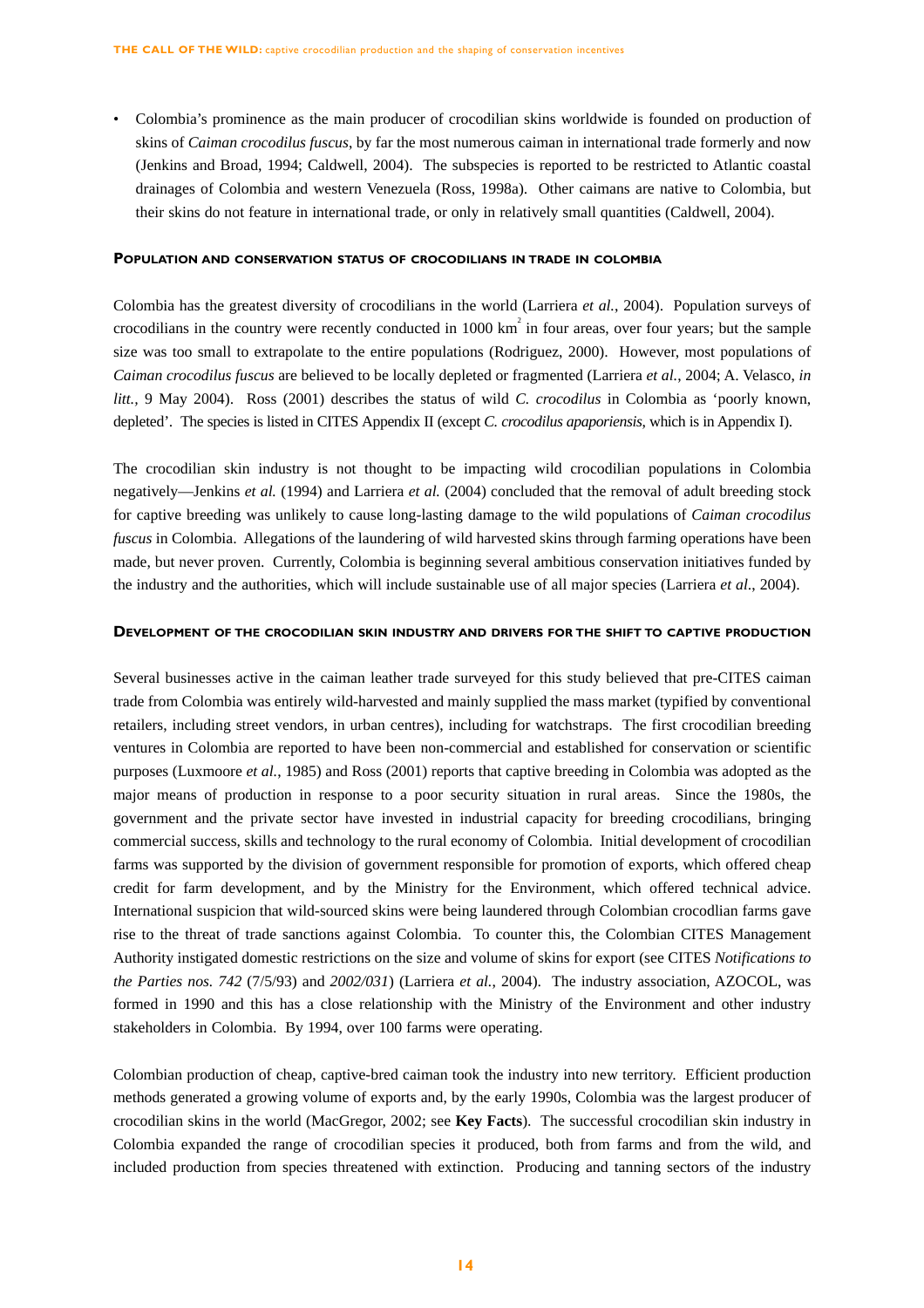joined forces; in one case, a tannery sold shares to local caiman farmers to access capital for technological investment and to guarantee quality and stable raw skin supply. Colombia's efficient and high production of crocodilian skins in a declining market gave the industry opportunities to diversify into new market segments and geographical markets, also. Exports grew ten-fold during the 1990s (Caldwell, 2004) and Larriera *et al.* (2004) confirmed that Colombia was still the largest supplier of crocodilian skins (and probably the largest producer of crocodilian leather) to international trade. Colombian crocodilian skins nowadays supply the mass and middle markets (the latter comprising exclusive retailers, yet distinct from the luxury boutiques). Despite this success, it is not clear that it was planned or expected by the authorities in Colombia.

Any venture breeding crocodilians in Colombia is required to operate non-commercially for an experimental phase (a minimum of two years) before the CITES Management Authority issues a commercial licence. The CITES Management Authority determines the annual export quotas for each farm and these are enforced by the Ministry of the Environment, which also obliges all farms to provide crocodilians for restocking wild populations—reportedly at 'significant' financial cost to farmers (Larriera *et al.*, 2004), but apparently at a level where they are willing to comply. The export quota for captive-bred *Caiman crocodilus* for 2005 was for 599 000 skins (Anon., 2005).

## **PRODUCTION OF CROCODILIAN SKINS IN COLOMBIA—METHODS AND VOLUMES**

**Table 6** shows reported exports of skins of *Caiman crocodilus fuscus*, 1994-2001, among which Colombia clearly dominates.

| <b>Exporter</b> | 1994           | 1995           | 1996           | 1997           | 1998           | 1999           | 2000           | 2001     |
|-----------------|----------------|----------------|----------------|----------------|----------------|----------------|----------------|----------|
|                 |                |                |                |                |                |                |                |          |
| <b>Brazil</b>   | $\Omega$       | $\Omega$       | $\theta$       | $\Omega$       | 3              | $\Omega$       | $\Omega$       | $\Omega$ |
| Colombia        | 514 792        | 764 358        | 646 832        | 451 307        | 669 269        | 777 529        | 824 303        | 698 413  |
| Costa Rica      | $\mathbf{0}$   | $\overline{0}$ | $\theta$       | $\overline{0}$ | 40             | $\Omega$       | $\overline{0}$ | $\Omega$ |
| Cuba            | $\overline{0}$ | 12             | 302            | 500            | 5              | $\overline{c}$ | $\overline{0}$ | $\Omega$ |
| El Salvador     | $\overline{0}$ |                | $\overline{0}$ | $\Omega$       | $\overline{0}$ | $\Omega$       | $\overline{0}$ | $\Omega$ |
| Guatemala       | 62             | $\Omega$       | $\overline{0}$ | $\Omega$       | $\Omega$       | $\Omega$       | $\Omega$       | $\Omega$ |
| Honduras        | $\overline{0}$ | 2000           | 5656           | 22 000         | 18 104         | $\Omega$       | $\Omega$       | $\Omega$ |
| Nicaragua       | 8441           | 4328           | 3795           | 1246           | 3927           | 250            | 6440           | $\Omega$ |
| Panama          | $\overline{0}$ | $\Omega$       | $\theta$       | $\Omega$       | $\overline{0}$ | 10             | 10 250         | 11 700   |
| <b>Total</b>    | 523 295        | 770 609        | 656 585        | 475 053        | 691 348        | 777 791        | 840 993        | 710 113  |

## **Table 6**

### **Reported exports of** *Caiman crocodilus fuscus* **skins, 1994-2001, from Latin America**

*Source*: Caldwell, 2004.

Captive-bred caiman is now the main crocodilian skin product from Colombia (see **Table 3**). **Figure 5** shows how exports of wild-harvested caiman skins fell (long after the ban on such production) and the rapid growth of exports of skins from captive-bred caimans in the early 1990s.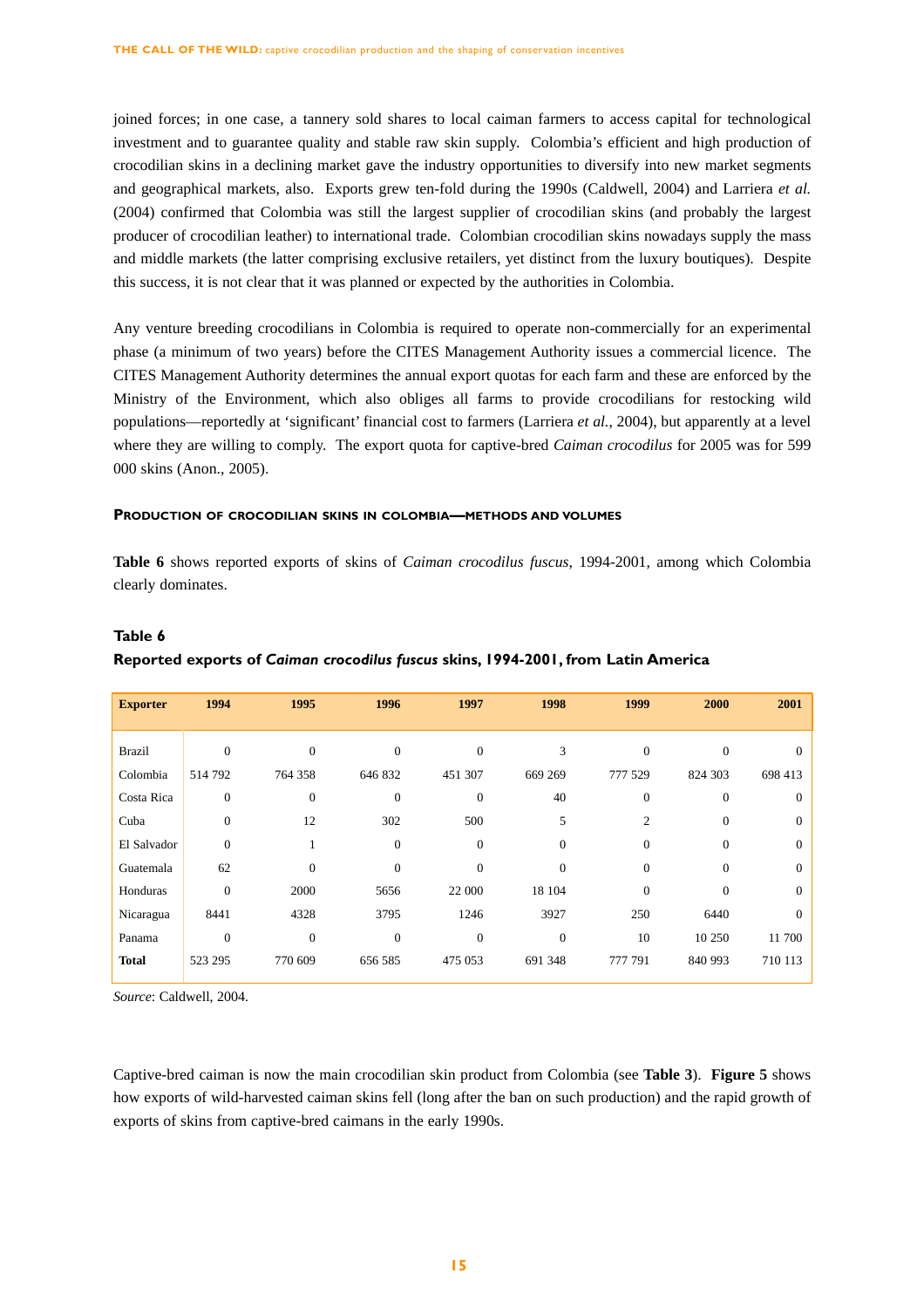



**Note**: The level of wild-harvested skins may be lower than that reflected here; no legal caiman from Colombia comes from the wild, so presumably these data reflect mistakes in record-keeping. Ranched crocodilians are not recorded here either, although Luxmoore (1992) reported that almost all *Caiman crocodilus* produced by Colombia in 1990 were from ranches.

*Source*: CITES trade statistics derived from the UNEP-WCMC *CITES Trade Database*, the UNEP-World Conservation Monitoring Centre, Cambridge, UK.

#### **COLOMBIAN INTERNATIONAL TRADE IN CROCODILIAN SKINS**

#### **Exports and re-exports**

Reported exports of caiman skins (*Caiman crocodilus fuscus*) from Colombia have chiefly involved 10 destination countries (**Table 7**), which include the prominent tanner countries, Singapore, Italy and France. Exports to Mexico, Thailand and the USA have increased notably over the past decade, while those to Panama, Japan, France and Italy have declined. Exports of skins of the subspecies described a general rising trend during the 1990s, from under 100 000 skins in 1990 to over 800 000 skins in 2000 (Caldwell, 2004).

**Table 7** shows the initial destination of skins exported by Colombia, but the journey of a shipment often includes several countries. For example, Singapore, which is an importer of large volumes of caiman skins, is primarily an entrepôt and processor, as well as having one of the world's largest tanneries. As such, the majority of skins imported by Singapore are re-exported to final destinations and/or manufacturing destinations, for example, China, Mexico and the USA (**Table 8** and see **Table 9**). **Table 9** shows that Colombia, which has a small but growing processing industry, exports leather items made from its own *Caiman crocodilus fuscus* skins.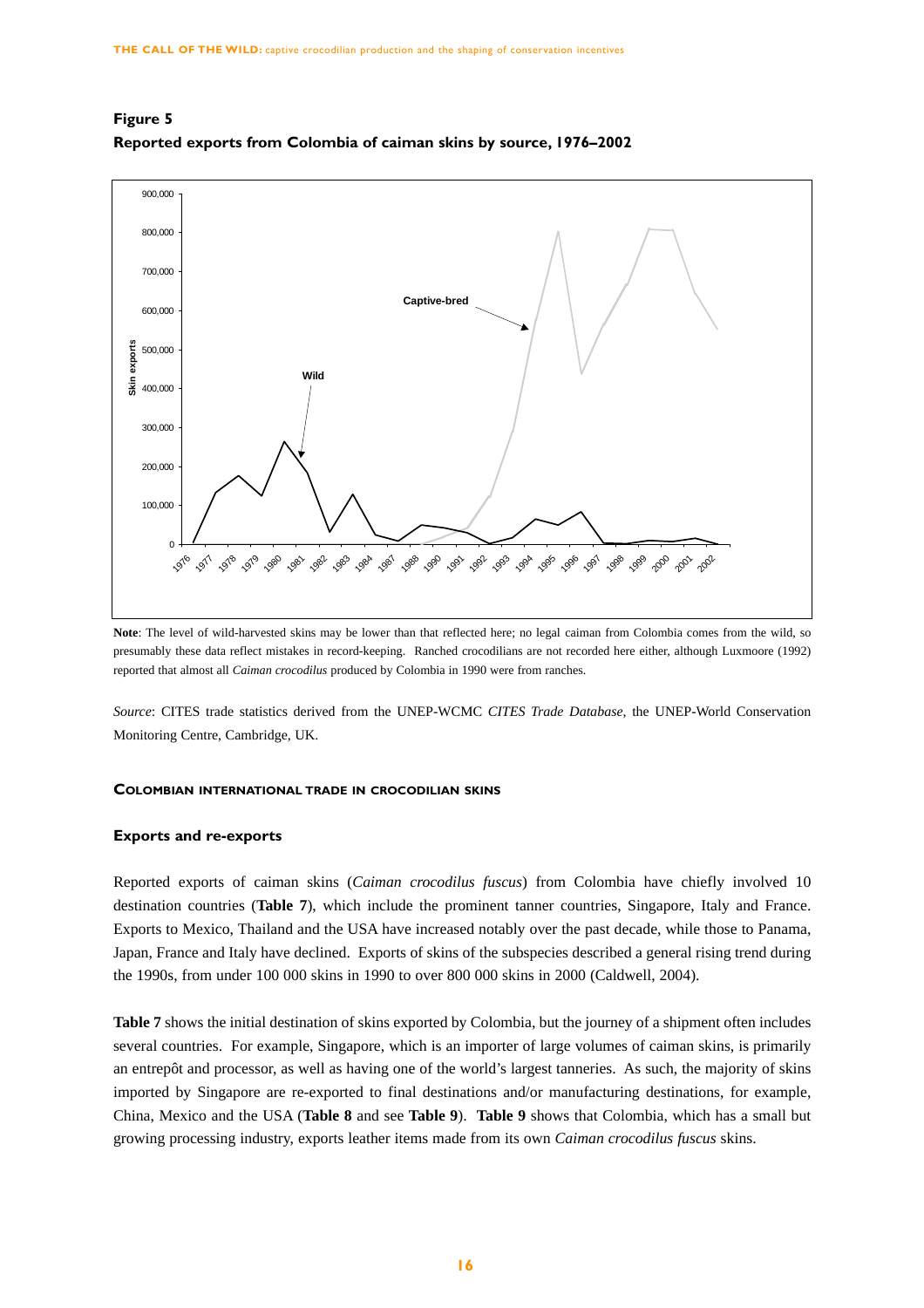| <b>Country</b>       | 1993    | 1994    | 1995    | 1996    | 1997    | 1998    | 1999    | 2000    | 2001    |
|----------------------|---------|---------|---------|---------|---------|---------|---------|---------|---------|
| <b>Singapore</b>     | 253 204 | 258 088 | 271 081 | 339 631 | 194 145 | 263 920 | 313 005 | 313 116 | 315 979 |
| <b>Mexico</b>        | 96      |         | 8002    | 10 022  | 5356    | 34 544  | 107 415 | 115 565 | 102 821 |
| <b>Thailand</b>      | 35 987  | 29 980  | 61 027  | 108 748 | 137 862 | 148 926 | 140 486 | 121 887 | 99 304  |
| <b>USA</b>           | 3665    | 682     | 5811    | 10 921  | 20 097  | 37 255  | 88 519  | 138 712 | 86 149  |
| <b>Italy</b>         | 45 111  | 45 472  | 216 846 | 52 402  | 37 510  | 74 630  | 19 11 6 | 45 625  | 24 010  |
| Germany              | 7953    | 4600    | 2000    | 1000    | 1000    | 19 650  | 25 771  | 23 5 20 | 23 643  |
| <b>France</b>        | 56 436  | 68 025  | 120 690 | 15 265  | 7682    | 33 940  | 25 803  | 19 643  | 16 560  |
| Panama               | 30 500  | 61 089  | 47 774  | 65 180  | 15 000  | 20 700  | 10 006  | 17439   | 16 000  |
| <b>Japan</b>         | 15 237  | 57 209  | 68 074  | 43 25 6 | 31 883  | 35 767  | 50 124  | 33 541  | 15 539  |
| <b>Spain</b>         | 2330    | 366     | 3500    | 2958    | 419     | 1500    | 1000    | 3252    | 4308    |
| <b>Rest of world</b> | 9230    | 10 991  | 28 3 28 | 7139    | 1753    | 322     | 201     | 3       | ٠       |
|                      |         |         |         |         |         |         |         |         |         |
| <b>Total</b>         | 459 749 | 536 502 | 833 133 | 656 522 | 452 707 | 671 164 | 781 456 | 832 303 | 704 313 |

# **Table 7**

**Reported destination countries of** *Caiman crocodilus fuscus* **skins exported by Colombia, 1993–2001**

*Source*: CITES trade statistics derived from the UNEP-WCMC *CITES Trade Database*, the UNEP-World Conservation Monitoring Centre, Cambridge, UK.

## **Imports of Colombian crocodilian skin and skin products**

Net imports of Colombian caiman skins are shown in **Table 10**. Mexico and the USA show rising imports over the decade, echoing the trend in Colombia's exports to these countries; according to interviewees included in this study, Mexico is exporting increasing amounts of caiman leather watchstraps and footwear to the USA. Singapore, Italy and France—long-standing tanning countries—show declining net volumes of direct imports of caiman skin from Colombia (see also **Table 8**; Singapore). This finding correlates roughly with the pattern in reported exports of *Caiman crocodilus fuscus* skins from Colombia to France and Italy (**Table 7**). Mexico, the USA and China show clear rising trends in imports (**Table 10**).

**Table 11** shows importing countries for leather items produced from *Caiman crocodilus fuscus* skins from Colombia, indicating the location of retail centres for these goods. The USA shows steady growth in imports of Colombian caiman leather items, as it does for net imports of the skins (**Table 10**).

There are numerous constraints associated with relying on the data presented in the preceding tables to illuminate detailed trade, particularly as the amount of leather per item is not recorded (see also the limitations of the data mentioned in **Methodology**), but they give some indication of trends in export destinations for Columbian caiman skin and leather items—and therefore of processing/manufacturing and retailing centres for these. The apparent, recent shift towards siting of manufacturing in Mexico, Eastern Europe and Asia claimed by some interviewed for this study is supported by the data in **Tables 7** to **11**, as is the prominence of the USA as an importer of Colombian caiman leather.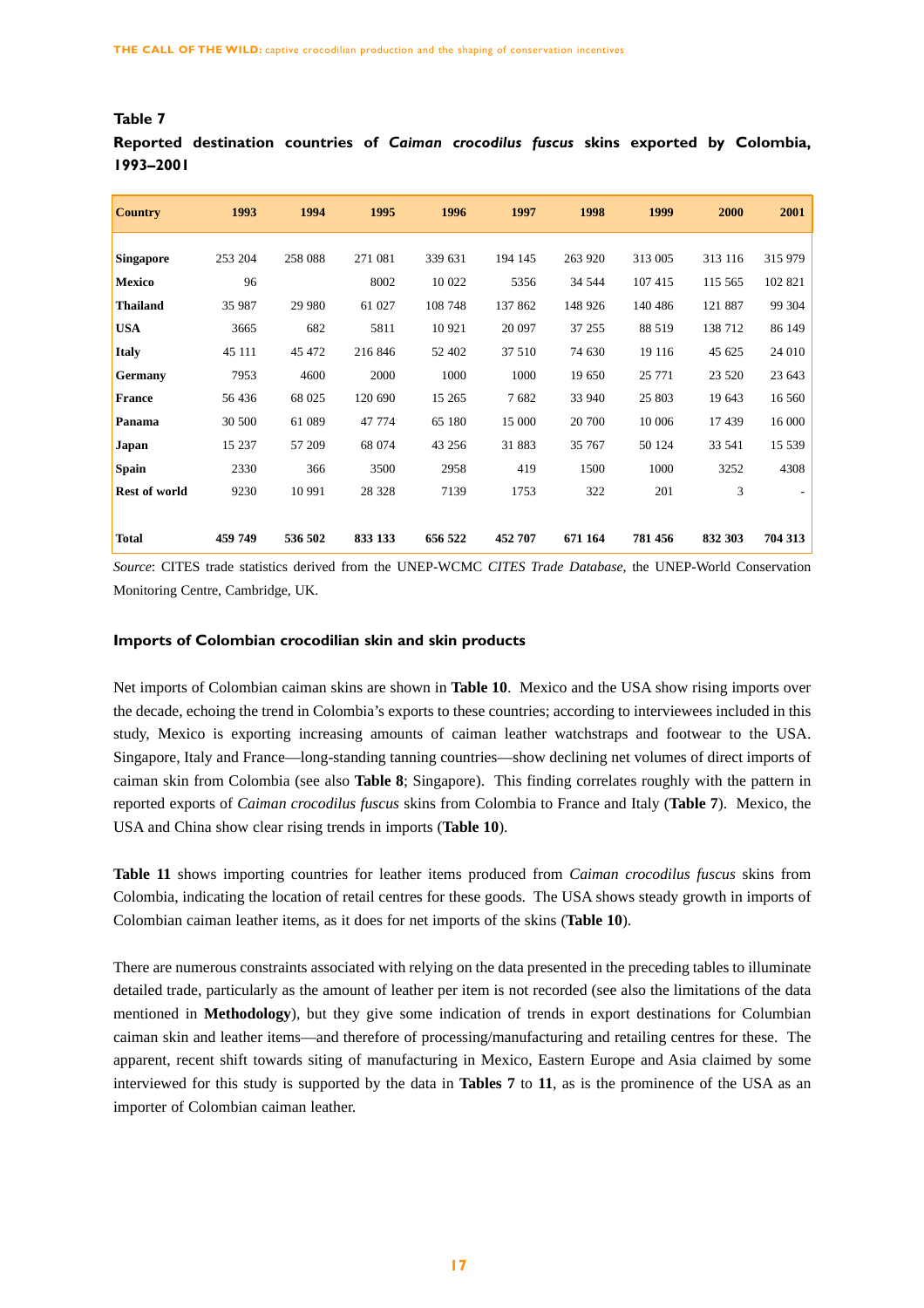| <b>Country</b>       | 1993           | 1994    | 1995    | 1996    | 1997    | 1998    | 1999    | 2000    | 2001     |
|----------------------|----------------|---------|---------|---------|---------|---------|---------|---------|----------|
|                      |                |         |         |         |         |         |         |         |          |
| China                | 712            | 45 183  | 115 612 | 56 375  | 40 881  | 67915   | 81 291  | 34 500  | 99 150   |
| <b>Mexico</b>        |                | 120     |         | 4       | 1529    | 16 114  | 31 164  | 88 750  | 90 243   |
| <b>USA</b>           | $\overline{4}$ | 479     | 4286    | 10 4 26 | 23 28 1 | 52 466  | 70 664  | 59 289  | 74 992   |
| <b>Rest of world</b> | 2502           | 37 805  | 32 987  | 29 7 19 | 30 104  | 24 7 89 | 29 202  | 45 322  | 56 245   |
| S. Korea             | 17894          | 41 656  | 35 570  | 56 938  | 55 590  | 39 183  | 39 449  | 33 248  | 31 862   |
| <b>Thailand</b>      | 1000           | 22 243  | 25 871  | 23 4 10 | 20 098  | 29 702  | 31 663  | 34 155  | 22 9 28  |
| <b>Hong Kong</b>     | 6898           | 22 243  | 416     | 572     | 653     | 952     | 1589    | 13 9 21 | 15 27 1  |
|                      |                |         |         |         |         |         |         |         |          |
| Singapore total:     |                |         |         |         |         |         |         |         |          |
| <b>Exports</b>       | 29 010         | 169 729 | 214 742 | 177 444 | 172 136 | 231 121 | 285 022 | 309 185 | 390 691  |
| <b>Imports</b>       | 253 204        | 258 088 | 271 081 | 339 631 | 194 145 | 263 920 | 313 005 | 313 116 | 315 979  |
| <b>Net</b>           | 224 194        | 88 359  | 56 339  | 162 187 | 22 009  | 32 799  | 27983   | 3931    | $-74712$ |

# **Re-exports from Singapore of** *Caiman crocodilus fuscus* **skins originating in Colombia, 1993–2002**

*Source*: CITES trade statistics derived from the UNEP-WCMC *CITES Trade Database*, the UNEP-World Conservation Monitoring Centre, Cambridge, UK.

# **Table 9**

**Table 8** 

## **Exports of leather items produced from** *C. c. fuscus* **skins from Colombia, 1993–2001**

| <b>Country</b>       | 1993    | 1994    | 1995    | 1996     | 1997    | 1998    | 1999    | 2000     | 2001    |
|----------------------|---------|---------|---------|----------|---------|---------|---------|----------|---------|
| <b>Italy</b>         |         | 81 837  | 96 071  | 106 882  | 104 988 | 144 743 | 118 847 | 177813   | 244 848 |
| <b>Mexico</b>        |         |         |         |          |         |         |         | 188 655  | 233 695 |
| France               |         |         |         |          |         |         | 187 716 | 172 414  | 121 900 |
| <b>Switzerland</b>   |         |         |         |          |         |         |         | 133 881  | 113 203 |
| <b>Germany</b>       | 6178    | 12 460  | 14 165  | 12 992   | 8676    | 5245    | 16 114  | 40 497   | 27 155  |
| Austria              |         |         | 43 915  |          |         |         | 26 570  | 16729    | 21 183  |
| Spain                | 584     | 1428    | 854     | 10 037   | 5765    | 11 003  | 11 272  | 14 3 5 1 | 16 153  |
| Colombia             | 1103    | 7140    | 2792    | 4449     | 4154    | 5841    | 6192    | 8749     | 9663    |
| <b>China</b>         |         |         |         |          |         |         |         |          | 8650    |
| S. Korea             |         | 1464    |         |          |         |         |         | 5533     | 4026    |
| <b>USA</b>           | 7491    | 1433    | 3480    | 37 439   | 22 453  | 17 548  | 14 750  | 3762     | 1824    |
| <b>Hungary</b>       |         |         |         |          |         | 25 9 20 | 48 4 65 |          |         |
| Japan                |         |         | 3324    |          | 1051    | 973     |         | 633      |         |
| Madagascar           |         |         |         |          | 6789    | 34 575  |         |          |         |
| Panama               |         |         |         |          |         | 2500    | 2200    |          |         |
| <b>Rest of world</b> | 565     | 30 881  | 94 263  | 18 4 8 5 | 571     | 1235    | 1282    | 2025     | 1693    |
| <b>Total</b>         | 15 9 21 | 136 643 | 258 864 | 190 283  | 154 447 | 249 583 | 433 408 | 765 042  | 803 993 |

**Notes**: Singapore and Hong Kong do not report trade in manufactured products of Appendix-II species—see **Methods**. Blanks may signify unreported trade as well as zero trade.

*Source*: CITES trade statistics derived from the UNEP-WCMC *CITES Trade Database*, the UNEP-World Conservation Monitoring Centre, Cambridge, UK.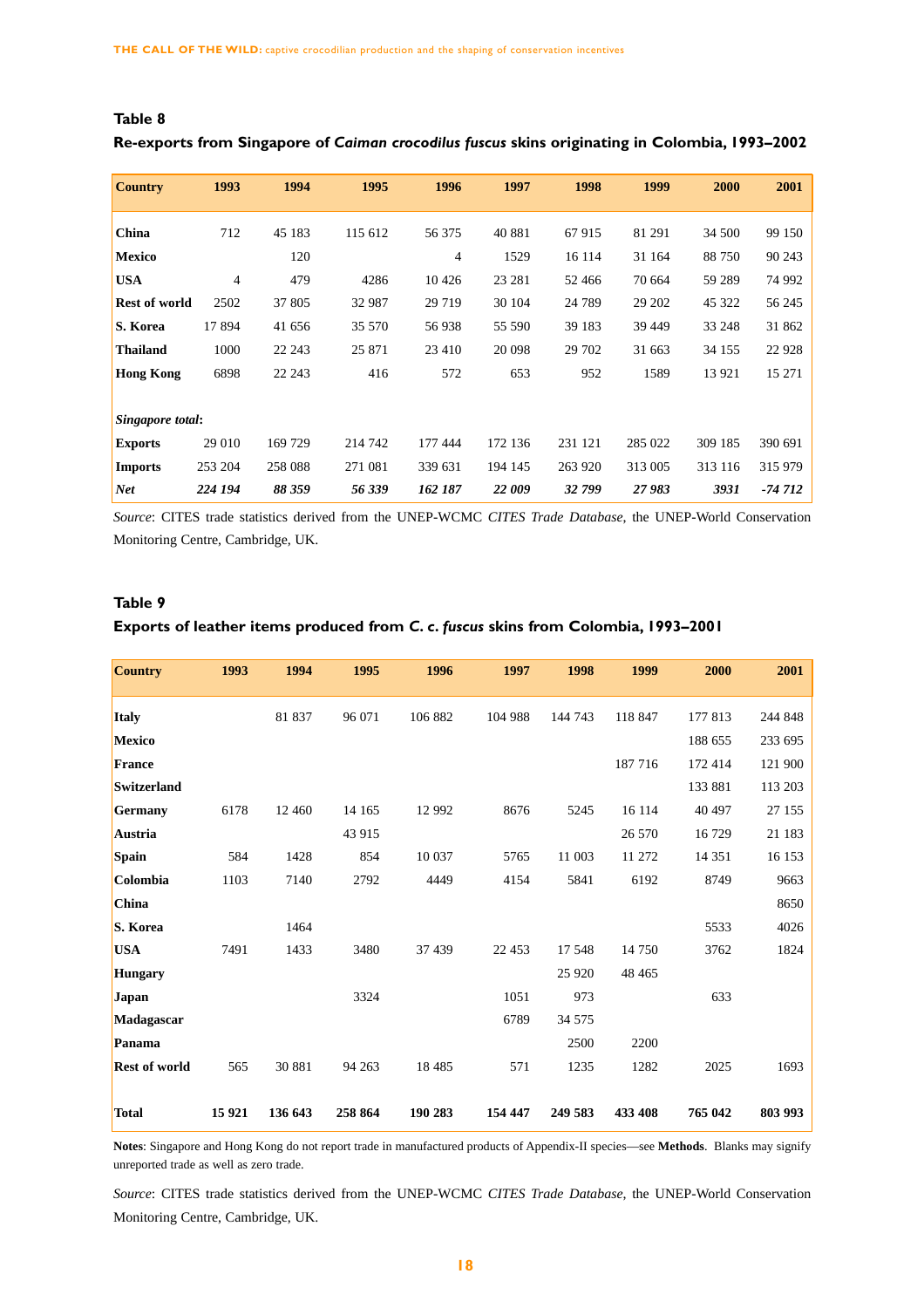#### **THE MARKET NICHE FOR COLOMBIAN CAIMAN—QUALITY ISSUES**

Since the CSG mission to Colombia in 1993 identified potential quality upgrades throughout the industry, investment and streamlining have reduced damage rates considerably and, as Ross (1998b) noted, technical developments in processing have helped to produce caiman skins of close to classic quality and appearance. Certainly, there has been a change in the perception of the business practices of Colombian industry abroad. Interviewees surveyed in Europe indicated that Colombian caiman had transformed from leather considered cheap to being widely used for its reliability and quality. Interviewees in both Colombia and Europe confirmed that skins from Colombia had been mostly first-grade for approximately five years and Colombian caiman is now reported to be providing quality leadership for mainstream customers, not least because of Colombia's transformative power as the largest producer.

## **Table 10**

| <b>Country</b>     | 1993    | 1994   | 1995     | 1996    | 1997      | 1998    | 1999    | 2000    | 2001     | 2002     |
|--------------------|---------|--------|----------|---------|-----------|---------|---------|---------|----------|----------|
|                    |         |        |          |         |           |         |         |         |          |          |
| <b>Mexico</b>      | 96      | 386    | 9152     | 10 285  | 9612      | 59 108  | 156 746 | 215 219 | 194 021  | 222 506  |
| <b>USA</b>         | 3686    | 32 626 | 55 060   | 67479   | 47 503    | 78 016  | 159 138 | 196 275 | 156 420  | 138 755  |
| China              | 1112    | 44 911 | 120 977  | 56 990  | 43 165    | 68 333  | 81 529  | 36 576  | 100 435  | N.a      |
| <b>Thailand</b>    | 36 987  | 44 340 | 72 414   | 119 645 | 137 280   | 168 538 | 160 231 | 97 398  | 91 134   | 93 358   |
| <b>HK</b>          | 8162    | 23 541 | 1879     | 1308    | 5477      | 6963    | 8630    | 53 163  | 42 092   | N.a      |
| <b>Japan</b>       | 14 639  | 69 827 | 69 538   | 54 5 24 | 48 156    | 46 233  | 72 053  | 57 335  | 32 339   | N.a      |
| Korea              | 17 906  | 48 887 | 51 570   | 68 269  | 67 535    | 38 630  | 29 0 59 | 33 366  | 31 703   | 37 746   |
| <b>Germany</b>     | 8068    | 4206   | 2102     | 1524    | 1187      | 19 912  | 27 270  | 23 876  | 26 160   | 2406     |
| France             | 33 670  | 54 368 | 116 871  | 20 850  | 7872      | 46 156  | 28 904  | 26 853  | 18 165   | 13 9 37  |
| <b>Italy</b>       | 54 380  | 64 043 | 242 118  | 60 4 94 | 51 310    | 85 904  | 16 040  | 42 927  | 16 7 14  | 33 836   |
| <b>Spain</b>       | 2596    | 2191   | 3404     | 3174    | 2055      | 4433    | 3642    | 15 702  | 11 206   | 3345     |
| Panama             | 22 631  | 3201   | $-11046$ | $-1288$ | $-10$ 173 | 13 503  | $-4820$ | $-1305$ | 7388     | N.a      |
| <b>Switzerland</b> | 22 630  | 21 023 | 28 5 88  | 24 1 25 | 12 971    | $-5893$ | 2507    | $-4023$ | 1816     | N.a      |
| <b>Singapore</b>   | 224 194 | 88 359 | 56 339   | 162 187 | 22 009    | 32 799  | 27 983  | 3931    | $-74712$ | $-59459$ |

## **Reported net imports of caiman skins from Colombia, 1993-2002**

*Source*: CITES trade statistics derived from the UNEP-WCMC *CITES Trade Database*, the UNEP-World Conservation Monitoring Centre, Cambridge, UK.

The high quality product from Colombia has had impacts throughout the industry, generating competition with species hitherto in a different league. A clear indication of this is in the evident competition in the middle and mass markets, for example in the cowboy boot industry. **Table 10** shows Mexico and the USA importing greater quantities of caiman skin from Colombia, which is apparently competing with, and displacing, alligator—a classic skin traditionally used for the cowboy boot industry, that operated out of the southern USA before being re-located to Mexico, (J. Don Ashley, Ashley Associates Inc., pers. comm*.*, 5 May 2004; Ross, 1998b). Caiman skin has not traditionally been seen as a challenger to alligator skin. It is significant to note that this competition to supply the cowboy boot market was foreshadowed by a battle for the watchstrap market in the early 1990s. In this case, caiman was displaced by alligator from the USA, by watchmakers keen to secure quality and reliability. Alligator was competitively priced and aggressively marketed and respondents interviewed for this study alleged that the perception of 'problems' with the caiman trade from Latin America, such as the laundering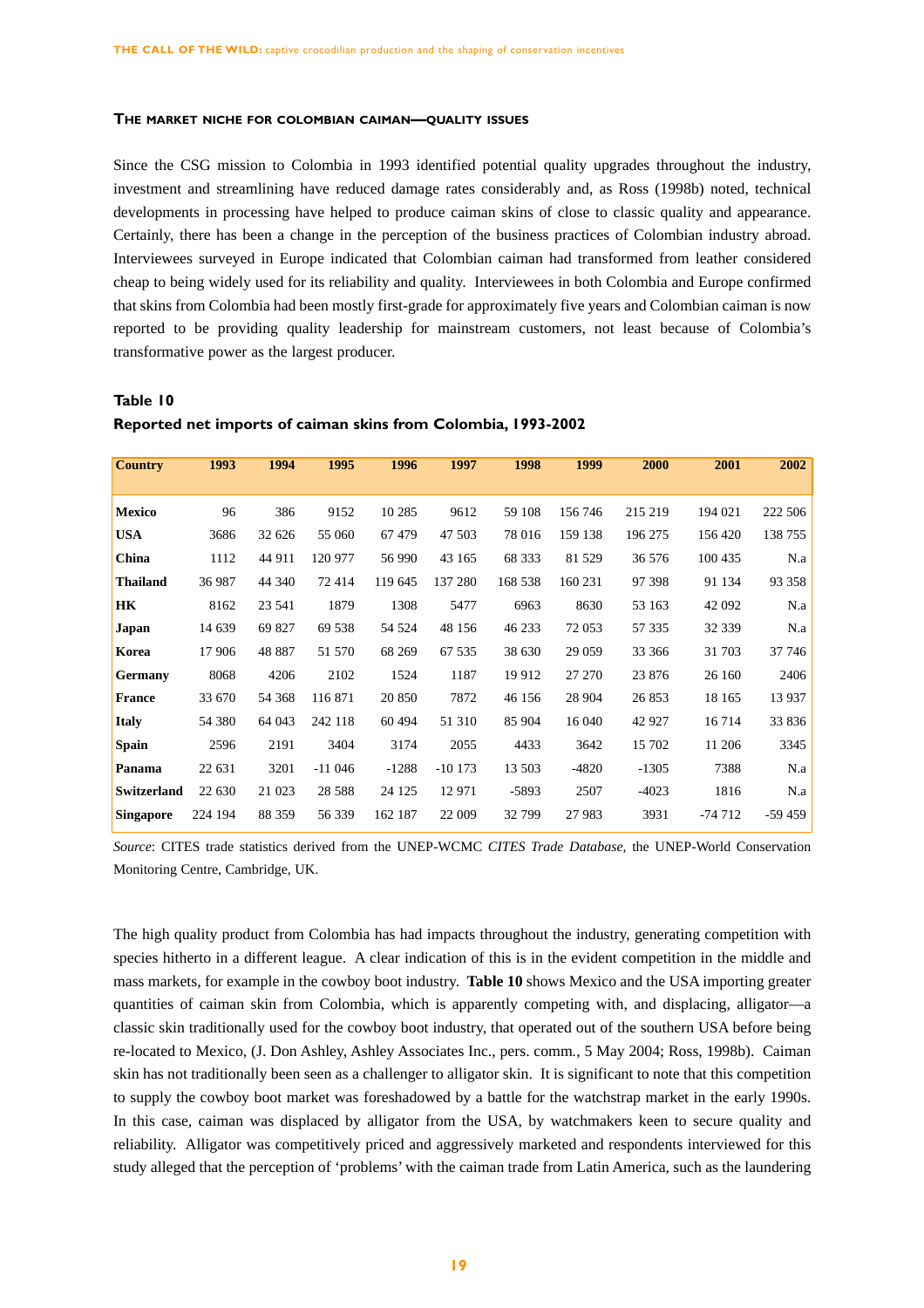accusations, accelerated the shift to alligator, which still supplies the watchstrap manufacturing industry today (J.D. Ashley, *in litt.*, 5 May 2004). However, Mexico, as well as recently importing increasing amounts of caiman skin from Colombia (see **Imports of Colombian crocodilian skin and skin products**), has also recently been exporting caiman watchstraps to the USA.

# **Table 11**

**Importers of leather items produced from** *Caiman crocodilus fuscus* **skins from Colombia,1993–2001**

| <b>Country</b>       | 1993    | 1994    | 1995    | 1996    | 1997    | 1998    | 1999    | 2000    | 2001    |
|----------------------|---------|---------|---------|---------|---------|---------|---------|---------|---------|
|                      |         |         |         |         |         |         |         |         |         |
| <b>USA</b>           | 19%     | 24%     | 31%     | 42%     | 45%     | 40%     | 19%     | 40%     | 47%     |
| <b>Switzerland</b>   | 29%     | 43%     | 43%     | 27%     | 22%     | 10%     | 46%     | 22%     | 20%     |
| <b>Rest of world</b> | 40%     | 5%      | 4%      | 9%      | 6%      | 4%      | 6%      | 10%     | 9%      |
| Japan                | 10%     | 16%     | 17%     | 17%     | 15%     | 6%      | 3%      | 8%      | 9%      |
| <b>Hungary</b>       | 0%      | 0%      | 0%      | 0%      | 1%      | 11%     | 12%     | 12%     | 8%      |
| <b>Hong Kong</b>     | 1%      | 2%      | 3%      | 3%      | 5%      | 4%      | 1%      | 3%      | 2%      |
| <b>France</b>        | 0%      | 1%      | 0%      | 0%      | 5%      | 14%     | 0%      | 1%      | 2%      |
| <b>Russia</b>        | 0%      | 0%      | 0%      | 0%      | 0%      | 0%      | 0%      | 1%      | 1%      |
| S. Korea             | 0%      | 1%      | 0%      | 0%      | 1%      | 0%      | 0%      | 0%      | 1%      |
| <b>Singapore</b>     | 0%      | 2%      | 0%      | 1%      | 0%      | 0%      | 0%      | 0%      | 0%      |
| <b>Italy</b>         | 3%      | 4%      | 1%      | 0%      | 0%      | 11%     | 11%     | 0%      | 0%      |
| <b>Mexico</b>        | 0%      | 0%      | 0%      | 2%      | 0%      | 0%      | 2%      | 0%      | 0%      |
| <b>Total</b>         | 15 9 21 | 136 643 | 258 864 | 190 283 | 154 447 | 249 583 | 433 408 | 765 042 | 803 993 |

*Source*: CITES trade statistics derived from the UNEP-WCMC *CITES Trade Database*, the UNEP-World Conservation Monitoring Centre, Cambridge, UK.

### **COLOMBIA: SUMMARY**

- Wild populations of *Caiman crocodilus fuscus*, the subspecies in Colombia on which the crocodilian skin industry is based, are reported to be fragmented and depleted.
- Drivers for the shift from wild-sourced crocodilian skin production appear to have been conservation or science at first, though a situation of poor security in rural areas has also been cited. Commercial interests engaged during the 1980s.
- The dominant modes of production for caiman skins in Colombia appear to have been hunting in the wild and captive breeding, in chronological order.
- Production has soared in terms of numbers of caiman skins since the early 1990s and Colombia is the world leader in terms of numbers of crocodilian skins produced.
- There has been a general rise in net imports of Colombian caiman skins to China, Thailand, Hong Kong (which maintains separate Customs statistics to China), Mexico and the USA; Mexico is the biggest importer.
- There has been an general decrease in imports of the same by France and Italy and imports by Japan have remained fairly steady.
- Italy, Mexico, France and Switzerland are the biggest exporters of leather items made from Colombian caiman.
- The USA is by far the biggest net consumer of leather items made from Colombian caiman*;* Switzerland, the next-most important importer of such items, re-exports most of them; Japan and Hungary are other significant importers.
- Colombian caiman has transformed. Once viewed as a cheap, second-category leather, it is now widely used for its reliability and quality.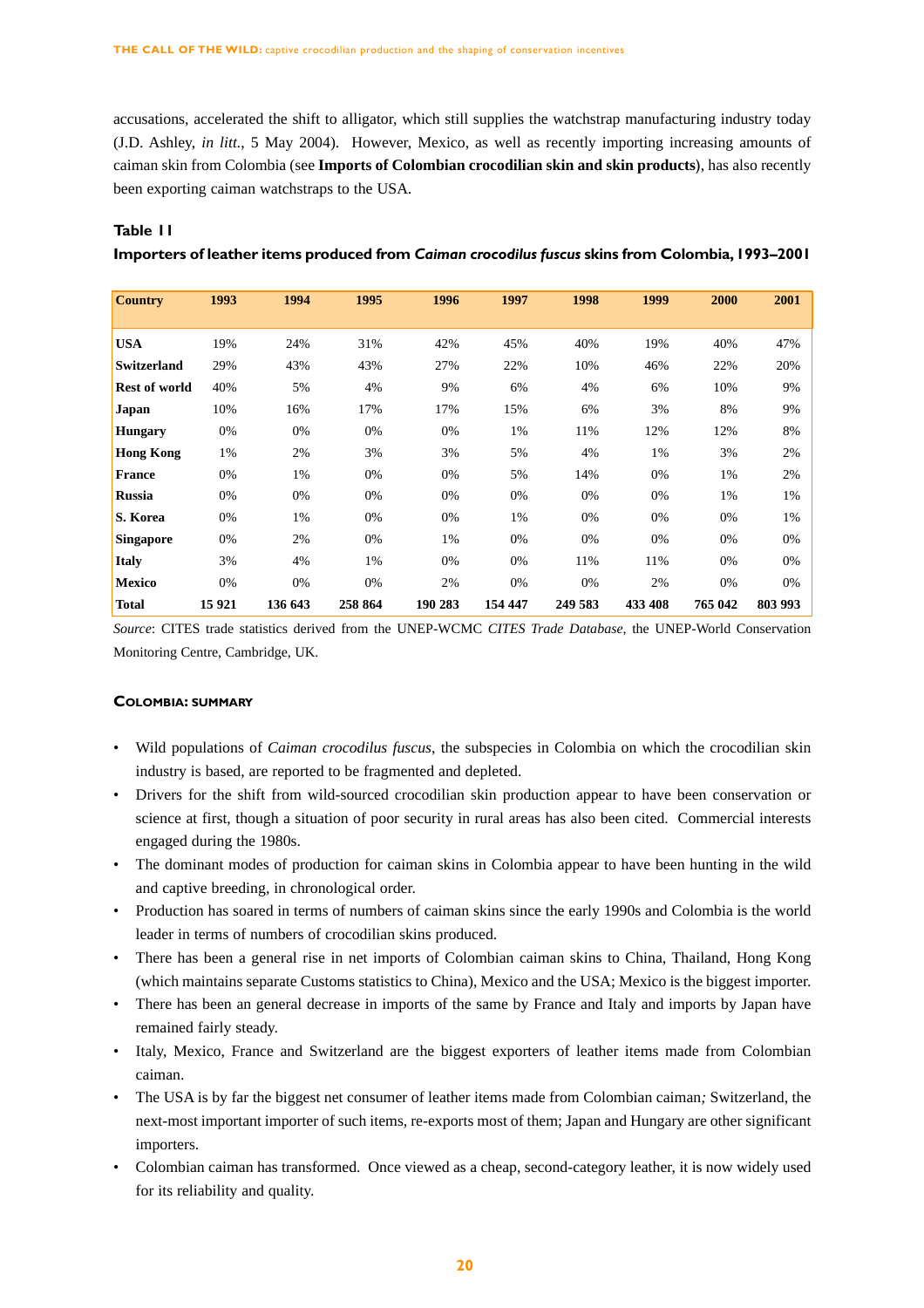# **THE CROCODILIAN SKIN TRADE AND INDUSTRY IN ZIMBABWE—A SUPPLY COUNTRY**

#### **USE OF CROCODILIANS IN ZIMBABWE—SOME KEY FACTS**

This historical section is based on Loveridge (1996), Kievit (2000) and Sgobbi (2000).

- Before the 1960s, wild populations of crocodilians were conserved on protected lands (since 1949) but unsustainably harvested on public, communal and private lands—mainly adult animals for skins. At this time crocodilians had no legal status and were classified as vermin. During the 1950s and 60s, crocodiles were virtually eliminated in Zimbabwe (Hutton *et al.*, 1987).
- In 1959, the first game ranching schemes were established alongside extensive livestock ranching.
- In 1960, conservation laws gave *Crocodylus niloticus* legal status as a 'game animal'.
- In the mid-1960s, crocodilian ranching began.
- 1965–79, political and economic isolation of Rhodesia.
- 1970s, captive breeding of crocodilians began.
- 1980, Zimbabwe became independent, joined CITES and entered a reservation against the listing of *Crocodylus niloticus*.
- 1981, the Crocodile Farmers' Association of Zimbabwe (CFAZ) was established.
- 1984, there were six ranching operations, using eggs from Lake Kariba and Zambezi River.
- 1987, adaptive management of crocodilian egg collection began.
- late-1980s, growth in the number and geographical distribution of crocodile ranches.
- Late-1990s/early 2000s, political turmoil causes the number of ranches to shrink by half.
- 2001, exports reach record high.

# **POPULATION AND CONSERVATION STATUS OF CROCODILIANS (***CROCODYLUS NILOTICUS***) IN TRADE IN ZIMBABWE**

Over 20 crocodile surveys have been carried out since 1968 in Zimbabwe; all but three noted densities of over one animal per square kilometre. Surveyors have not used similar survey methodologies, so population trends are almost impossible to gauge accurately (Loveridge, 1996). However, the accepted wisdom is that, owing to ranching, *Crocodylus niloticus* in Zimbabwe, the only native crocodilian in use by the crocodilian skin industry in that country, was no longer threatened there by 1976 (Kievit, 2000). Ross (2001) describes the wild population of *C. niloticus* in Zimbabwe as 'well known, robust'. The Zimbabwean population of the species is listed in Appendix II of CITES.

## **DEVELOPMENT OF THE CROCODILIAN SKIN INDUSTRY AND DRIVERS FOR THE SHIFT TO CAPTIVE PRODUCTION**

Wild harvests of *Crocodylus niloticus*, effectively unregulated, ended during the late 1950s and 1960s as population densities were reduced to sub-economic levels. Ranching of the species, which began during the 1960s (Ferguson *et al.*, 2004; Richard Ferguson, CSG, *in litt.*, 11 November 2003; Hutton *et al*., 1987; Luxmoore *et al.*, 1985), was driven by conservation concerns but development of the potential for local communities to benefit from this wildlife resource was also a driver. The 1975 *Parks and Wildlife Act* gave responsibility for wild crocodilians to 'landholders'. These landholders were mostly livestock farmers with access and entitlement to wild crocodilians who were in control of their use and habitat, with the goal of profit. A complicated quota system constrained the availability of eggs for ranching until, in 1987, unlimited egg collection was allowed. This is alleged to have generated great benefits for conservation and industry, including by allowing the relocation of crocodilian farms closer to their feed sources.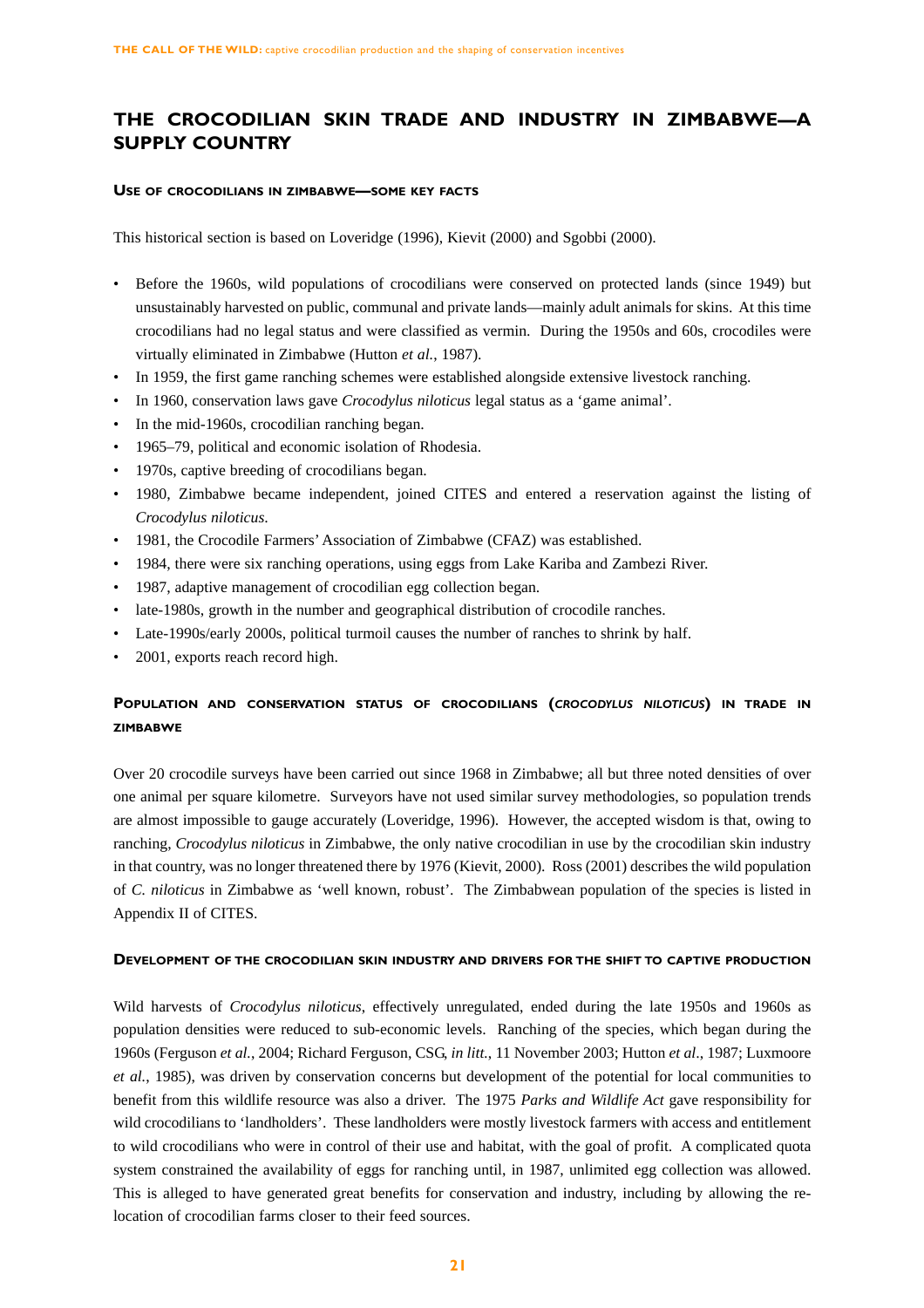During the economic and political isolation of Rhodesia pre-1980, information flowed poorly and the prices paid for skins were far below the market price. Moreover, close control of the crocodile farms stifled any conspicuous financial incentives while the industry was guided by advice from the Department of National Parks and Wildlife Management (DNPWLM). Political independence in 1980 and the formation of CFAZ saw the beginning of a redress in the balance between Zimbabwe's sellers and the buyers of *Crocodylus niloticus* skins. The formation of CFAZ renewed market access for the newly independent Zimbabwe, which invigorated its industry and, by 1988, all farms were marketing their product through CFAZ. From the end of the 1980s, CFAZ members obtained financial help from the government, amounting to nine per cent of export value, under the 'export incentive scheme' (from 1987–93). Zimbabwe has a rich backdrop of development-based wildlife management and use, as exemplified by programmes such as CAMPFIRE, set up in 1986, which is intimately linked with egg collection for crocodilian ranching. CFAZ limited its sales to preferred customers only, to embed relationships with Japanese customers and European tanneries. Quality was recognized as a key to ensuring the hard-won market segments would endure (Loveridge, 1996). This limited market access, but also reduced risks (Loveridge, 1996). Such persistent investment in supply chain relationships is also exemplified by the fact that several farms in Zimbabwe are contracted to produce for Hermès in Paris (Anon., 2003a).

The renewed market access for Zimbabwe's crocodile skins allowed investment in other services for the industry. Considerable advances were made in the technology of rearing and breeding *Crocodylus niloticus* and this also helped the ranching industry expand. This stimulated entry into crocodile farming as an economic activity by new entrepreneurs and crocodile captive breeding started in Zimbabwe in the 1980s (Luxmoore, 1992).

The industry is flexible, innovative and responsive to buyer trends or requests, owing partly to the availability of domestic processing capacity. Flexibility proved key during the global price slump of the early 1990s. For instance, CFAZ designed a serially-numbered product tag for the Japanese market. Alongside the trade in skins, Zimbabwe's industry has developed complementary trades to exploit the fullest potential value of the crocodilian resource. One recent expansion in Zimbabwe that respondents indicated was enhancing farm profitability was complementary sales of meat; sales of exotic meats to Europe surged during fears over Bovine Spongiform Encephalopathy (BSE) (Latham, 2001)—but precipitous export drops to Asia followed the outbreak of Severe Acute Respiratory Syndrome (SARS) (Anon., 2003b). In 2002, Zimbabwe exported a range of crocodilian products, which included: *hornbacks*: 'finished' to the USA (2500 units) and 'wetsalted' to Singapore (15 000 units), Thailand (6700 units) and Japan (500 units); *backskins*: 'finished' to Italy (21 000 units); *meat*: 125 t (worth USD750 000), to China (80%) and Europe (20%); and *trophies* (a small wild harvest is allowed under CITES). Crocodile ranching and captive breeding are, in any case, usually combined with other forms of land use such as hunting, photographic safaris, tourism, agricultural use or ostrich farming.

Risks and uncertainty, both real and perceived, have had a big impact on all land use in Zimbabwe since 2000. In the crocodilian sector, the risk and uncertainty posed by conducting business with Zimbabwe, coupled with strategic decisions to avoid goods produced under an oppressive regime, is losing market share for many products. This may also hold true for crocodilian leather and meat (Bafana, 2001).

#### **PRODUCTION OF CROCODILIAN SKINS IN ZIMBABWE—METHODS AND VOLUMES**

Farmed production expanded to outstrip wild production—by 1984 there were six ranches containing 27 700 crocodiles in Zimbabwe and by 1992 there were 32, with a stock of 122 854 (Luxmoore, 1992 and see also **Figure 6**). Wild egg collection increased from 25 282 in 1987 to 72 987 in 2002. Over the same period captivebred eggs increased from 5984 to 74 604 (see **Figure 6**)). The growing emphasis on captive breeding, in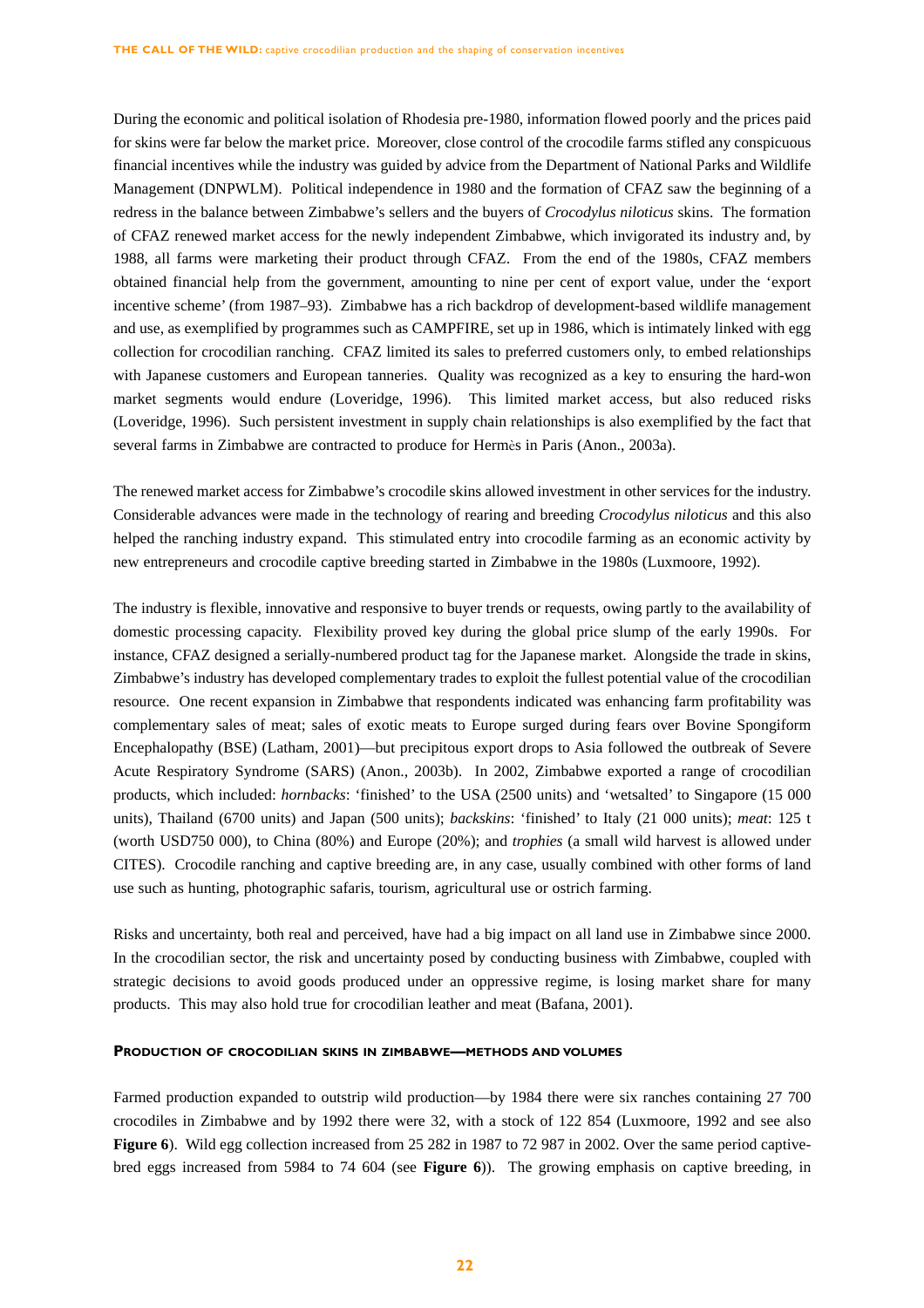particular, appeared to make economic sense—it has been estimated that the costs of collecting eggs or hatchlings from the wild or hatchlings is double that of producing eggs in captivity (Loveridge, 1996). Additionally, this growing emphasis has reportedly been a response to insecurity among commercial interests over government regulation (Ross, 2001). The proportion of ranched skins was recently estimated to be 45% of crocodilian skins produced, but the hatchlings from wild-collected eggs are not kept separate from captive-bred stock (Ferguson *et al.*, 2004).





*Source*: Unpublished records of the Crocodile Farmers' Association of Zimbabwe (CFAZ).

#### **INTERNATIONAL TRADE IN CROCODILIAN SKINS TO AND FROM ZIMBABWE**

CITES-reported trade in *Crocodylus niloticus* skins from Zimbabwe, 1997-2002, averaged around 62 000 skins a year and ranged from 45 650 skins (1998) to 74 500 skins (2000) (Caldwell, 2004). In the past, exports were only to France, Japan and Singapore—at one time only to France (Luxmoore, *et al*., 1985). Nowadays, exports of *C. niloticus* skins from Zimbabwe are chiefly to five countries—France, Japan, Singapore, Thailand and the USA (see **Tables 12** and **14**). Singapore increasingly performs entrepôt functions, processing skins to increase their shelf life, but not manufacturing into finished goods, as **Tables 13** and **14** indicate. Via Singapore, Zimbabwean skins go most prominently to China (see **Table 13**). According to respondents taking part in the survey for this report, Thailand is manufacturing products from Zimbabwean *C. niloticus* skins, mainly for the Japanese market.

In 2002, CFAZ reported its crocodilian skin trade to be worth USD7 million.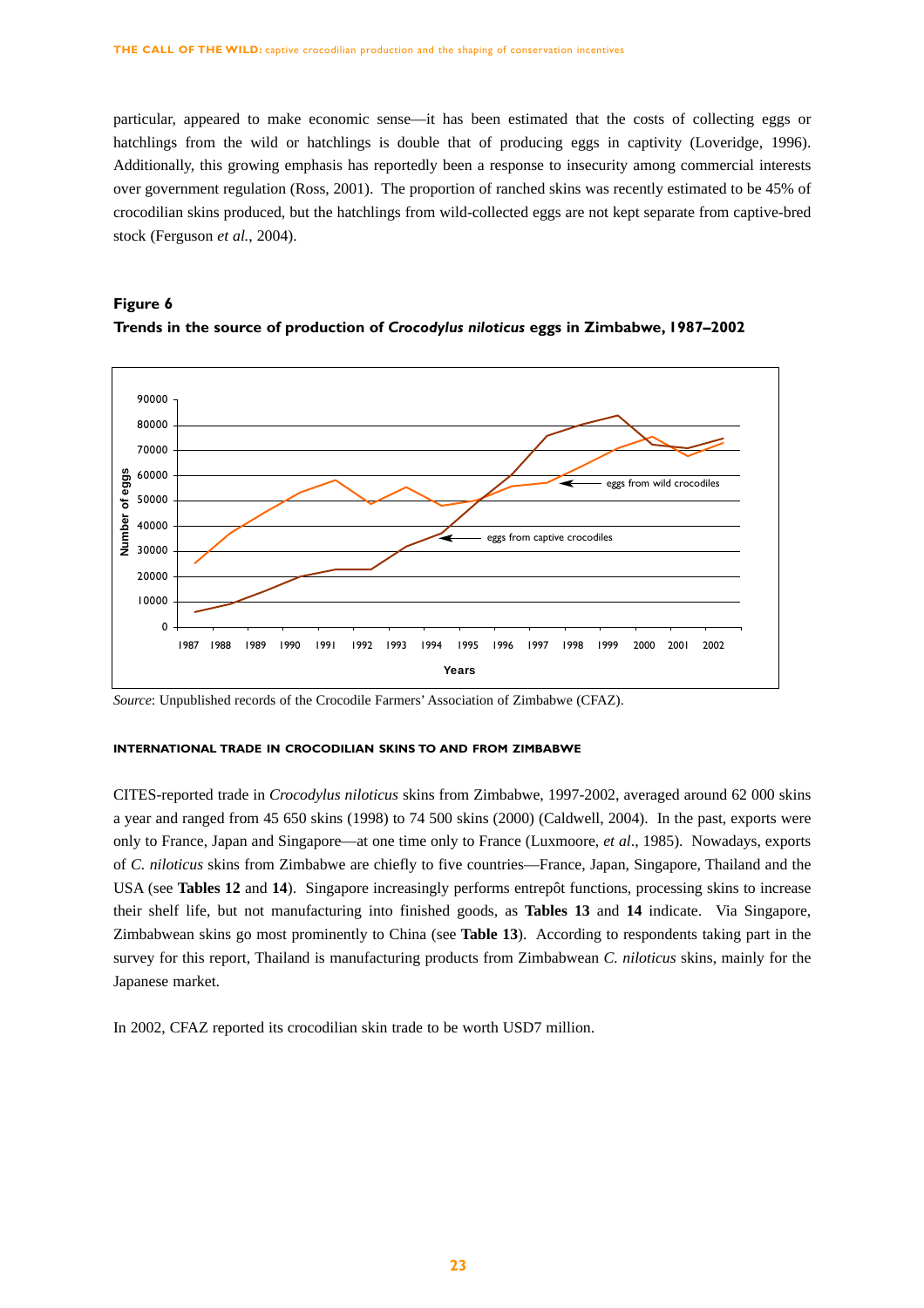| <b>Country</b>       | 1984 | 1987 | 1990   | 1993   | 1996   | 1999   | 2002   |
|----------------------|------|------|--------|--------|--------|--------|--------|
|                      |      |      |        |        |        |        |        |
| <b>Singapore</b>     |      |      |        | 54%    | 64%    | 71%    | 32%    |
| <b>France</b>        | 85%  | 93%  | 64%    | 4%     | 9%     | 5%     | 26%    |
| <b>Thailand</b>      |      |      |        |        |        |        | 26%    |
| Japan                | 0%   | 6%   | 30%    | 42%    | 19%    | 16%    | 8%     |
| <b>USA</b>           | 3%   |      | 0%     | 0%     | 1%     | 6%     | 4%     |
| <b>Rest of world</b> | 12%  | 0%   | 6%     | 0%     | 7%     | 3%     | 3%     |
| <b>Total</b>         | 3242 | 6277 | 12 612 | 27 875 | 43 019 | 52 147 | 85 369 |

# **Table 12**

# **Reported destinations for and shares of** *Crocodylus niloticus* **skin exports from Zimbabwe, 1984-2002**

*Source*: CITES trade statistics derived from the UNEP-WCMC *CITES Trade Database*, the UNEP-World Conservation Monitoring Centre, Cambridge, UK.

# **Table 13**

# **Singapore's re-exports of** *Crocodylus niloticus* **skins from Zimbabwe, 1993–2002**

| <b>Country</b>       | 1991 | 1992 | 1993 | 1994        | 1995 | 1996 | 1997 | 1998 | 1999   | 2000   | 2001     | 2002    |
|----------------------|------|------|------|-------------|------|------|------|------|--------|--------|----------|---------|
|                      |      |      |      |             |      |      |      |      |        |        |          |         |
| China                |      |      | 1292 | 4894        | 4997 | 1028 | 1826 | 350  | 8392   | 18 634 | 15 4 5 4 | 12 5 13 |
| <b>USA</b>           |      |      |      |             |      |      | 226  | 1065 | 2754   | 2414   | 3514     | 12 000  |
| Korea                |      |      | 80   | 1489        | 1557 | 1247 | 1885 | 341  | 2185   | 2519   | 1100     | 4623    |
| Japan                | 252  | 3122 | 2505 | 2189        | 406  | 554  | 1038 | 806  | 1901   | 2616   | 1397     | 3792    |
| <b>France</b>        |      | 6    |      | 21          | 98   | 332  | 292  | 78   | 368    | 505    | 1865     | 1809    |
| <b>Germany</b>       |      | 299  | 318  | 153         | 553  | 88   | 936  | 209  | 434    | 808    | 1178     | 1508    |
| <b>Rest of world</b> |      | 22   | 2398 | 1768        | 70   | 1075 | 1401 | 869  | 1968   | 3644   | 4464     | 2151    |
|                      |      |      |      |             |      |      |      |      |        |        |          |         |
| <b>Total</b>         | 252  | 3449 |      | 6593 10 514 | 7681 | 4324 | 7604 | 3718 | 18 002 | 31 140 | 28 9 72  | 38 39 6 |

*Source*: CITES trade statistics derived from the UNEP-WCMC *CITES Trade Database*, the UNEP-World Conservation Monitoring Centre, Cambridge, UK.

# **Table 14**

## **Net imports of** *Crocodylus niloticus* **skins from Zimbabwe, 1993–2002**

| <b>Country</b>  | 1993   | 1994 | 1995   | 1996    | 1997   | 1998    | 1999    | 2000     | 2001    | 2002    |
|-----------------|--------|------|--------|---------|--------|---------|---------|----------|---------|---------|
| Singapore       | 8539   | 3605 | 23 619 | 23 1 20 | 17 043 | 5132    | 19 658  | $-15457$ | $-2694$ | $-9487$ |
| <b>France</b>   | 1072   | 2171 | 796    | 3913    | 9218   | 3952    | $-1197$ | 12 024   | 26 681  | 21 752  |
| <b>Thailand</b> | 210    | 1150 |        | 170     |        |         | 20      | 18 124   | 27 677  | 20 621  |
| <b>Japan</b>    | 14 145 | 7936 | 12 705 | 8837    | 12 243 | 3738    | 11 262  | 12 893   | 10 679  | 13 0 26 |
| <b>USA</b>      | 57     | 52   | 436    | 381     | 5351   | 2 9 5 0 | 6763    | 4985     | 7099    | 14 774  |
|                 |        |      |        |         |        |         |         |          |         |         |

*Source*: CITES trade statistics derived from the UNEP-WCMC *CITES Trade Database*, the UNEP-World Conservation Monitoring Centre, Cambridge, UK.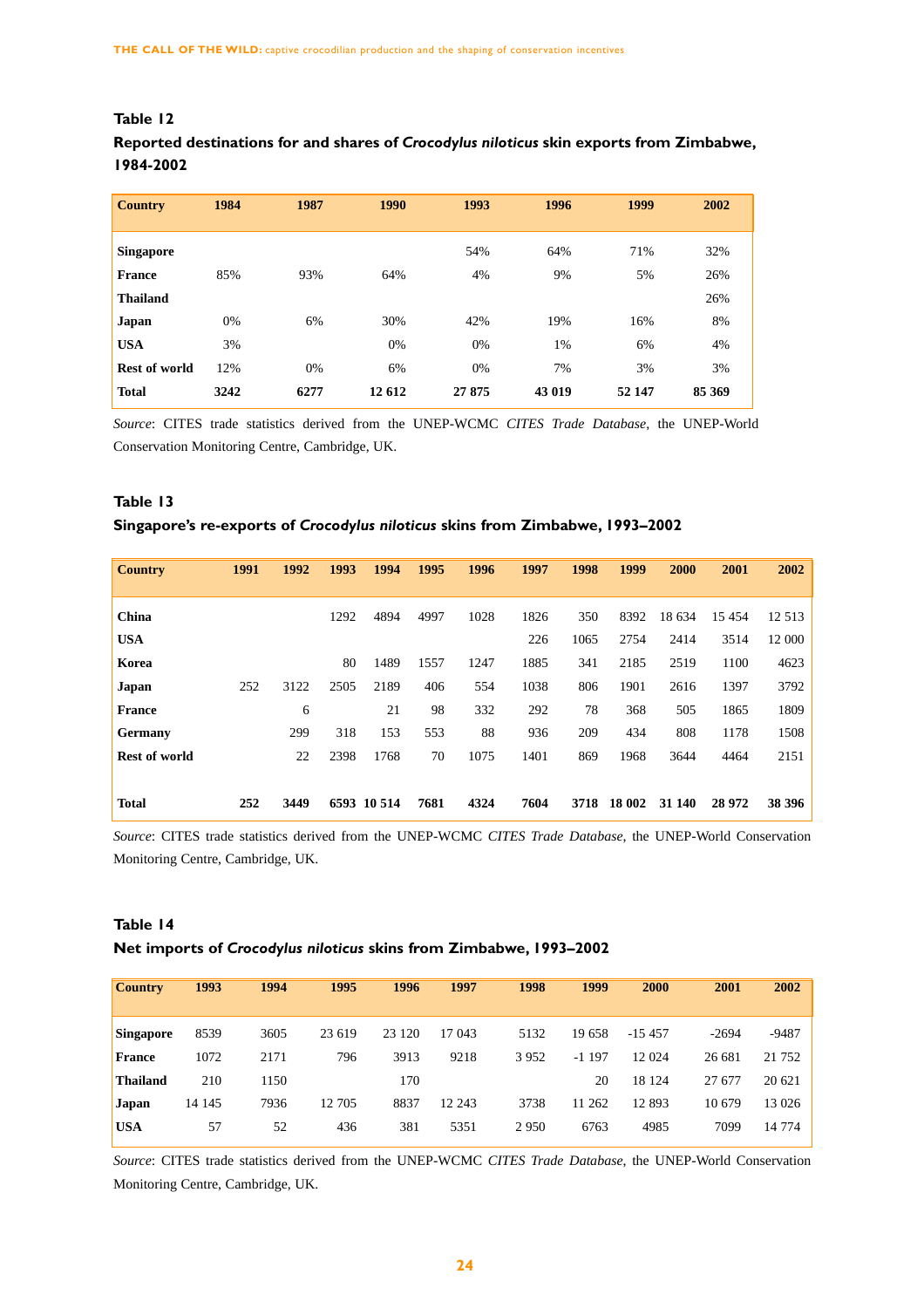## **ZIMBABWE: SUMMARY**

- The crocodilian population of Zimbabwe is unknown, but thought not to be under threat.
- Drivers for the shift from wild production of crocodilians were scarcity of the wild resource, conservation, and development incentives. Initially, captive production was closely controlled by DNPWLM.
- Production of crocodilian skins from Zimbabwe soared between the beginning of the 1990s and the beginning of the 21st century, with an attendant swing towards skins from captive production.
- Singapore, France, Japan, China, the USA and Thailand are the biggest importers of *Crocodylus niloticus* skins from Zimbabwe, direct and/or via Singapore.
- The trade in crocodilian skins from Zimbabwe was estimated to be worth USD7 million in 2002.

# **CROCODILIAN SKIN TRADE AND INDUSTRY IN CONSUMER COUNTRIES**

This section is built on findings from literature and on interviews with stakeholders in the crocodilian skin trade and industry ('respondents') in three key countries consuming crocodilian skin leather and products—France, Italy and Japan. It characterizes imports to these countries and describes changes in the industry.

# **CROCODILIAN SKIN IMPORTS TO FRANCE, ITALY AND JAPAN**

## **From wild or captive stock?**

Since the enactment of CITES, imports of wild-harvested caiman skins have fallen several-fold for France, Italy and Japan, 1976-2002 (**Figure 7**), as might be expected from trends in world production of caiman skin (**Figure 2**; **Table 4**, **Figure 5**). Respondents explained that the significance of wild caiman was waning for the

# **Figure 7 Reported imports of wild-harvested caiman skins to France, Italy and Japan, 1976–2002**



*Source*: CITES trade statistics derived from the UNEP-WCMC *CITES Trade Database*, the UNEP-World Conservation Monitoring Centre, Cambridge, UK.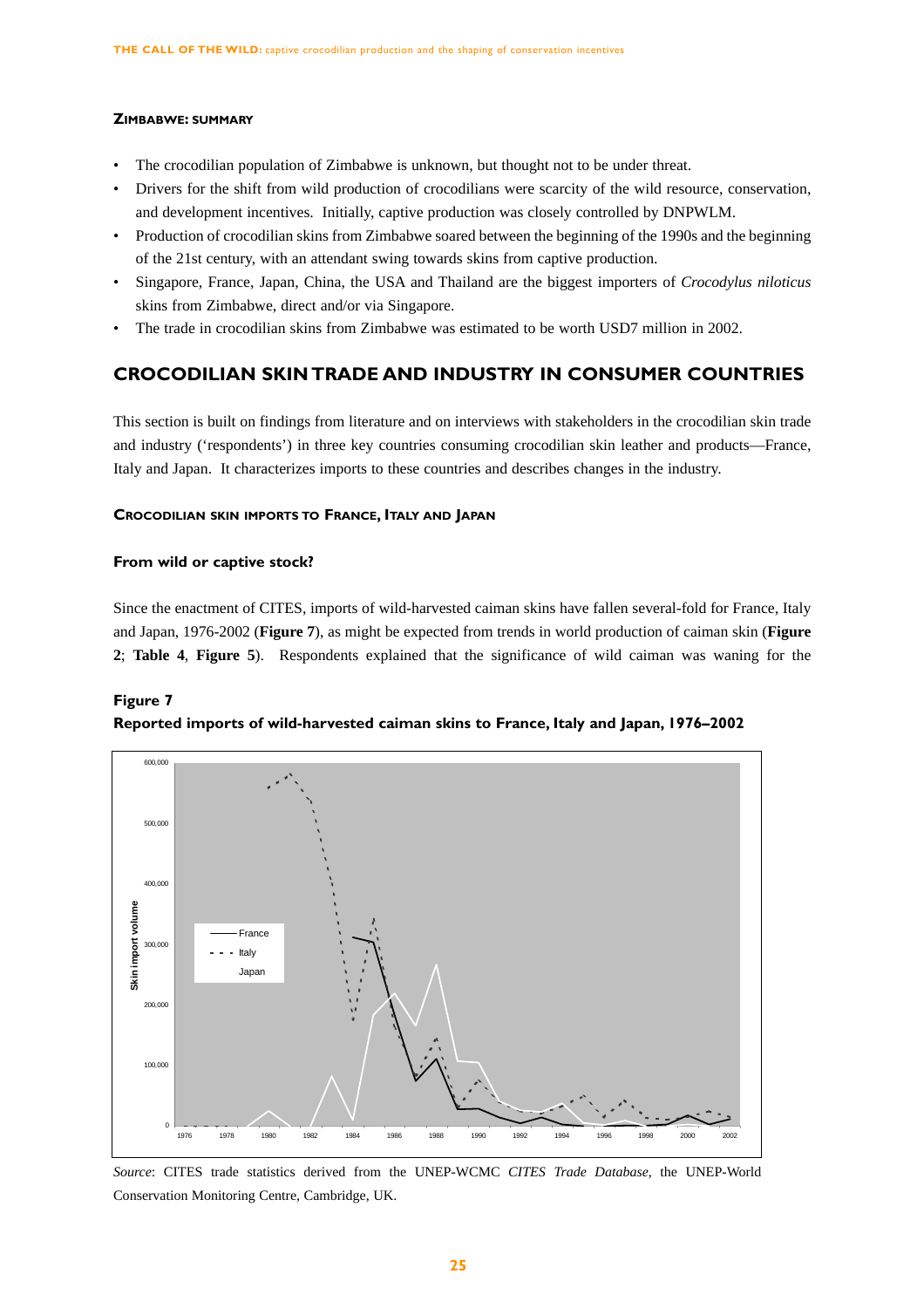crocodilian skin industry in Europe and that most of the caiman skin imported by Japan was from captive-bred animals (in Colombia). Imports of wild-harvested classic skins by the three countries do not exhibit a clear decline in the same way, and indeed imports of these by France reportedly grew around 1990, owing to greater imports of alligator and *Crocodylus niloticus* skins (see **Figure 8**). Japan's imports of wild-harvested classic skins were also greater in the 1990s than in the decade immediately following the enactment of CITES. However, **Table 15** shows that the overwhelming majority of imports of classic skins from five taxa to Japan were nonetheless from captive-bred animals in 2002.

# **Figure 8 Relative proportion of wild caiman and classic skin imports, 1976–2002**



*Source*: as for Figure 7.

# **Table 15**

**Reported Japanese imports of skins from five species of crocodilian, 2002, showing estimated proportions from wild and captive animals**

| <b>Species</b>  | <b>Proportion from captive animals</b> | <b>Proportion from wild animals</b> |
|-----------------|----------------------------------------|-------------------------------------|
| C. niloticus    | 98%                                    | 2%                                  |
| alligator       | 90%                                    | 10%                                 |
| C. porosus      | 90%                                    | 10%                                 |
| C. siamensis    | 100%                                   |                                     |
| C. novaeguineae | 50%                                    | 50%                                 |

*Source*: Japanese Leather Importers' Association; Takehara, *in litt.*, 27 April 2004; respondents.

## **Caiman or classic?**

France has reportedly imported more classic skins than caiman skins in every year from 1990 to 1999, inclusive, apart from 1992 and 1995 (MacGregor, 2002). In several years, imports of classic skins were more than double those of caiman skins. In Italy, the picture is more or less the reverse for the same years (MacGregor, 2002). Japan is a significant net importer of both caiman skins from Colombia and *Crocodylus niloticus* from Zimbabwe (**Tables 10** and **14**).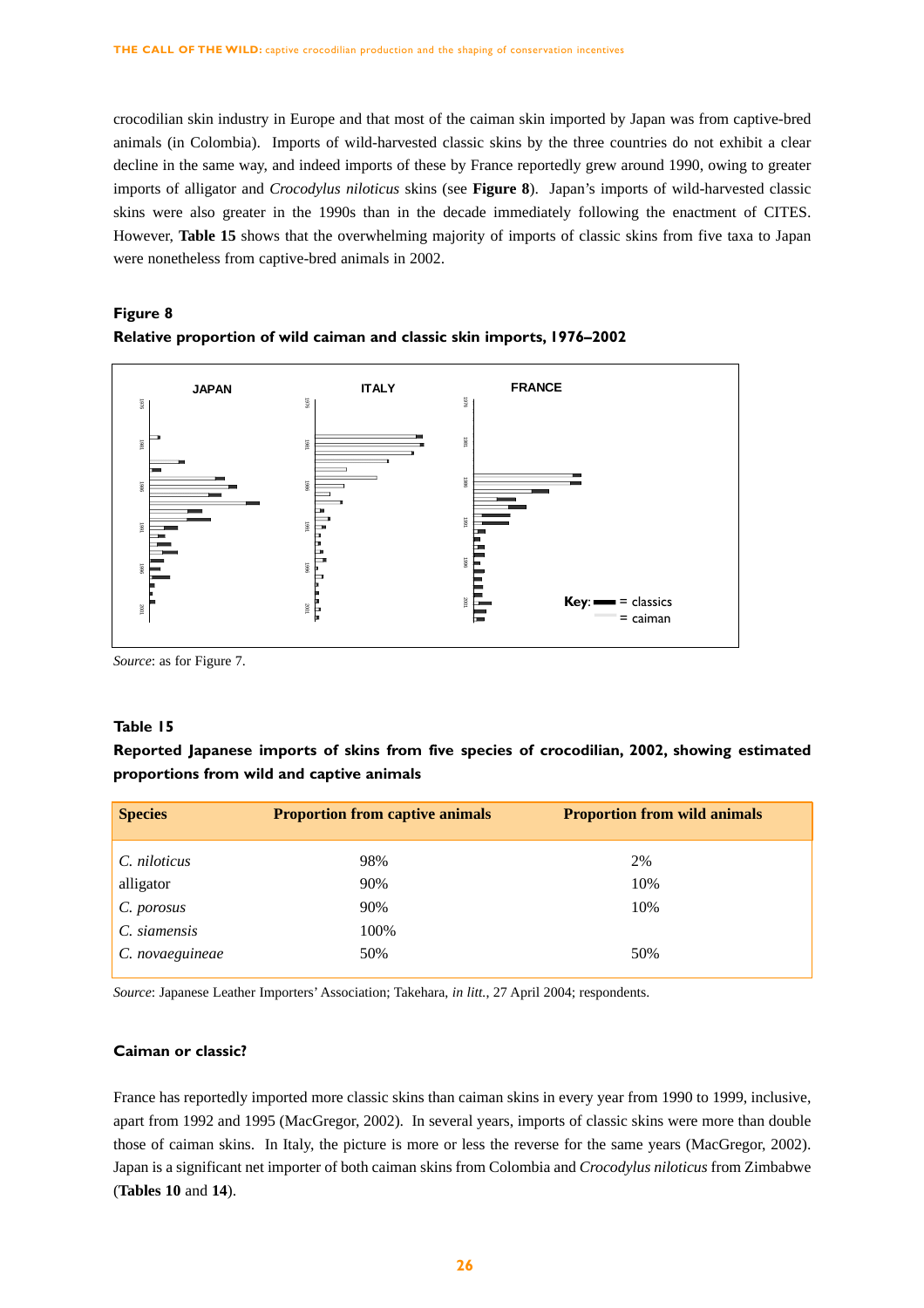#### **THE PRESENT-DAY CROCODILE SKIN INDUSTRY**

Before CITES, the industry produced for a niche market, mainly based in Europe, the USA and Japan, and was built on relationships and reputation (see **Background**). The history of the trade is replete with tales of daring and speculation, fortunes lost and won, as exemplified by some Australian adventurers (Anon., 2006). Those interviewed for this study noted that one effect of falling wild crocodilian harvests was to strip the industry of these romantic notions. In their place came a new transparency to many key aspects of the business—and challenges to the traditions of firms which had prospered in the pre-CITES era.

Some of these changes may have been direct consequences of the change in method of crocodilian skin production, but others, as will become clear, were simply part of a general trend in this and other industries. For example, the location of processing, particularly manufacturing, is changing in many industries, owing to a range of factors, including labour costs. Similarly, political factors are affecting the market for goods from Zimbabwe and reforms that swept through the northern provinces of Italy in the 1980s (*Terza Italia*) may have influenced structural changes to the Italian manufacturing sector, including in the crocodilian skin industry.

To understand changes in the crocodilian industry better, its present-day structure and some of the consequences of this new structure are examined below.

#### **The retail sector**

Earlier research indicated a three-tiered or hour-glass structure to the crocodilian skin industry (MacGregor, 2002; Sgobbi, 2000 and see **Background**), but this has been refuted as simplistic by several influential industry stakeholders (Ross, 2004). Indeed, respondents participating in this study and personnel associated with the CSG have revealed new information on the structure of the crocodilian skin industry. In the view of the majority of respondents, two recent and connected changes at retail level have fundamentally altered the dynamics of the industry—retailer mergers and the expansion of the conglomerate retailer. Retailers are not only seeking control of one sector of the industry, but also reaching backwards down the supply chain, exercising greater control over those who deliver the goods to them. These developments have led to the rise of retailers as newly powerful forces in the industry, as will be described.

## *Changes at the top*

Companies that retail luxury goods have become a more dominant force and significant players overall on the demand side of the crocodilian skin industry, owing to their powerful financial leverage and the volumes of skin they purchase. Merging with other players at retail level, retail conglomeration ('horizontal integration'), and fusion with sectors of the industry further down the supply chain ('vertical integration'), have contributed to the establishment of this powerful position—and in these ways the crocodilian skin industry has behaved no differently to many other industries in developed countries in the late 1990s. Other economic forces have changed the locus of power, too, including the nature of contracts. Such concentration at the retail end has typified the luxury brand sector of the crocodilian skin industry since 1998, including for long-term retailers of crocodilian leather accessories such as Gucci, Louis Vuitton, Richemont and Rolex. Increasingly, these ways of conducting business pervade the stratum of the market beneath the luxury brands—composed of so-called 'conventional brands'—which is eager to emulate the luxury sector.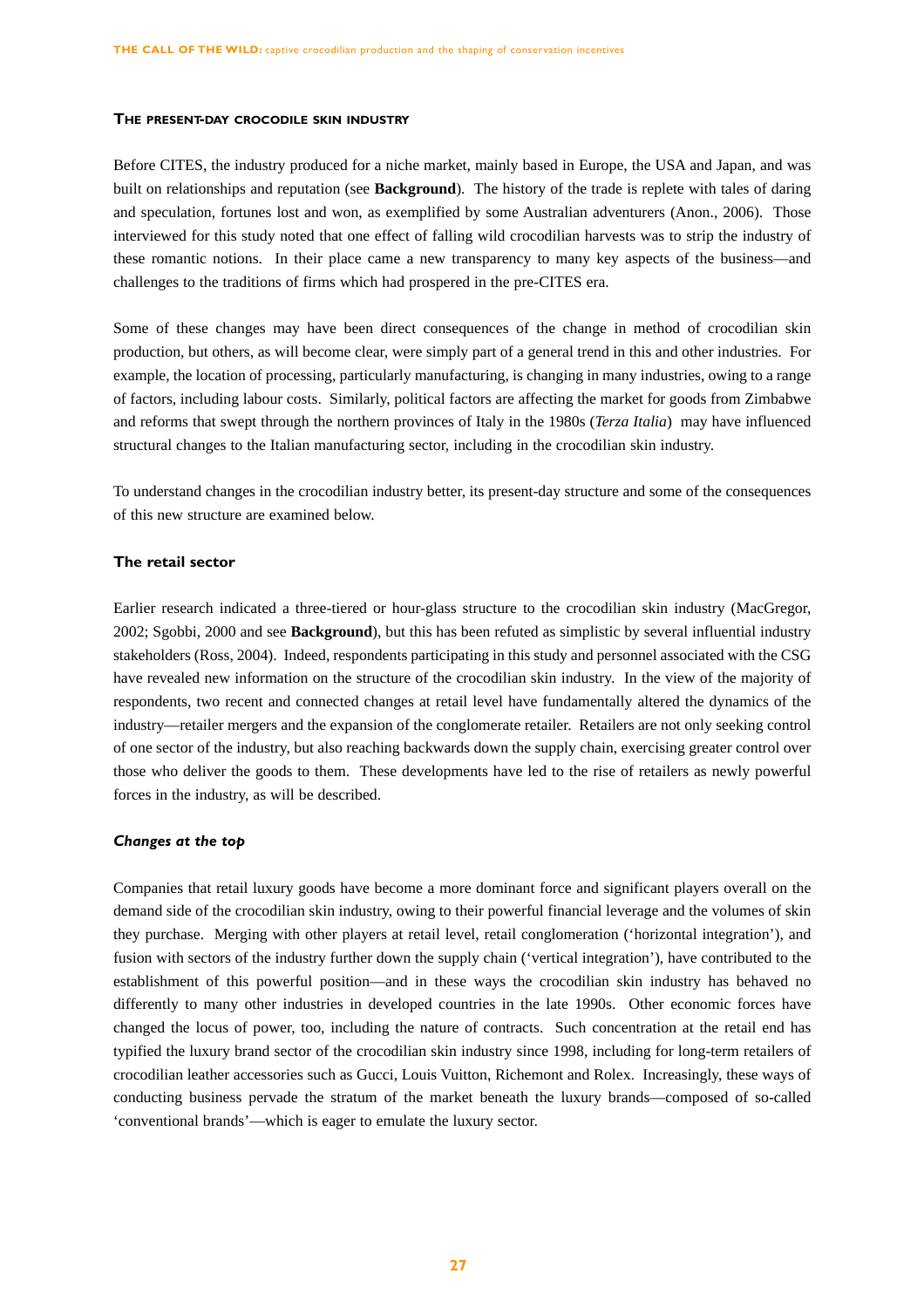Essentially, the part of the crocodilian skin industry associated with luxury accessories has been re-spliced to comprise i) the luxury brands, integrated with tanneries and manufacturers, who are using the highest-quality leather and accessing the most lucrative markets—estimated at 30% of the market; ii) conventional brands, which are non-traditional users of crocodilian leather—e.g. Prada (Milan-based designer leather goods company) and Coach (a US accessories brand); and iii) small boutiques and specialist stores supplied by independent artisans sharing the remaining 70% of the market, the so-called 'middle market'.

#### *Horizontal integration—(retail mergers and conglomerations)*

As mentioned above, horizontal integration has contributed to the empowering of retailers. As a prime example of this trend towards conglomerate retailers, Louis Vuitton Moët Hennessy (LVMH), the French luxury goods company, has subsumed many companies in the past couple of decades, including Christian Dior, Givenchy, Prada, Fendi and Donna Karan (most of which have retained their discrete brand identity, however). Analysts expect that the main long-term advantage of conglomerated luxury brands will be protection from economic cycles owing to the diversity of the portfolio of businesses that are managed—that is, successful products will compensate for under-performing products. The significance of this for the crocodilian skin industry could be more stable demand (in aggregate) for crocodilian skins, but the precise dynamics require far better data to be understood in a useful way.

#### *Vertical integration—(fusion of the retail sector with other links in the supply chain)*

Respondents to surveys for this study revealed that, in the light of the financial significance of leather and their acute risk aversion, powerful luxury brand retailers have supply control as one of their prime objectives, which they are achieving through ownership of, or contractual arrangements with, other sectors of the industry ('vertical integration'). Gucci and Hermès—the most significant luxury brands for the crocodilian leather industry—have been key retailers of crocodilian leather products since their inception during the inter-war period. Currently, both are engaged in focused backward integration and have invested in exotic leather, buying shares in specialised tanneries (see below; Anon., 2001). Both rely on their leather goods brands for the bulk of their profits (Anon., 2003c; Anon., 2002a; Anon, 2004b). As the well-known retailer Giorgio Armani put it, 'A vertically-integrated approach where we control all the aspects of design, production, distribution and retail, is ultimately the correct strategy for the long-term prosperity of the brand' (Anon., 2004a).

Examples of vertical integration from retail level were cited by respondents during surveys. All respondents noted that luxury brands only required the very highest quality skins and were willing to go to great lengths to access these. For instance, it was reported by Australian suppliers producing *Crocodylus porosus* exclusively for Hermès that all first-grade skins were shipped to France, whereupon Hermès bought only those skins that met their standards, returning the remainder to the producer (Hyde, 2000; Anon., 2003d). Hermès also has control in the tannery sector through its ownership of shares in two tannery businesses in France. Gucci has likewise integrated with the tannery sector by entering into partnership with the *Caravel Pelli Pregiate* tannery business, an exotic skins tannery that has supplied Gucci for the past decade. Gucci is also to found its own tannery, projected to become the 'biggest supplier of luxury pelts in the world' (Anon., 2001). Where manufacture is concerned, luxury brands draw on expertise from artisans and contractual deals between manufacturers, most of whom are second- or third-generation leatherworkers in dozens of small workshops, include a variety of exclusive and non-exclusive contracts (Johnson and Kapner, 2003). The artisans, for whom staying independent currently carries perceived risks of being outside the latest wave of industry change, have allegedly embraced the new way of working.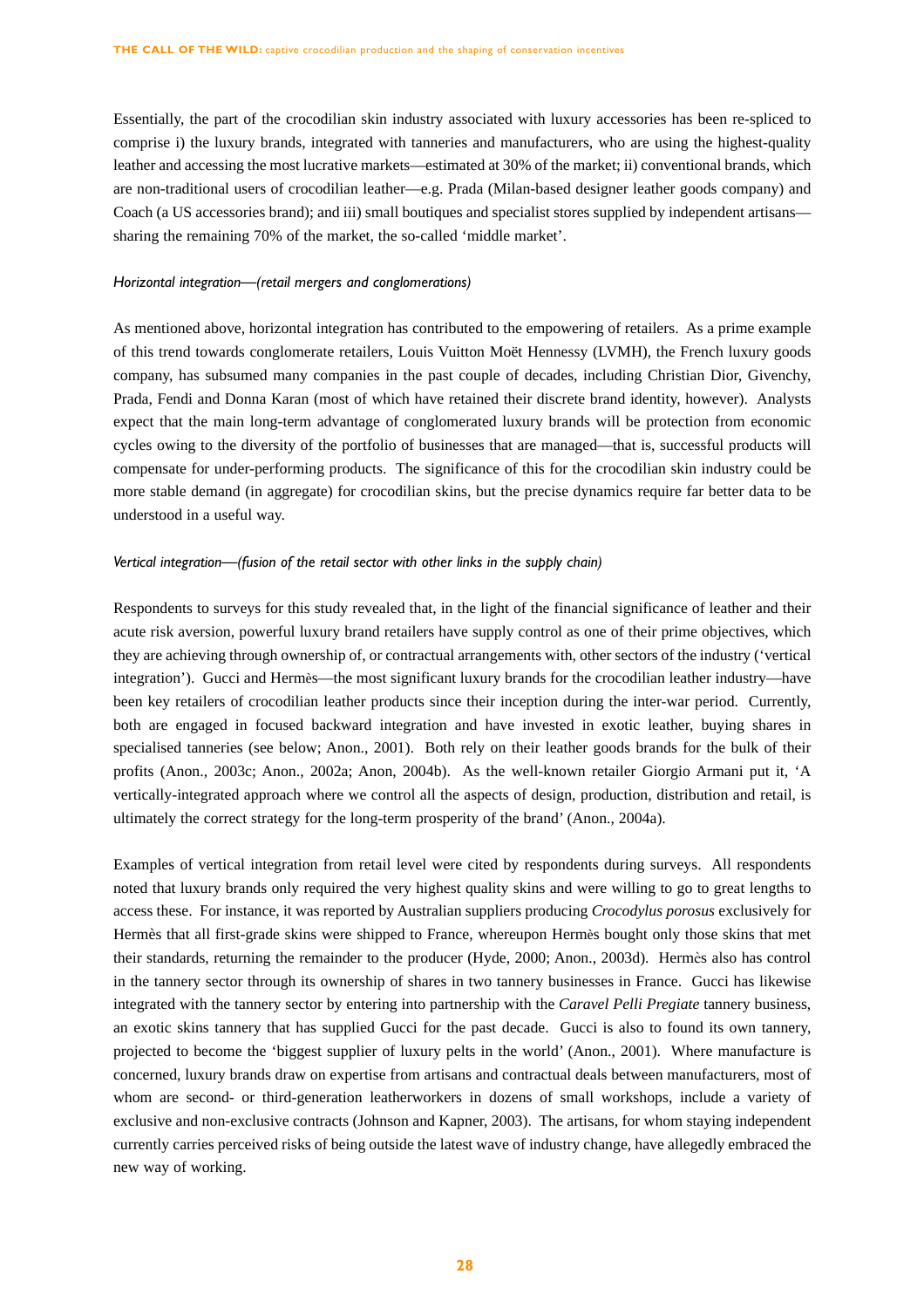#### *Advantages of integration for the retail sector*

The benefits of integration, from a business perspective, include:

- *Efficiency*—by melding traditional craftsmanship with computerised production systems, luxury brands report spectacular improvements in efficiency in production of leather goods [fivefold] since 1998 without lowering quality (Johnson and Kapner, 2003). Successful streamlining of the period between design and 'ready to ship' product has helped boost flexibility.
- *Team working*—Designers are working with artisanal craftsmen to ensure that fashion and artisanal qualities (such as the efficiencies associated with making bags, to ensure that style and skin size are both addressed) are considered.
- *•* Increasingly, *risks are shared* among industry participants through contractual arrangements between retailers and other sectors of the industry. This risk-sharing allows suppliers and processors to be more flexible, in order to accommodate fluctuations in consumer demand, for example, for different styles or finishes. It also allows greater possibility of investment in innovation by tanners, designers and manufacturers.

Several of those interviewed for this study contended that the crocodilian skin industry was ripe for integration owing to the relatively inefficient nature of its traditional structure, replete with relationship-based trades and intermediaries. The application of modern supply chain management principles (streamlining the supply chain and compressing costs) had proved successful for some luxury brands and, on the whole, respondents to interviews conveyed a strong sense of needing to be a part of the changes. Certainly, several respondents representative of smaller, independent businesses, particularly in Europe, made it clear that 'success' had been at the expense of independent industry participants. In Italy, several respondents noted that many artisan manufacturers were 'out of their depth' when thinking about competing with conglomerate luxury brands in Japan—as such they pursued old strategies that used to work, while their traditional buyers followed modern trends and

# **BOX 1 ~ Characteristics of luxury brands for crocodilian leather**

- ¾ *Competition differentiation*—although fierce competition is reported among brands, it is rarely over price—customers are believed to interpret discounts and low prices as a signal of weak demand for a brand, which raises doubts over quality. Rather, competition exists over other factors—including quality, style, brand image and celebrity association.
- ¾ *Gregarious—*famous names cluster, for example, in the streets around Via Montenapoleone (Milan) and in Old Bond Street (London).
- ¾ *Value creation*—immense value is created along the supply chain owing to the brand. The challenge of maintaining brand integrity is key to selling luxury goods over a long period of time.
- ¾ *Control of the supply outlet*—during the past decade the elite luxury goods firms have been painstaking to control their distribution very tightly to ensure there are a small number of high-quality outlets (Voyle, 2003).
- ¾ *Persistent advertising*—two-thirds of luxury brands that cut their marketing budget by over 10% during the 1990-93 recession later went out of business (Anon., 1999a).
- ¾ *Innovative marketing*—this can take many forms. For instance:
	- $\hat{\varphi}$  LVMH (Louis Vuitton Moët Hennessy), the French luxury goods group, is listed on the 'socially responsible' ethical market index FTSE4GOOD Europe.
	- $\hat{\mathcal{P}}$  Some products are strategic and not supposed to make money directly but rather to raise the entire brand's cachet respondents from the retail sector believed that some crocodilian leather products fulfilled this role.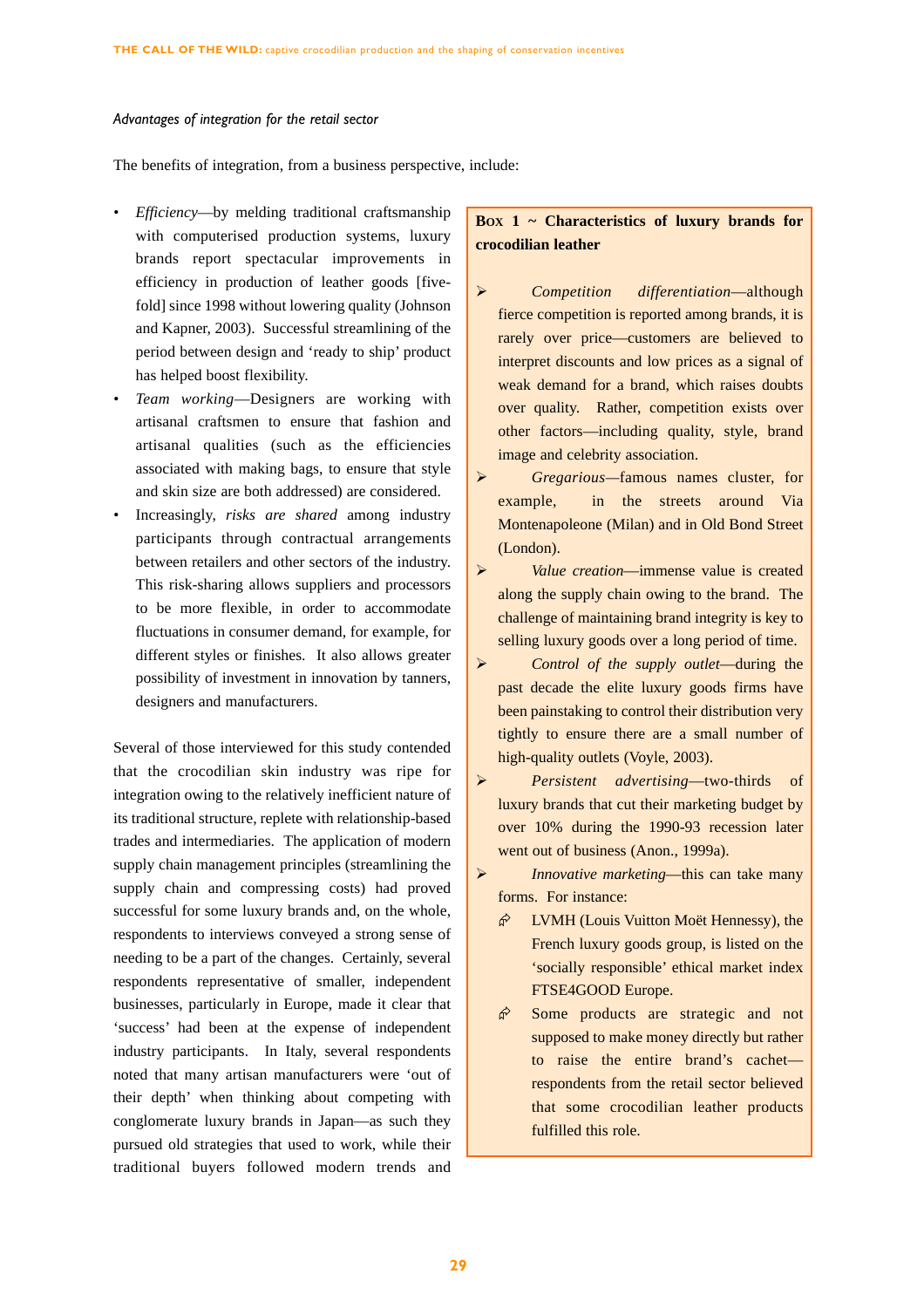reportedly switched to other manufacturers. On the other hand, several respondents from Italy reported developing lucrative niche markets and failed to recognize any retail-led 'controlling mechanisms'—and appeared to compete successfully.

Several respondents from European manufacturers noted the relative rigidity of price ranges for crocodilian skin products as compared to pre-1995 pricing strategies. The fact that, since the shift to captive production, supply of crocodilian skins has fallen, quality increased, retail prices remained similar and yet the price paid for skins at the 'farm-gate' is lower (**Table 2**) may seem counter-intuitive. However, this trend is common to international trade in agricultural and natural resource products worldwide. Reasons include the relative weakness of small and independent entrepreneurs in international supply chains and the growing corporate management systems that drive industry supply. In other words, this is another result of the market power associated with retail consolidation—price is a visible element of this trend and retail brands are increasingly imposing implicit 'restrictions' or limitations on other participants in the industry.

## *Disadvantages of integration for the retail sector*

Owing to the alleged greater power of the retailers, adverse circumstances faced by them will have strong ripple effects throughout the industry. This in some ways increases the risk for other industry participants, for whom it is no longer enough to comprehend the vagaries of each fashion cycle, but who must now also comprehend the cycles of leadership and strategy in luxury brand management. Some of the risks powerful brands face are listed below.

- Luxury brands are prey to several forces that, unheeded or unchecked, have been the downfall of other brands. For example, there is a need for:
	- \* Constant diversification to lower their exposure to fashion cycles and world events (Anon., 2004a; Lenander, 2003)—brand dilution is the perverse reward for popularity (Anon., 2004a);
	- \* Maintainance of brand integrity—the indefinable aura that convinces a consumer to pay a lot of money for something that could be bought more cheaply elsewhere (MacGregor, 2002; McGregor, 2003; Anon., 2004a; see **Box 1**);
	- \* Controlling distribution to avoid 'parallel importing', where retailers take advantage of cross-border price differences to undercut their competition.
- Many luxury-goods firms are from euro-zone countries and thus their costs are primarily in euros but their revenues are mostly in dollars or yen and this exposes them to foreign exchange fluctuation. The rise in the relative value of the euro in 2003 produced serious problems for the profitability of these firms (Anon., 2004b) and may do so again (Jones, 2005).
- The management of conglomerate luxury brands changes more quickly than management changed within the crocodilian skin industry in the past (see Johnson, 2003) and management change has financial risks to business. As an illustration of this, Goldman Sachs estimates that the loss of Mr Ford and Mr De Sole from Gucci could wipe 15%—or one billion euros—off Gucci's value.
- Compression of the supply chain has resulted increasingly in contracts between larger European buyers and 'smaller' producers. This could result in fewer options for producers to sell—although it could, alternatively, result in greater competition between buyers.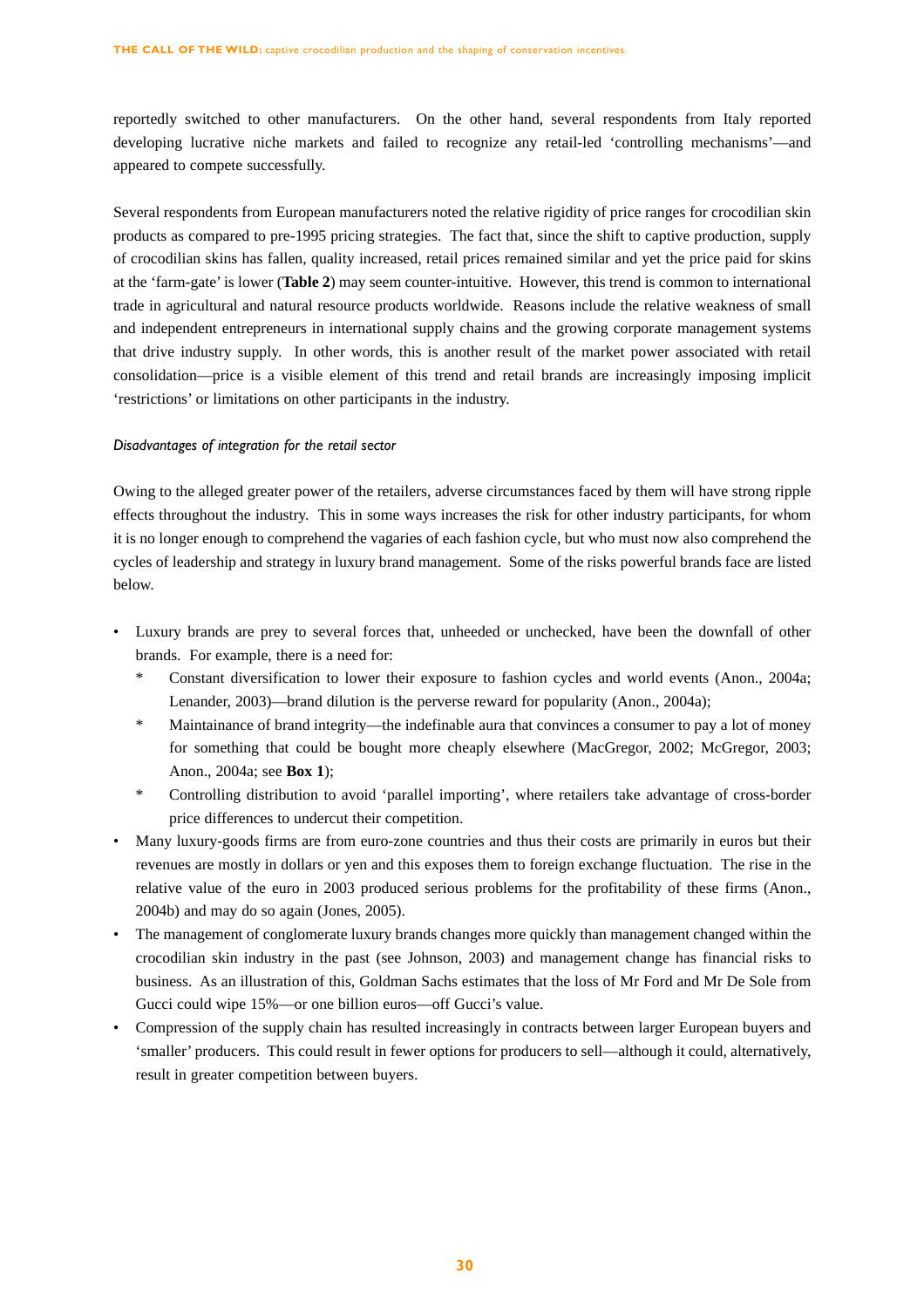# *Shops*

Interviews with those involved in the crocodilian skin industry highlighted certain key changes to shops selling crocodilian skin products since the early 1970s, in addition to the retail mergers already discussed. These include the:

- *Decline of the independent specialist retailer*—Although empirical information is limited, conventional wisdom holds that serial declines occurred in this sector of small boutiques and specialist outlets in the longestablished markets of the USA, France and Italy—in the 1950s, 1980s/1990s and since the late-1990s, respectively. These outlets were often supplied directly by local artisans, with patron exclusivity and personal service (Robinson, 1999).
- *Expansion of the lower-value markets*—crocodilian leather products are available globally at a range of prices in a wide range of markets, which are continually diversifying, altering emphasis and, it is alleged, expanding.
- *Expansion of the association with wristwatches*—the wristwatch market has become increasingly significant during the past 10 years, particularly for smaller skins from farmed sources.

# **Consumers**

Little is known or publicly available on the identity of the typical luxury goods or crocodilian leather product consumer. Most of what is known is focused entirely on the luxury market; indeed, conventional wisdom holds that typical consumers of crocodilian leather products are not affected by economic cycles (Anon., 2003e).

Those interviewed for this study noted that the type of customer had changed, as new countries had become affluent and as the customer base in traditional countries had expanded. Indeed, it is fair to say that the customer base for crocodilian skin products is diverse and international, yet it is certain that, of the traditional markets, it is the Japanese consumer, at home and abroad, who is the target consumer for luxury goods retailers. The USA and Europe remain important, but are waning. Of increasing importance are consumers in all Asia (i.e. beyond Japan), which is the world's fastest-growing retail market, especially for designer boutiques and luxury retailers (Anon., 2004c).

## *Japanese consumers*

(This section relies on data from Anon., 2002c, d, and e)

Up to one-quarter of sales of luxury goods are in Asia (Anon., 2004c; Anon, 2003b; Anon., 1997; Nueno and Quelch, 1998). Retail analysts estimate that Japanese customers used to buy one-third of the world's luxury goods (Anon., 2002a; Anon., 2002b), but since 1990 the proportion has fallen to 15–25% (Anon., 2004c; Rahman, 2003a), although in an expanding global market. All respondents questioned for this study involved in the classic skins trade noted that Japanese consumers have an enduring relationship with crocodilian leather products, which sell for the highest global prices in Japan. Many industry participants from Italy reported a strong and persistent demand from Japan since the 1960s. This is backed up by literature (Ishii, 1990; Anon., 1992a; Koh, 1998) and by statistical evidence suggesting a close relationship between Japanese consumers and the health of the classic skins market (MacGregor, 2002).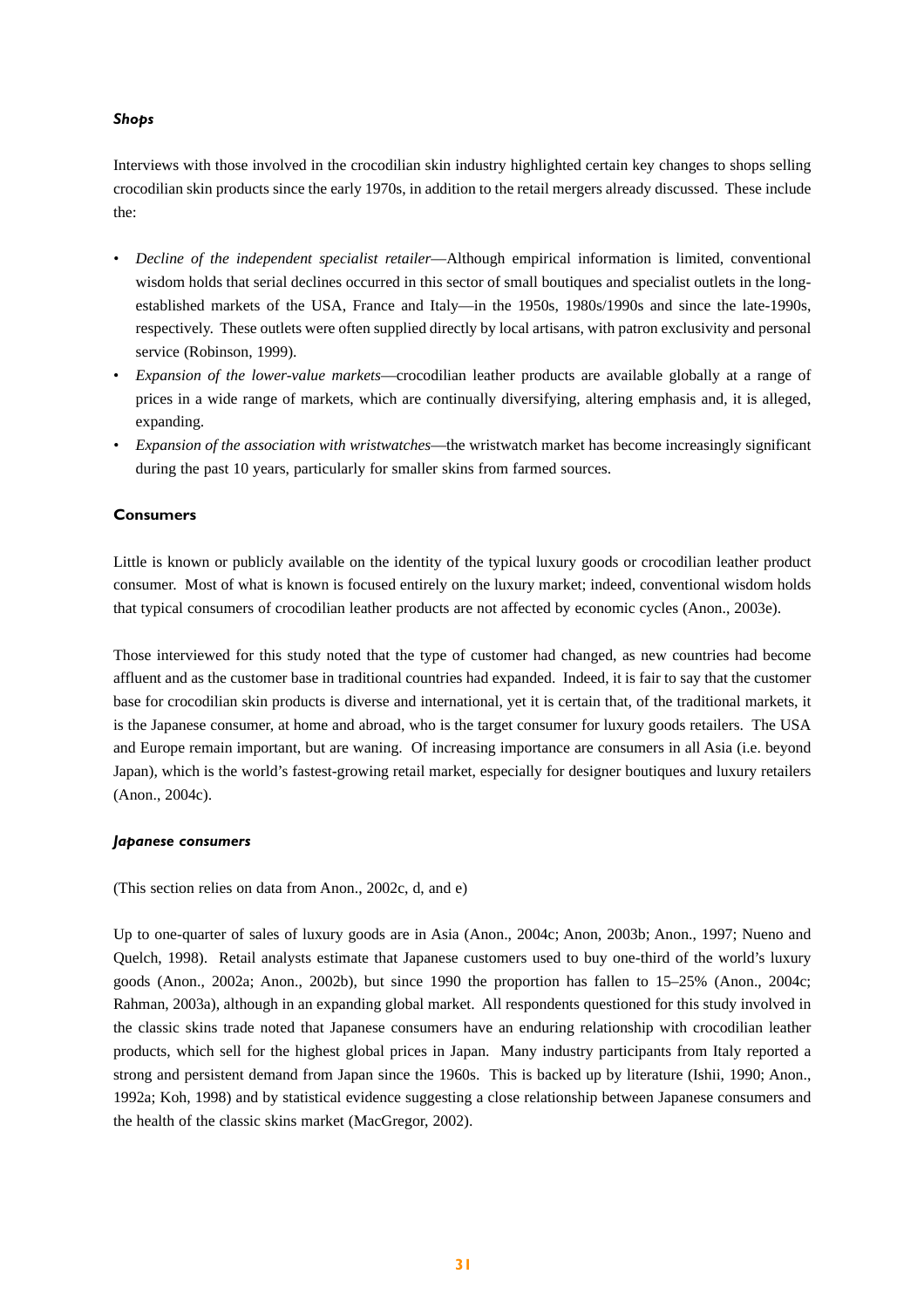Responses in interviews carried out for this study indicated that, at the upper end of the market for crocodilian skin bags in Japan, about 30% sold for over JPY500 000 (USD4549)**—**mostly classic leather products, sold by luxury brands—and about 70% sold for JPY100–200 000 (USD909–1820)—a mixture of classic and caiman leather products, sold by conventional brands. The Japanese Leather Importers' Association researched into domestic consumers of crocodilian products in 2002, finding that the vast majority were females over 50 years old (see **Table 16**)—the likely customers for the costlier 30%. These findings resonate with other, limited evidence on luxury brand consumers in Japan (Anon., 1999b; Anon., 1996; Terazono, 2004). However, the younger female customer—the 'office lady'—is of rising importance (Nueno and Quelch, 1998; Sawaji, 2002; Anon., 1997; Silverstein and Fiske, 2003). The way Japanese consumers buy luxury products is changing respondents from Japan and Europe reported that conglomerate luxury brands were crucial today, replacing traditional luxury brands (particularly Italian luxury brands).

# **Table 16**

| Age          | <b>Total</b> | <b>Proportion</b> (approx.) |
|--------------|--------------|-----------------------------|
| <19          | 74           | 1%                          |
| $20 - 29$    | 802          | 7%                          |
| $30 - 39$    | 1594         | 13%                         |
| $40 - 49$    | 2714         | 22%                         |
| $50 - 59$    | 4241         | 35%                         |
| $60 - 69$    | 2175         | 18%                         |
| 70>          | 674          | 5%                          |
| <b>Total</b> | 12 274       |                             |

# **Estimated age structure of crocodilian leather product consumers in Japan, 2002** (n=12 274)

*Source*: Japan Leather Importers' Association.

To carve a market niche, the Japan Leather Importers'Association has pioneered a 'Made in Japan' tag, which is being tirelessly promoted and with reported success—over 300 000 items with this tag are being sold per year. There was a belief among interviewees in Japan that this embellishment could add 10% to the sale price in Japan.

Although Japan imports a sizeable proportion of the wild skins in legal trade, the importance of conservation attributes for Japanese consumers is assumed by respondents to be minimal. Indeed, representatives from the Japan Leather Importers' Association concede that the Japanese consumer does not have an interest in environmental characteristics. This is not specific to crocodilians—the wave of environmental concern has yet to break in Japan.

Travel is crucial to sales of luxury goods (Anon., 2003a)—an estimated 25% is sold in airports (Nueno and Quelch, 1998; Anon., 2004c)—and the Japanese feature heavily in this retail segment. Japanese consumers visiting Hong Kong and Singapore, for example, are attracted by cost savings up to 40% (Anon., 2004c; Anon, 2003b; Anon., 1997; Nueno and Quelch, 1998). As a result, several key respondents participating in this study noted the correlation between falling prices for crocodilian skins and the wars in Iraq in 1991 and 2003, as travel is vulnerable to world events and this impacts directly on luxury brand sales (Anon., 2004c; Rahman, 2003b).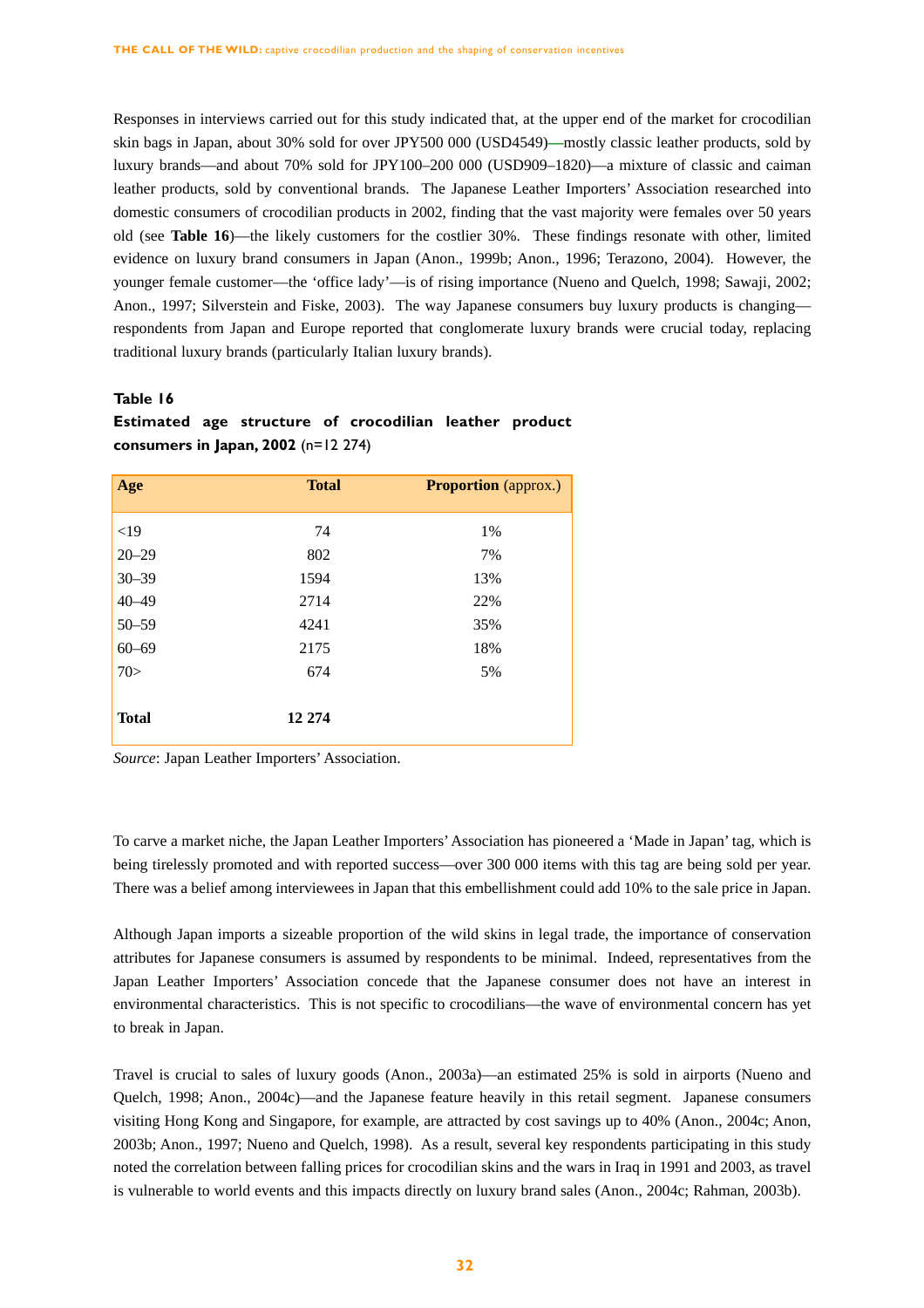#### *Non-Japanese consumers*

Markets in the Europe and the USA continue to be significant, but the identity of the consumer is poorly understood. It is suggested that men are becoming increasingly important customers. Older customers remain important—in the USA, not only is the older generation a group of heavy spenders, but their number is growing as longevity increases (Silverstein and Fiske, 2003: 259).

#### *Fashion*

Demand-side industry respondents noted that fashion cycles for crocodilian leather products were traditionally long and traditional styles and colours were preferred. They also noted geographical sequencing—for instance, in the 1960s, Europe led New York in crocodilian leather fashions by two years and New York in turn led middle-America by a further two years (Silverstein and Fiske, 2003: 101). This helped dictate the nature of the manufacturing industry that supplied it. Today, however, many respondents argued that fashion cycles for all goods are global, owing to tighter management of the fashion industry by a few conglomerate businesses.

See also **Background** for information on consumer groups.

#### **Intermediaries, tanneries, manufacturers and processers**

# *Intermediaries*

Intermediaries were once crucial to the functioning of an industry typified by poor communication and information flow, by the importance of personal relationships, and by the inherent uncertainties of wild-harvests (see **Background**). In general, the intermediary is the first industry participant to be elbowed from a maturing market and this trend has been reported, but not independently verified, in the crocodilian skin industry. It is generally believed that the last 20 years have seen a reduction in the number of the intermediaries between producers and consumers (Hutton *et al.,* 2001). Survey respondents indicated that this was because tanners were the first to integrate backwards down the supply chain 'beyond' or 'through' the intermediary, often brokering deals directly with producers and smaller domestic tanners. The fact that retailers are also integrating backwards (see *The rise to power of the retail sector*) could also be a causal factor.

#### *Tanneries*

Tanneries have formed a key and relatively narrow sector in the industry for many years (see **Background**), with large tanneries in France and Italy, the traditional centres of the international trade in crocodilian skins, sited to take advantage of the European manufacturers' demand for skins, and in Singapore. Changes over the past 20 years have been noted in each market sector:

*• Tanners for luxury retailers*—In Europe, the major tanneries that traditionally served both the large fashion houses and the smaller independent manufacturers are increasingly integrated with—and dependent on conglomerate luxury brand retailers. The extent of the changes wrought by new business arrangements is starkly delineated; respondents from large tanneries estimated that the proportion of their throughput going to these retailers has expanded from 15% 20 years ago, to 33% 10 years ago, to 75%.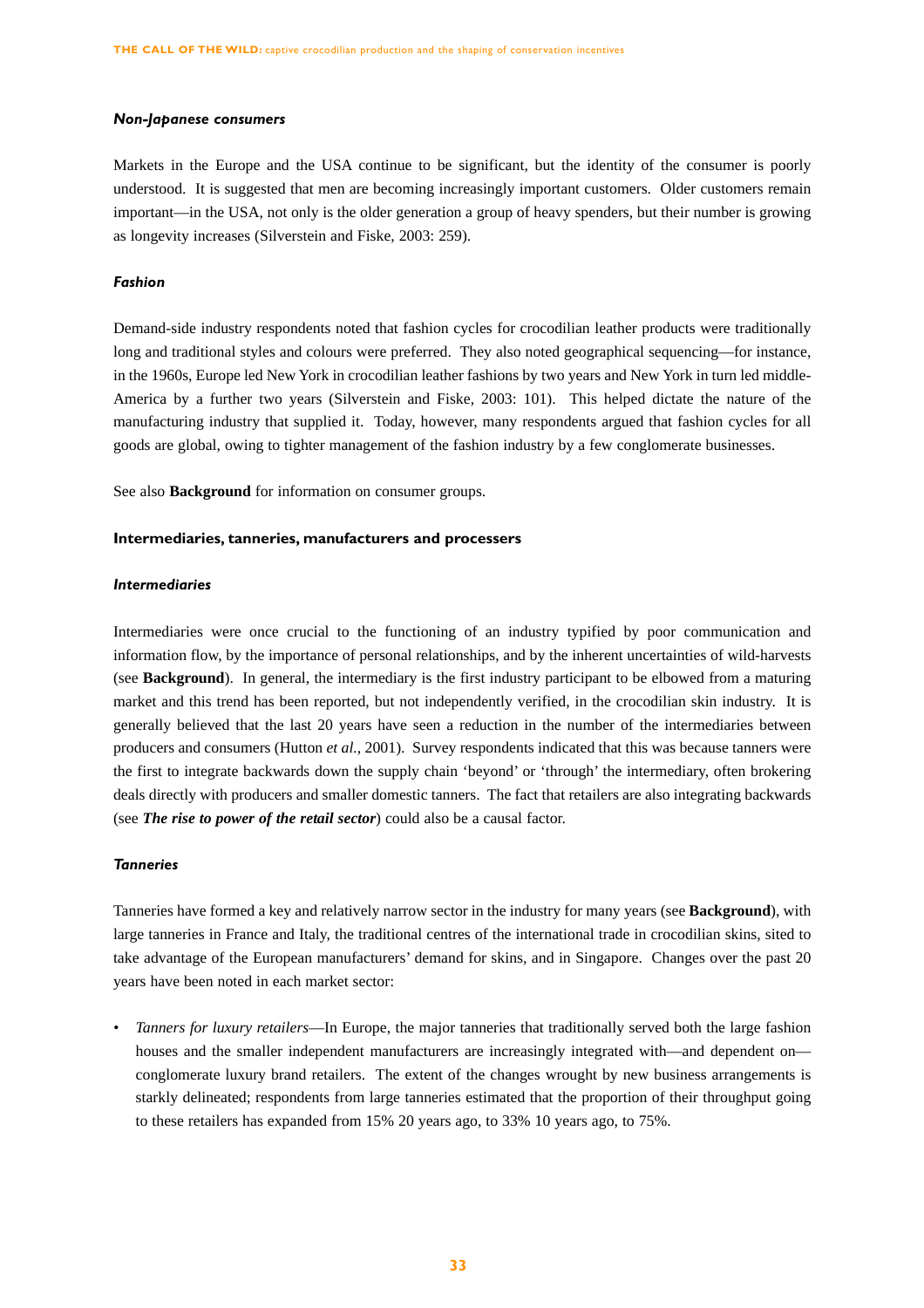- *Tanneries for the middle market—*tanning capacity is growing in producer countries and in final consumer countries—including the USA, Mexico, Colombia, Italy, South Korea and Japan—and the skins tend to be for domestic manufacture and sale.
- *Tanneries for lower-grade and caiman markets*—In the USA, small tanneries supply the cowboy boot market and subsidiaries of French tanneries supply alligator to European processors and manufacturers.

These trends have prompted the larger tanneries to disperse their satellite agents, both tannery buyers and inventory capital—such as warehouses, throughout the world's main crocodilian leather-producing and consuming countries.

Only a relatively small number of firms have held sway in the tannery sector because of the perceived optimal size (large) for operating in this sector. However, there is increasing evidence that this optimal size related to the needs of the supply chain in the pre-electronic era. Moreover, scale economics appear to be favouring smaller more flexible tanneries now. In the past 20 years, information requirements have changed as the supply of skins has changed from wild to captive-sourced, thereby reducing uncertainty over supply caused by the variability of wild harvests. Also during this period, inventory needs changed. In the past, with wild crocodilians supplying skins, uncertainty meant inventory management was a strategic market-positioning tool. Now, inventories have become a purely financial hedge and flexibility of inventory is key. Finally, there has been a change in access to capital, and globalisation and liberalisation have afforded more entrepreneurs the opportunity to acquire capital to finance investments and to offset risks.

A significant proportion of tannery turnover was traditionally made sourcing and selling large first-grade wild skins. Following increased integration with retailers, the retailer gets first refusal on buying skins. This attracts criticism from tannery customers outside the luxury and conventional brands sectors. Manufacturers of highquality, hand-made, crocodilian leather products note that the quality of the supply that remains after the tannery's conglomerate business partner has made their choice is poor. As a result, the price for these secondgrade skins is falling. Indeed, many industry participants suspect that there are bloated inventories of secondgrade crocodilian skins, a rumour that apparently is further diminishing prices. Integration is a business arrangement that could diminish profits for tanneries.

## *Manufacturers*

The nature of the artisan and his or her relationship with suppliers and customers has fundamentally changed over the past 20 years.

#### *High-value items*

Historically, and until the 1980s, France and Italy were synonymous with quality leather manufacture and their domestic artisans manufactured the majority of the high-quality crocodilian leather products sold by independent specialist retailers worldwide. These artisans accounted for the first- and second-grade leather and concentrated on exotic leathers. The decline in the manufacturing sector in traditional locations has been occurring since the 1950s and accelerated in the 1980s and 1990s. The vast majority of respondents agreed that independent manufacturers are ceding power to the dominant brands—both luxury and conventional brands have elbowed independents from this sector. Several key reasons were offered, including the Asian recession (1996–2000),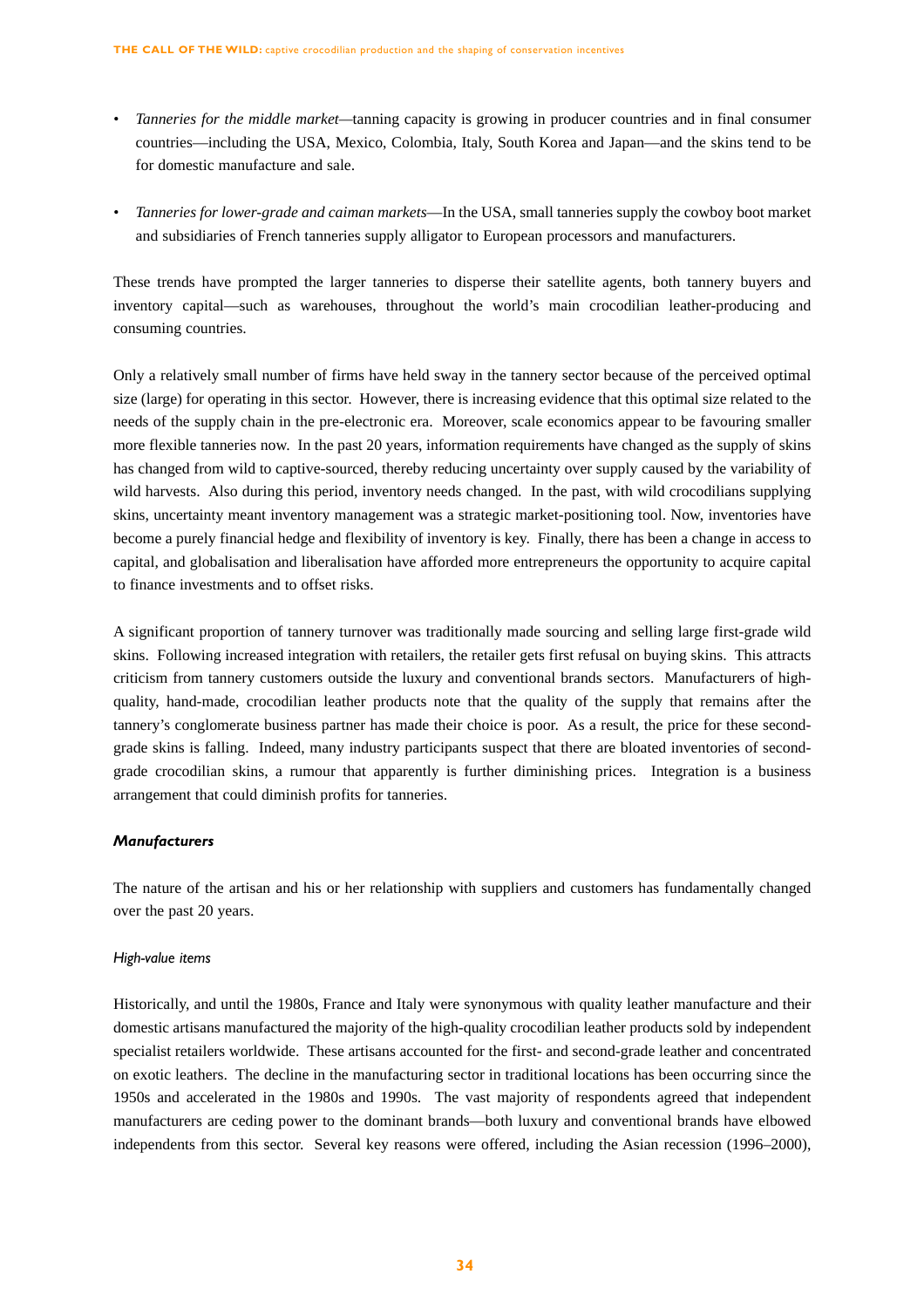which hit Japanese consumers hard, the inability to adapt to modern conditions and increased competition from artisans in Japan, South Korea and China, as well as producers of high quality counterfeit leather goods.

Despite these factors, the top end of the manufacturing sector is resisting a dominant trend to relocate to regions offering cheaper labour (Anon., 2002a). Instead, in Italy and France, skilled artisans often now work under some form of contract to one of the luxury brands, increasingly conglomerate luxury brands.

#### *Lower-value items*

Little is known about this sector of manufacturing in the industry, but new entrants in new locations are a feature, as they are for manufacturing higher value items. While the drift in production from traditional regions worried many survey respondents, an equal number believed it was a positive development. Certainly, it may prevail as it is alleged that almost every conventional brand, i.e. those outside the top-tier of luxury brands, is either already manufacturing in Asia or thinking of it (Johnson and Kapner, 2003). Respondents believed the quality of cheaper crocodilian leather products had increased.

#### **Quality issues**

Leather quality has always been a 'passport' for entry into the high-value markets, but a ready market has always existed for the lower grade skins. While this holds true today, the 'bar has been raised'; some industry participants now consider quality from farmed skins as the 'standard' and there was consensus from respondents that, in the past 15 years, the quality of crocodilian leather had increased. Interviewees surveyed in Europe indicated that Colombian caiman, i.e. mostly from captive-bred animals, had upgraded and was now providing quality—first-grade—leather and quality leadership for mainstream customers. In part, this was reported to be the result of technical developments in processing (see **The crocodilian skin trade and industry in Colombia—a supply country**).

Wild-harvested skins, by contrast, have not risen in quality—several processors in Europe and Japan noted the falling quality of wild skins in recent years, including those of *Alligator mississippiensis* from the USA. In 2003, allegedly for the first time, wild alligator was cheaper per unit than ranched—owing to pix disease, drought, and incentives of the release scheme (whereby farmers are encouraged to release lower quality crocodilians into the wild) (Hockstader and Brulliard, 2003; J.D. Ashley, *in litt.*, 5 May 2004; Christine Brewton, Chairman, Natural Capital Resources Foundation, *in litt.*, 10 May 2004). Hence, although there is some filtering of wild classic skins into the luxury market and into the conventional brands market, these skins are now mostly supplying the mass and middle markets. Wild-harvested caiman skins are most likely to enter the mass market.

**Figure 9** depicts a generalised view of the markets existing in the early 1970s and early 2000s to illustrate how changes have taken place, using the quality of leather and skin as a framing mechanism. It shows the alleged shift of the watchstrap market into the middle market (see section on **Colombia**), as classics leather diversified into this market (see **Japanese consumers**), the upward drift in terms of quality in the mass market and also the change in location of manufacturing bases for that market.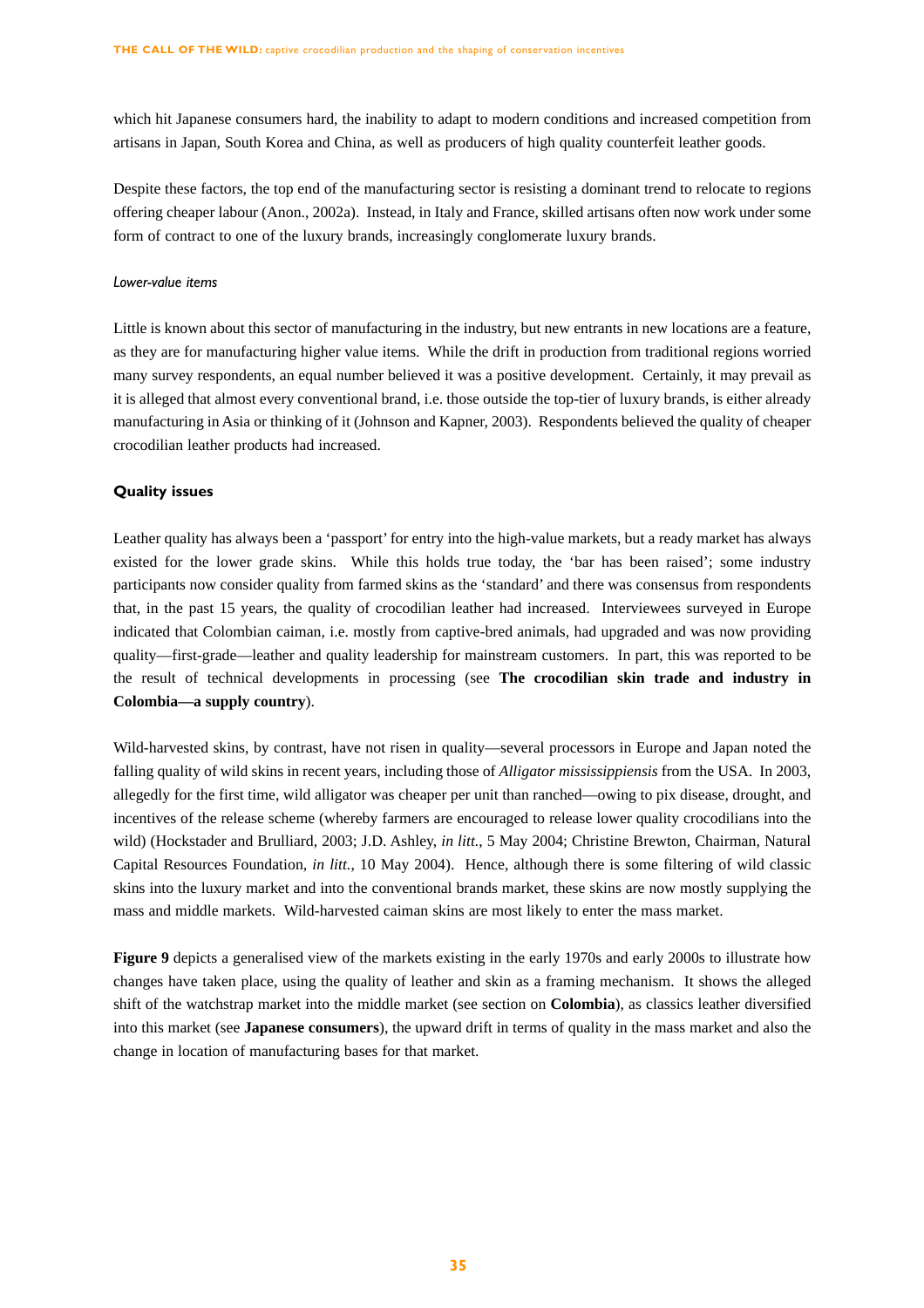

# **Figure 9 Changing market characteristics for final products in crocodilian leather**

#### **Conservation**

What role do conservation considerations play in consumers' perceptions of crocodilian leather products? Despite earlier findings (MacGregor, 2002) from a range of stakeholders in the crocodilian skin industry that there was reportedly some level of environmental and/or conservation awareness among some consumers (see **Background**) and despite the registration of LVMH as socially responsible (**Box 1**), evidence from respondents in this study was clear—conservation principles are absent from consumers' buying decisions and from the crocodilian skin industry. No conservation message is conveyed clearly by retailers—the 'echo' of wild crocodilian conservation barely reaches the consumer. The same is apparently true for other players in the industry, as those interviewees surveyed for this study who are also members of the CSG reported their limited success in educating their fellow industry participants on the importance of conservation. Indeed, significantly, industry participants saw risks associated with trying to educate buyers of luxury brands about conservation as there was the potential for confusion and the possibility of 'dropping' crocodilian skin altogether. Luxury brand retailers concurred with this sentiment. Many of them reported that they preferred to use farmed skins to avoid the risk of repercussions from environmental or animal campaigners. The fact that good conservation credentials are sometimes recognized as an attribute in the marketplace is reflected by comments from many respondents in Europe, who indicated a strong preference for working with alligator leather, allegedly because it was legal, abundant and had assured conservation credentials. However, the comment that farmed skins are preferred to avoid the risk of repercussions from environmental campaigners indicates that the marketplace makes a simplistic judgement, including a positive correlation between conservation and farmed crocodilians, without any distinction between ranched and captive-bred animals and the possible conservation benefits of the former (see **Background**).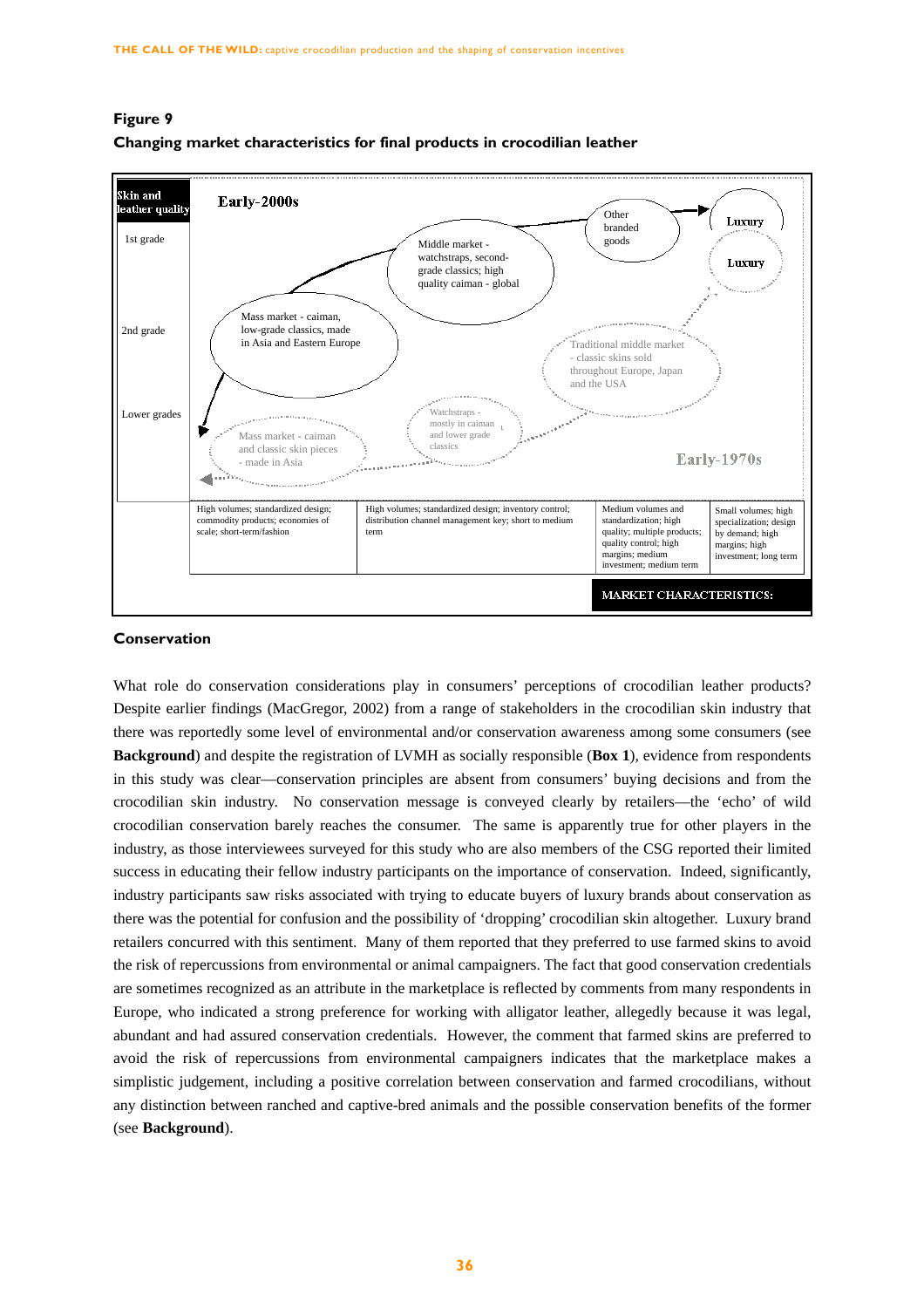In view of the above, considerable effort would need to be aimed at repackaging wild or ranched crocodilian leather to increase interest and sales in conservation. Retailers indicated that the specific physical attributes associated with wild skins—such as abrasions and cuts—might be of interest, but it would be short-term and was likely to be a fashion only (Christine Brewton, *in litt.*, 10 May 2004). On the other hand, there is a business imperative running in parallel with wild crocodilian leather, for it remains at the vanguard of the industry (according to respondents and see **Figure 8**) and is intimately linked with attractive profit margins on only small volumes.

# **DISCUSSION**

The move from wild- to captive-sourced skins has precipitated changes in the crocodilian skin industry. At the same time, the industry has undergone changes regardless of the shift in the source of its raw material. As for any impacts of this shift on the conservation of wild crocodilians, there are definite points to note and these, and the impacts of the shift on markets, are discussed below. First, however, it is useful to summarize what the drivers were for this shift to captive production.

#### **What have been the drivers for the shift away from wild-harvested crocodilians?**

Reasons for the initial move to production from captive crocodilians and for the upsurge in crocodilian farming, largely based on ranching, in the 1980s may be considered as first-generation drivers, in other words, the circumstances which caused individuals and governments to back crocodilian farming as a viable alternative to hunting for wild crocodiles. As positive results of crocodilian farming became evident, this provided a second generation of drivers and so the shift in production continued and captive breeding of crocodilians has grown to become the means of supplying the industry with a massively increased proportion of its skins. The list of drivers below is categorized into first- and second-generation drivers and is based on surveys carried out for this report and on other literature on the subject.

#### *First-generation drivers*

#### *Scarcity of wild crocodilians*

A reduction in the supply of wild-sourced skins—the result both of over-exploitation and of the effects of CITES controls—was undoubtedly a catalyst for the rise in popularity of the farming of crocodiles (Luxmoore *et al*., 1985 and see earlier sections of this report).

#### *Conservation*

In both Colombia and Zimbabwe, the original prompts for the ranching and captive breeding of crocodilians were reported to have included conservation motives, the supply of wild crocodilians having dwindled. Conservation was commonly a driver for crocodilian farming initially, the thinking being that the production of specimens in captivity would take the hunting pressure off wild populations (Hutton *et al.*, 2001).

## *Business*

Business interests were not far behind initial conservation incentives in Colombia and Zimbabwe. The Government of Colombia and the private sector invested in commercial breeding of crocodilians during the 1980s and economic benefits for communities local to wild crocodilians were similarly an incentive for ranching in Zimbabwe. Again, the situation in Colombia and Zimbabwe seems to have been in keeping with general trends in crocodilian farming and conservation, as it became clear in the late 1980s that the effective conservation of crocodilians frequently depended on giving wild populations an economic value (Hutton, *et al.*, 2001).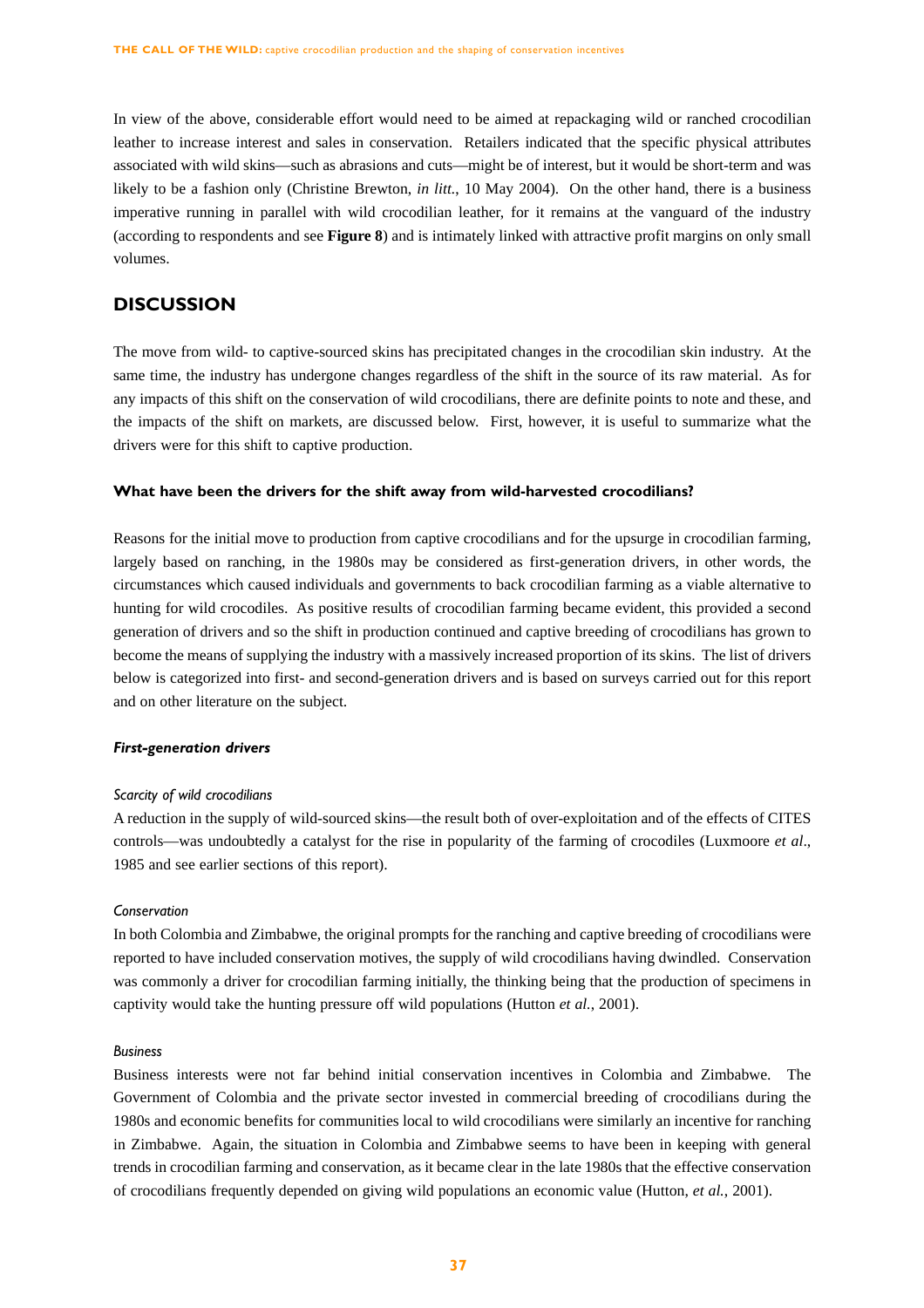#### *Regulation*

As national and CITES regulations came into effect in response to the need for conservation of wild crocodilians, wild-harvesting was increasingly closed off as a legal source of skin supply, whereas captive production, according to certain conditions, was permitted. In this way, regulation favoured captive over wild production.

## *'Cultural' preference*

There were reportedly significant 'cultural' influences affecting which mode of production was first adopted and developed in any given country. Ross (2001) states that some regulators of crocodilian use programmes have become passionate advocates of their preferred mode and resistant to changes.

#### *Second-generation drivers*

#### *Business*

As captive production of crocodilians rose, so the success of its methods was endorsed and economic incentives to invest in captive production rose. Thus, the number of caiman skins produced each year from captive crocodilians (principally from Colombia) went from zero to over 500 000 in about 10 years between the mid-1980s and mid-1990s (**Table 6**) and, essentially, a new agricultural business had been spawned (Hutton *et al*., 2001). In Zimbabwe, captive breeding enterprises started up in the 1980s, founded on the successes and experiences of crocodilian ranching in the country. The crocodilian skin industry is robust—a constant feature has been persistent demand—and its potential to raise foreign exchange makes it an attractive development option. This has encouraged portfolio diversification into crocodile ranching by some companies (Anon., 2003a). Whilst captive breeding of crocodilians can, in theory, be established in any State, there are significant barriers for entering the crocodilian skin industry for countries with supply based on wild harvests—it is necessary to be able to supply a large volume with a significant proportion of first-grade skins to enable promotion of stock to brands—and this favours development of economic incentive schemes around captivebred, not wild crocodilian populations.

## *Control of supply*

Pre-CITES, the uncertainty of skin supplies played a significant role in shaping the industry, a function of the reliance on wild-sourced skins. The uncertainty inherent in wild crocodilian skin supply is illustrated by the case of wild alligators from the USA, where a combination of factors, including drought and disease, have resulted in reduced quality of the skins with related price fall. By contrast, captive breeding and ranching are more efficient at providing the industry with a reliable supply, in terms of quality, quantity and timeliness and this is likely to promote these methods among producers.

#### *Market requirements—diminishing comparative advantage for wild skins*

Respondents noted that, before 1980, when wild skins dominated trade, supply was a key driver in the industry and crocodilian skin attributes valued by the industry coincided with those of wild skins. Now, however, the market wants the quality that skins of captive animals produce. The 'pull' factor appears to be the top-end of the luxury goods market, followed by its emulators in all other market sectors. Any potential attributes that leather from wild animals may possess—such as conservation attributes—are reported to be unimportant, even unwelcome, to the industry and not recognized by consumers.

## *Market evolution*

Crocodilian skin markets experienced unprecedented volatility, for a variety of internal and external reasons, after the initial embracement of captive production methods. This included a price crash between 1990 and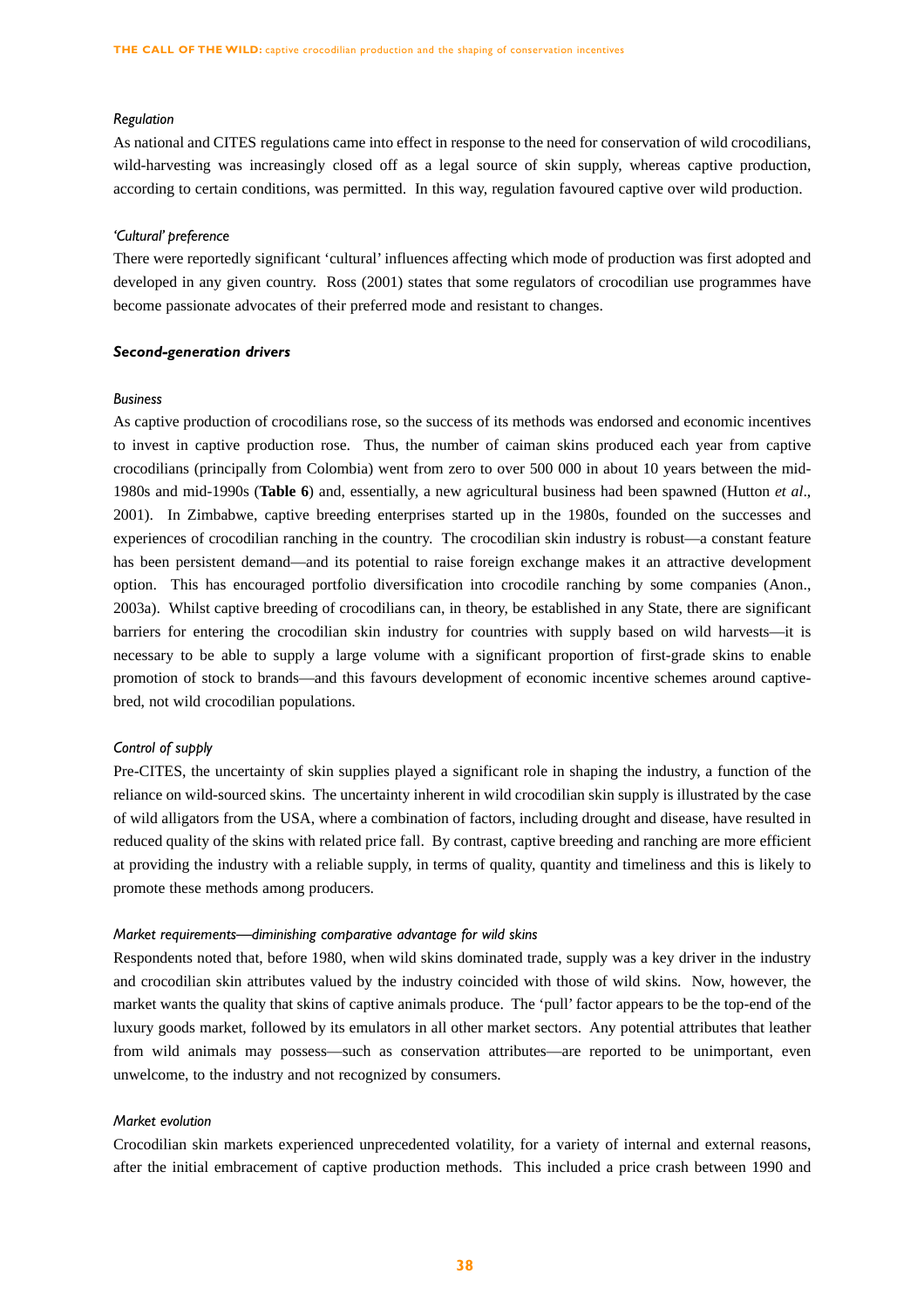1993—see **Figure 4**—changing demand profiles, oversupply, the swing in production method and allegations of illegal trade. Wild harvest was one of the losers—market share and price diminished as procurement strategies of newly powerful retailers began to favour other production sources.

### *Technological advances*

Developments in the technology of commercial crocodilian raising led to widening development of first crocodilian ranching, then captive-breeding programmes (see **Background**).

## *Regulation*

Having first sanctioned captive production, regulation then acted as a driver for maintaining the shift from wild production, providing elements of an enabling framework for the industry. Captive breeding, in particular, can obtain CITES approval relatively easily in terms of procedure, while approval for ranching and wild harvest programmes requires a more extensive national programme of conservation and management (Ross, 2001).

# **What have been the impacts of the shift to captive production of crocodilians on markets for crocodilian skin and its products?**

It is important to examine the effect of the shift from wild-sourced skins on the crocodilian skin industry as a whole (in the sense that there are markets all along the supply chain, culminating in the 'marketplace'). **Table 2** lists changes in supply characteristics of crocodilian skins in international trade, many linked to the change in method of production. Drawing on findings from this study, the following implications of these and other changes resulting from the shift in production can be identified.

# *Impact of improved control over supply*

As already explained, captive breeding and ranching are more efficient at providing the crocodilian skin industry with a reliable supply, in terms of quality, quantity and timeliness, with consequences for the industry, as described below.

- *Quality:* As already explained (see **Quality issues**), the shift to captive production has meant a shift to higher quality crocodilian skins. This has affected the entire industry supply chain as several factors compound one another, as follows:
	- *Quality skins are available*—production from farmed and ranched skins has increased the proportion of high-grade leather.
	- Consequently, *the quality bar is raised*. Most respondents contended that luxury brands set unrealistic consumer expectations with the flawless skin quality of their products. Conventional brands then try to emulate this, hoping to 'upgrade themselves out of harm's way'; this raises the value of quality and lowers the value of all lower grade skins.
	- *•* Consequently, *quality is now the prime differentiator—*traditional differentiation between species and origin is no longer the most important factor in buying decisions by retailers, although the classics/caiman divide does seem to persist, as suggested by the fact that the upper end of the market in Japan featured mostly classics sold by luxury brands—and by the frequent mislabelling of caiman goods as classic at retail level in lucrative markets worldwide**.**
	- Consequently, this results in a *shrinking market share for second-grade skins* (those with which industry participants formerly made the bulk of their turnover—see **Figure 9**).
	- *•* As *the quality of wild skins has not increased,* their marketing potential is poorer.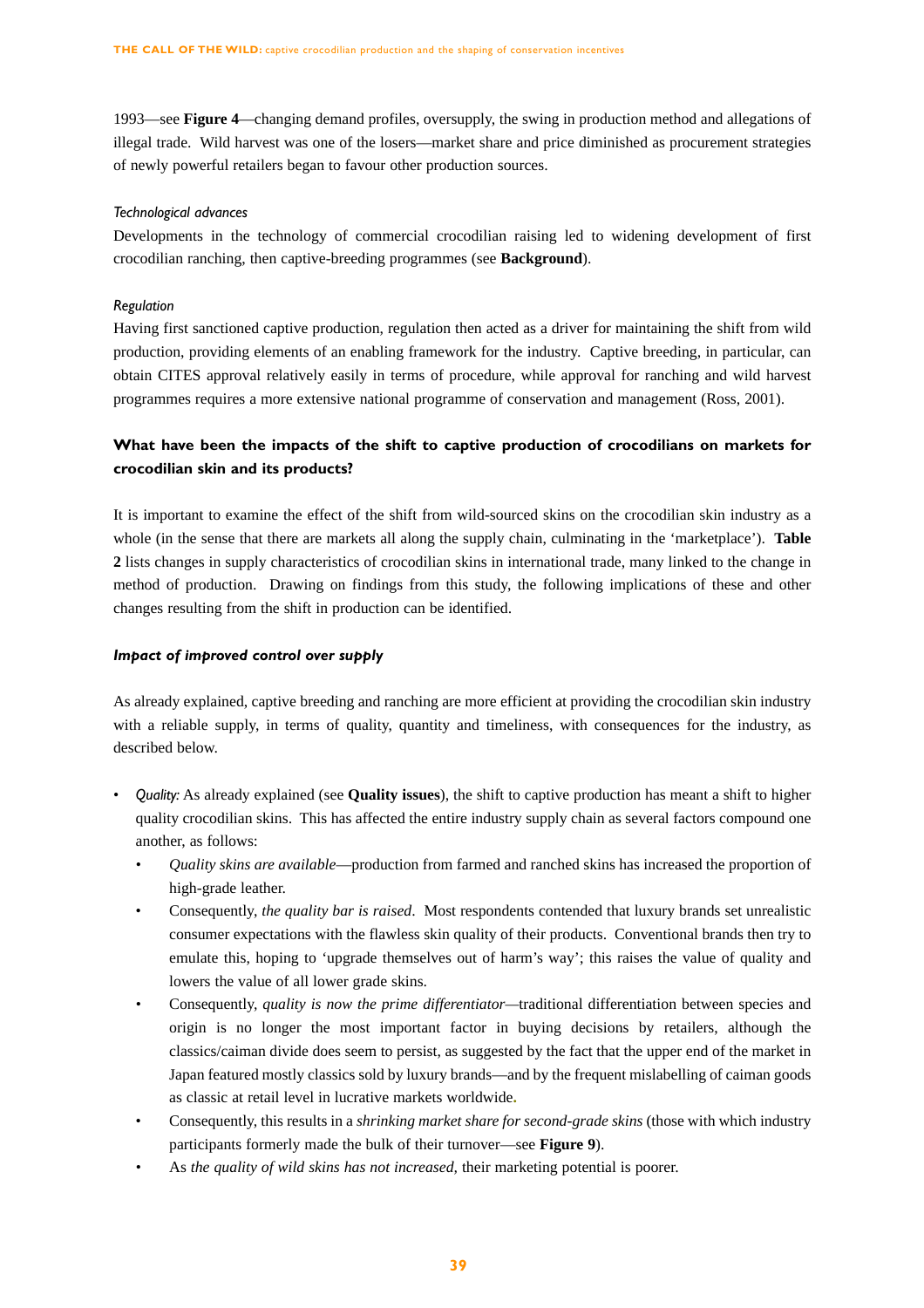- *Efficiency*: While the restructuring of the retail end of the industry was not caused by the shift in production method for crocodilian skins, the shift is likely to have been viewed as an opportunity by analysts brokering the various mergers and acquisitions. A significant proportion of profit is made by large brands from their leather goods portfolio, hence, investors and managers at retail level will tend to be acutely risk-averse in selection of their raw material (see **What are the drivers for the shift away from wild harvests?**).
- *Flexibility*: Captive production of crocodilians allows flexibility to a greater degree than does wild production. In Zimbabwe, flexibility and innovation proved key to maintaining markets for its crocodile skins, particularly during the global price slump of the early 1990s—for example, by designing a product tag for the Japanese market. Changes within the structure of the Colombian crocodilian captive-breeding industry have enhanced opportunities to diversify to other species and to integrate with the processing sector of the industry. This responsiveness allows maintainance of market share under changing conditions.
- *Lower costs*: As the more efficient production and streamlined supply chains associated with captive production have in turn streamlined costs, so have markets for cheaper crocodilian skins expanded (see **Consumers**) and prices for crocodilian skins been driven down (see **Figure 4**).

## *Impact of change in skin size*

Skins from captive crocodilians tend to be smaller, on average, than those from wild ones. This affects final product choice and hence reduces the price per skin for smaller skins. In this way, the change in production source is likely to have been a key factor in the expansion of the lower-value market and of watchstrap production (see **Consumers**). However, it should be noted that wild-harvested crocodilian skin is at the vanguard of exotic leather portfolios; respondents averred that this was the case and **Figure 8** shows the persistance of wild classics in France and Japan.

#### *Impact of increased collective action*

Horizontal associations of industry participants often prove more sustainable and promote growth better (through greater leverage in negotiation and marketing). Moreover, collective action at national level eliminates the trap of domestic competition. It is not possible to claim that all increased collective action within the crocodilian skin industry is attributable to the change in skin production methods. However, it is the case that increased organization of elements in the industry, including vertical and horizontal integration, ensued following the shift in production, in some cases facilitated along the lines of a new, shared cause among crocodilian farmers—as, for example, the CFAZ in Zimbabwe. Indeed, the benefits of association are writ large in the success of the Zimbabwean crocodilian skin producers. The advantage of having an association to sell skins to international processors and traders was key to securing, and in some cases sustaining, market share. In Colombia, crocodilian skin farmers have realized that collective selling of skins to international processors and traders are key to securing, and in some cases sustaining, market share, something which would have been harder to achieve with wild-sourced skins.

#### *Impact of relative stability after the main shift*

The market is less volatile than at times during the past 25 years, which saw unprecedented prices and quantities for crocodilian skins. This volatility was at least partly the result of over-production of skins by farms, beyond market demand, causing falling prices from 1990—a problem that was solved, also in part, by a number of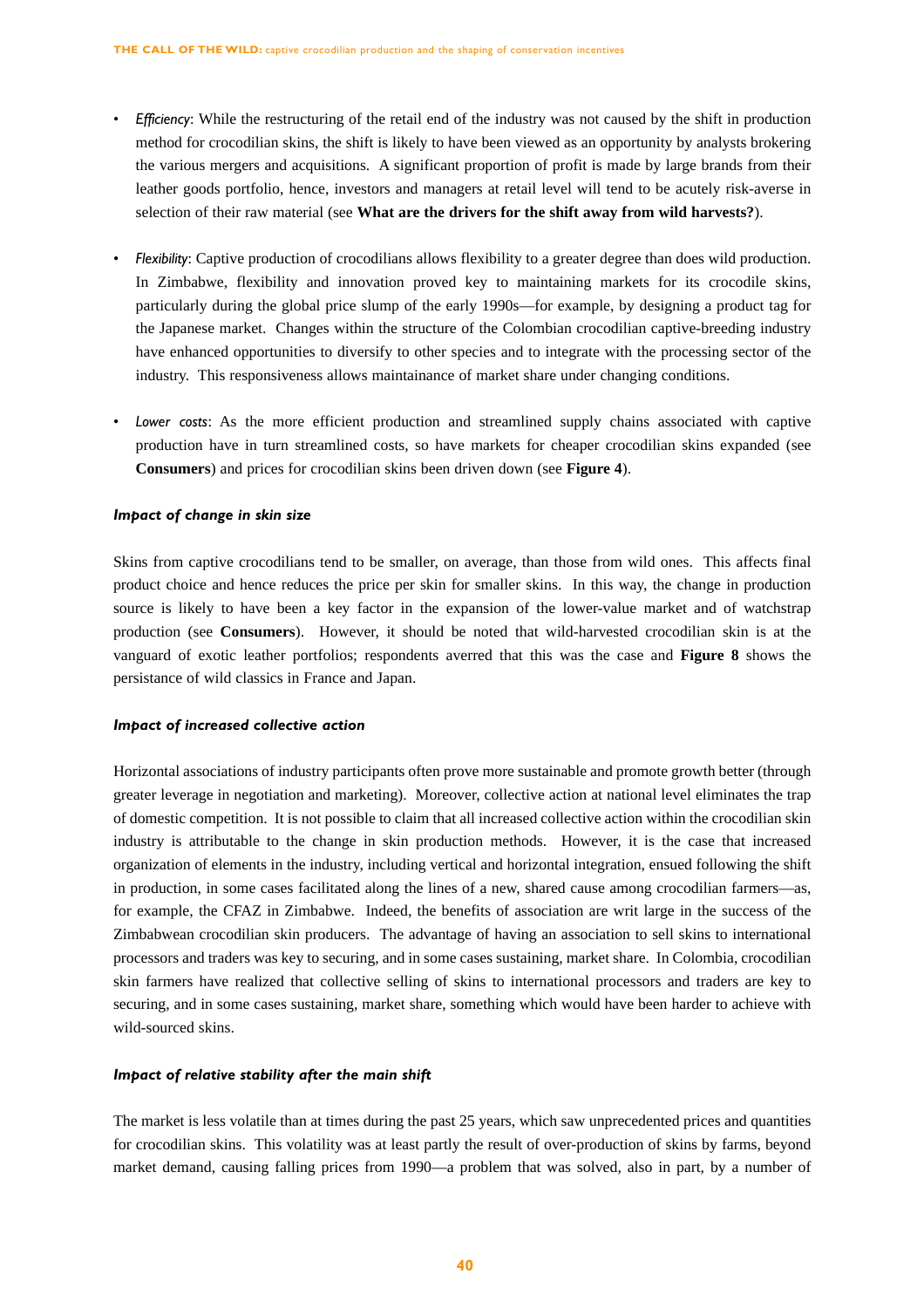producers going out of business (Hutton, *et al*., 2001). There are vivid signs the industry is less volatile than at any time during the past 25 years, as it matures into an approximation of a modern retailing industry.

#### *Impact of new industry participants*

- *New ideas*: The shift in production methods and the changes it engendered challenged established traditions and behaviour within the industry and admitted new participants. This is likely to have opened the way for discovering new markets, investigating other new opportunities, for example, in technology, and to have weakened time-honoured notions, such as the classics/caiman divide.
- *• Change in character of the industry:* Falling wild-harvested skin volumes are alleged to have 'ripped romance from the industry'; mavericks are disappearing, and are replaced with the cautious commercial entrepreneur. The rugged raw image cultivated by the crocodile skin industry (and perpetuated by some marketers) is still a part of the allure associated with crocodilian leather products, albeit a disappearing one.

#### **How does the shift in production impact on the conservation status of wild crocodilians?**

There are potential impacts on the conservation of those crocodilians affected by the shift from hunting to captive production (see **Table 3**). (There are some crocodilians that barely feature in trade, for which any changes in the crocodilian skin industry will be largely irrelevant.) The impacts and potential impacts of captive production, for crocodilians and other species, have been considered before (e.g. Anon., 1992b; Ross, 1998a; Luxmoore *et al*., 1995), but examples drawn from this study and specific to crocodilians are given for each impact noted below, in order to frame discussion of market-level mechanisms for stimulating conservation of crocodilian species in trade in the final sections of this report.

#### *Poorer knowledge of wild crocodilian populations associated with captive breeding*

Luxmoore *et al*. (1985) assessed the impact of the then nascent crocodilian farming on conservation. What he wrote in the mid-1980s resonnates with the findings of Ross (2001) a full fifteen years later, which is that countries relying primarily on captive breeding of crocodilians for production, as opposed to ranching or wild harvest, are more often than not associated with poorly known, depleted wild crocodilian populations. This follows as a result of the poor ties they often maintain with the wild resource. In Colombia, where captive breeding is the predominant method of crocodilian production, there is little knowledge of native wild crocodilians, but what there is suggests that populations are depleted. In Zimbabwe, detailed knowledge of wild crocodilians has declined as regular monitoring has been discontinued in line with a steady conversion from ranching wild eggs to increased captive breeding.

#### *Reduced incentive to conserve wild crocodilians and their habitat*

Re-investment of resource rents has been recognized as important for successful sustainable use of crocodilians. Captive breeding operations, which often operate as closed circuits, are likely to have limited interest in wild crocodilians and can have a particularly erosive effect on *in-situ* conservation incentives (Ross, 2001). Reinvestment in wild crocodilians has been unsupported in practice by captive-breeding operations, for which they have been criticised (MacGregor, 2001b, 2002; Moyle, 2003; Hutton *et al.*, 2001). In some cases, this is because crocodilian farms have been unable to predict the direction of the market and a great number have failed or remain supported only by government funding. In other, commercially successful cases, it is simply the case that reinvestment in wild crocodilian populations is not widely undertaken. For example, captive breeding operations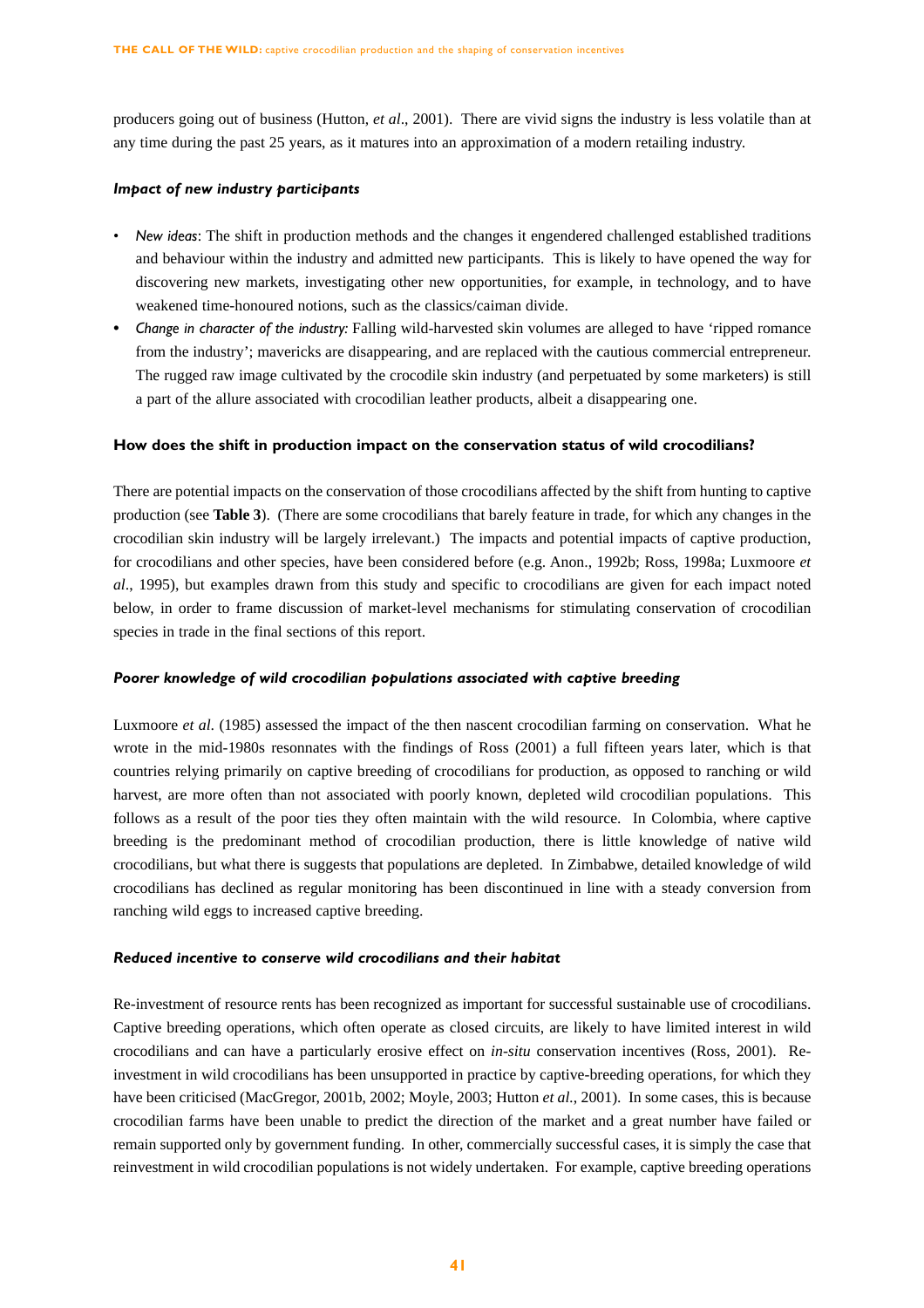for caimans in Colombia are obliged, legally, to provide animals for restocking wild populations, but are nonetheless deemed to be providing little assistance to wild caiman conservation (Larriera *et al*., 2004).

Where commercially successful captive production of crocodilians is underway, sustainable use of wild crocodilians is likely to be of reduced interest, as the relative returns from crocodile habitat are much lower than those from alternative forms of land use (for example, forestry, livestock) (Woodward, 1998; Thorbjarnarson and Velasco, 1998; Thorbjarnarson, 1999). As a result, local farmers and landholders are much less likely to tolerate proximity to wild crocodilians and the risks they pose to humans and livestock without some recompense and much more likely to respond to incentives to transform crocodilian habitat. This function is likely to be more pronounced when captive production relocates outside range States, further reducing incentives for *in situ* conservation. At the same time, the fall in the market significance of wild-harvested skin is likely to have deflected official attention from those wild harvests that do occur—the link between bureaucratic scrutiny and economic welfare is well-documented for other commodities. Moreover, mass production of skins from captivebred crocodilians drove down prices for skins from all sources (**Figure 4**). This further lessened the value of wild crocodilians and the potential for re-investment in conservation of their populations on the part of the crocodilian skin industry.

The situation is different in the case of ranching (as opposed to captive breeding). One of the chief prerequisites for approval of a ranching scheme under CITES is that it should 'be primarily beneficial to the conservation of the local population (i.e. where applicable, contribute to its increase in the wild or promote protection of the species's habitat while maintaining a stable population)' (CITES *Resolution Conf. 11.16*). In other words, incentives to conserve wild crocodilian populations should be built in to all ranching schemes for the species approved by CITES and they should not be viewed through the same lens as captive breeding operations in this regard.

#### *Reduced pressure on wild crocodilians*

Captive production of some highly endangered crocodilian species has provided important conservation insurance as wild populations have declined towards extinction (Ross, 2001) and ranching has successfully reduced exploitation of wild crocodilians and contributed to their populations, while also providing the crucial link with production and industry. Ross (1998a) judged 11 of the most commercially valuable crocodilian species to be the species least threatened with extinction and that the main threat to the survival of the six most endangered crocodilians was not trade, but the status of their habitat. The succession of depletions of one crocodilian species in the wild after another (as in Colombia, 1930-80) is no longer seen and crocodilian populations were retrieved from virtual elimination in Zimbabwe after the 1960s, some few years after crocodilian ranching began there.

## *Creation of wealth for reinvestment in wild crocodilian conservation*

Once captive production reaches a certain stage of commercial evolution, it offers the potential for reinvestment in conservation of the species in the wild and its habitat. Some evidence of such re-investment is reported from Colombia. For example, Colombia has a national programme for the conservation of *Crocodylus intermedius* (Naranjo *et al.*, 2000) and a national management and conservation programme is being considered for Black Caiman *Melanosuchus niger,* based on the Treaty of Amazon Co-operation (*Tratado de Cooperación Amazónica*, 1997) and the Colombo-Peruvian Plan for the integral development of the basin of the river Putumayo (*Instituto Sinchi e Inade*, 1998). These plans have been designed and managed by the Ministry of the Environment, in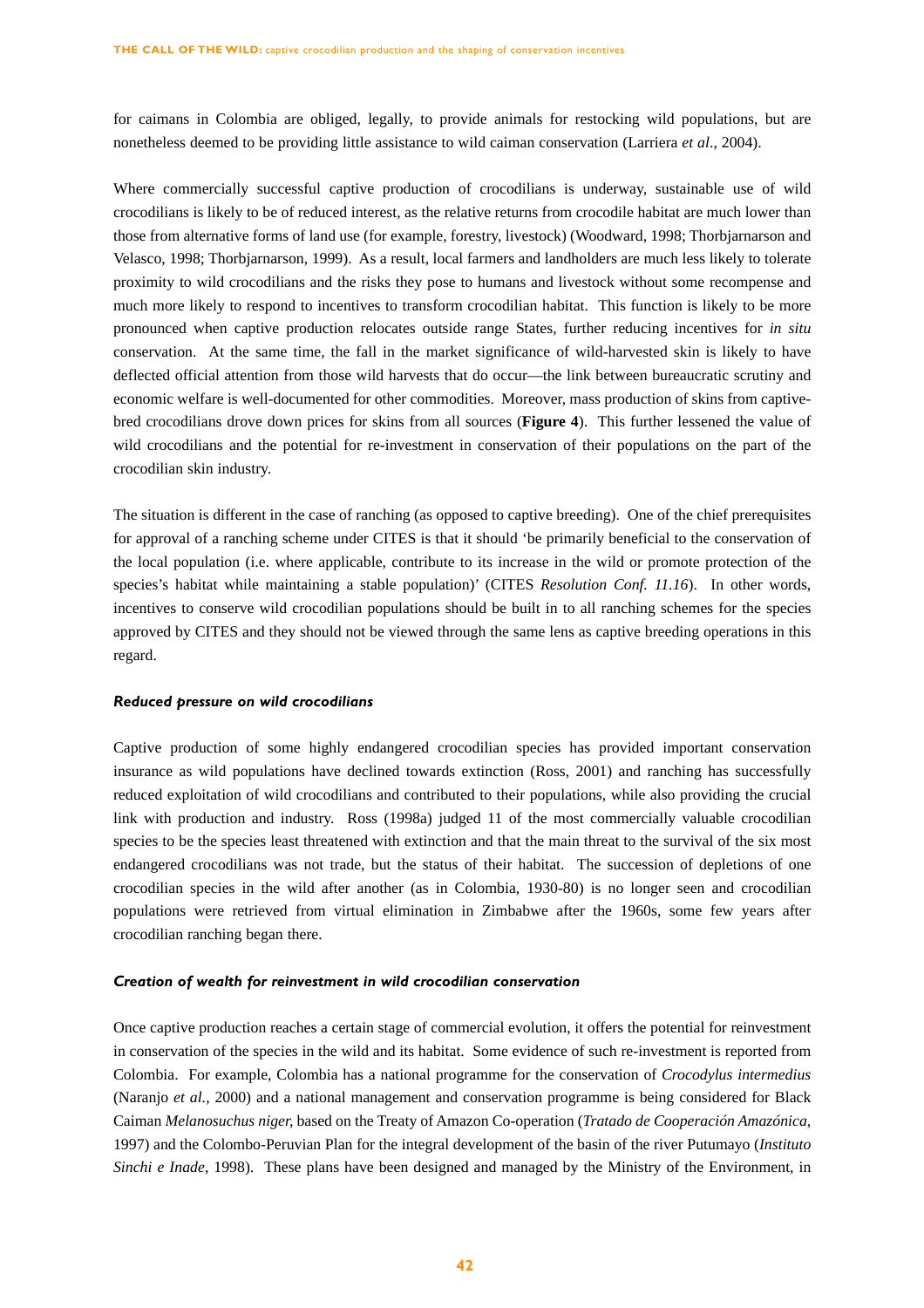collaboration with the domestic crocodilian industry and show the potential to lever conservation gains from nurturing economic incentives for captive breeding of crocodilians. Colombian captive breeding operations also provide crocodilians to re-stock wild populations, as previously noted.

In Zimbabwe, there has been re-investment in wild crocodilian conservation and in the communities neighbouring the crocodilian populations (as in the case of CAMPFIRE).

Commercial production of crocodilians has been a vital component of funding for an endangered species programme for the Chinese Alligator *Alligator sinensis* and Philippine Crocodile *Crocodylus mindorensis* (Ross, 2001).

#### *Enforcement*

Control of illegal trade in the products of endangered crocodilians was rendered more complicated by introducing legally acquired farmed products into the market (Luxmoore *et al.*, 1984). However, CITES requirements that farmed crocodilian skins be marked to attempt to address this problem, and the fact that numerous crocodilian use programmes have demonstrated that the capacity-building required (and paid for) by commercial use results in greatly improved enforcement and decreased illegal activity (Ross, 2001), has meant that enforcement has not been weakened as a result of a the shift to captive production. The huge Colombian production of caiman has not prevented other Latin American countries from successfully protecting their caiman species (Ross, 2001).

# **CONCLUSIONS:**

As the Discussion has summarized, the drivers for the shift in crocodilian skin production from wild to captive animals were initially mainly conservation, regulation, science and the dearth of wild crocodilians remaining to supply the trade, at least in Colombia and Zimbabwe, but a second wave of incentives for captive production were more commercial in nature and, ultimately, market-led. Indeed, the drivers for captive production and the drivers for market preference became closely connected to the point where, just as attributes of wild-sourced skins used to coincide with those valued by the crocodilian skin industry, so do those from captive crocodilians (epitomized by quality and reliability of supply) now coincide with what the market wants. The availability of high-grade skins from captive production had an affect on the whole industry, with the effect of creating a middle market of expanded significance, typified by new competition between different leathers and ventures into new markets. The change in production also brought new entrants into the industry and new associations. Changes that were separate but parallel with these developments, such as restructuring by the dominant retailing sector, also led to the favouring of skins from captive crocodilians by the market. The move to ranching and captive breeding of crocodilians is widely considered to have been a conservation success until now, but what conclusions may be drawn regarding production methods and the future conservation of crocodilians as the captive breeding component continues to grow, while ranching remains relatively stationary?

The premise of market-driven conservation, on which much crocodilian conservation has been founded, is that the financial benefits of commercial exploitation of the species can be harnessed within a management and regulatory framework to provide strong incentives for conservation. This study has reaffirmed that links between the crocodilian skin industry and wild populations of crocodilians are diminishing as wild-harvested crocodilians decrease in significance in the industry. The conservation rationale for restimulating trade in wild crocodilian skin is clear—wild crocodilians can be imbued with a trade value and, furthermore, one which outweighs their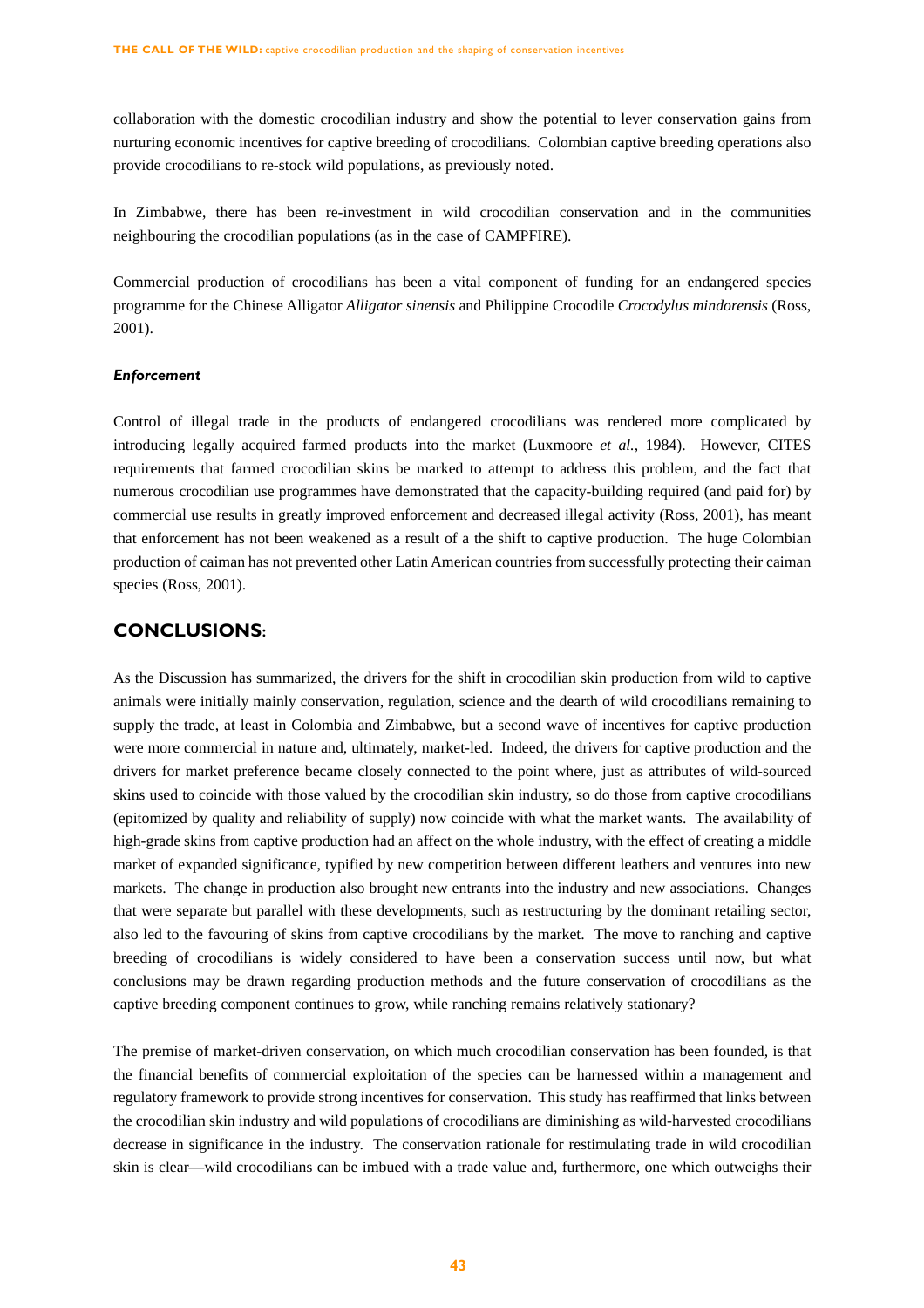nuisance factor and the value of other potential uses of their habitat. It is important that such attributes should once again be valued by the crocodilian skin industry, so that sustainable harvesting of wild crocodilians (i.e. hunting or ranching) can be maintained. What is less clear is how this might be achieved. Producers have lost influence and this reduces the potential to squeeze a conservation message into the supply chain, as conservation is not an issue at the retail end of the chain—conservation does not sell crocodilian skin products; the link has been all but lost. The large retailers of the modern crocodilian skin industry would appear to have the power to turn it around, but market imperatives must obviously be adhered to. Satisfaction of both conservation and market criteria could be achieved, however, and in this regard the following are worth considering:

- The crocodilian skin industry, or any industry founded on wild resources, is unwise to turn its back on the wild supply. Unpredictable impacts on the industry (for example, disease, changes in consumer preferences on a global scale) could shake its reliance on captive-reared stock.
- Wild crocodilian skins retain some advantages in today's market—wild classic skins remain at the vanguard of the strategy of luxury brands. Indeed, the market and industry appear to continue holding a special place for these skins, with evidence that a range of industry participants continue to make considerable profit trading in it.
- As noted by several respondents—including one major retailer—and by MacGregor (2002), conservation messages are not precluded from the fashion world and, with careful planning and development, conservation and brand messages could be synchronized and complementary.
- Captive breeding has a role to play and should not be viewed as a production method that needs stamping out. It may offer little to conservation in the short term, but in the medium and long term it does offer the potential for re-investment in conserving wild crocodilian populations. This business cycle is well understood in Colombia where an alliance between industry and regulators is developing the industry along lines that promise to hit its original goals crafted 20 years ago—those of rural development and conservation—albeit at a sub-optimal level.

# **RECOMMENDATIONS**

Bearing in mind the opportunities for satisfying conservation and market criteria for crocodilian skins outlined above, the following recommendations are made for capitalizing on market potential to favour conservation.

#### **Conservation bodies, in co-operation with crocodilian skin industry participants, should.....**

*...seek out conservation champions—*These are needed to re-embed conservation concerns throughout the crocodilian skin industry. Since there is a range of media and messages to choose from, it is a priority for industry stakeholders to collaborate, share ideas and decide strategies on this. Providing a united front will help to convey the message most efficiently, but the identification and co-opting of salient and visible stakeholders will be key. The process of imbuing a conservation message with market acceptibility will take time, necessitating long-term and constant pressure, but history has shown that producers and traders have long-term involvement in the crocodilian skin industry and it is therefore in their interests to be open to ideas for the long-term benefit of the industry. As the middle market is a follower of the luxury market, it will be important to ensure conservation messages meet the various needs of this market. Moreover, as Japan is a prime consumer of crocodilian leather, and as the market for this expands into the rest of Asia, conservation messages will need to bear this audience in mind, especially.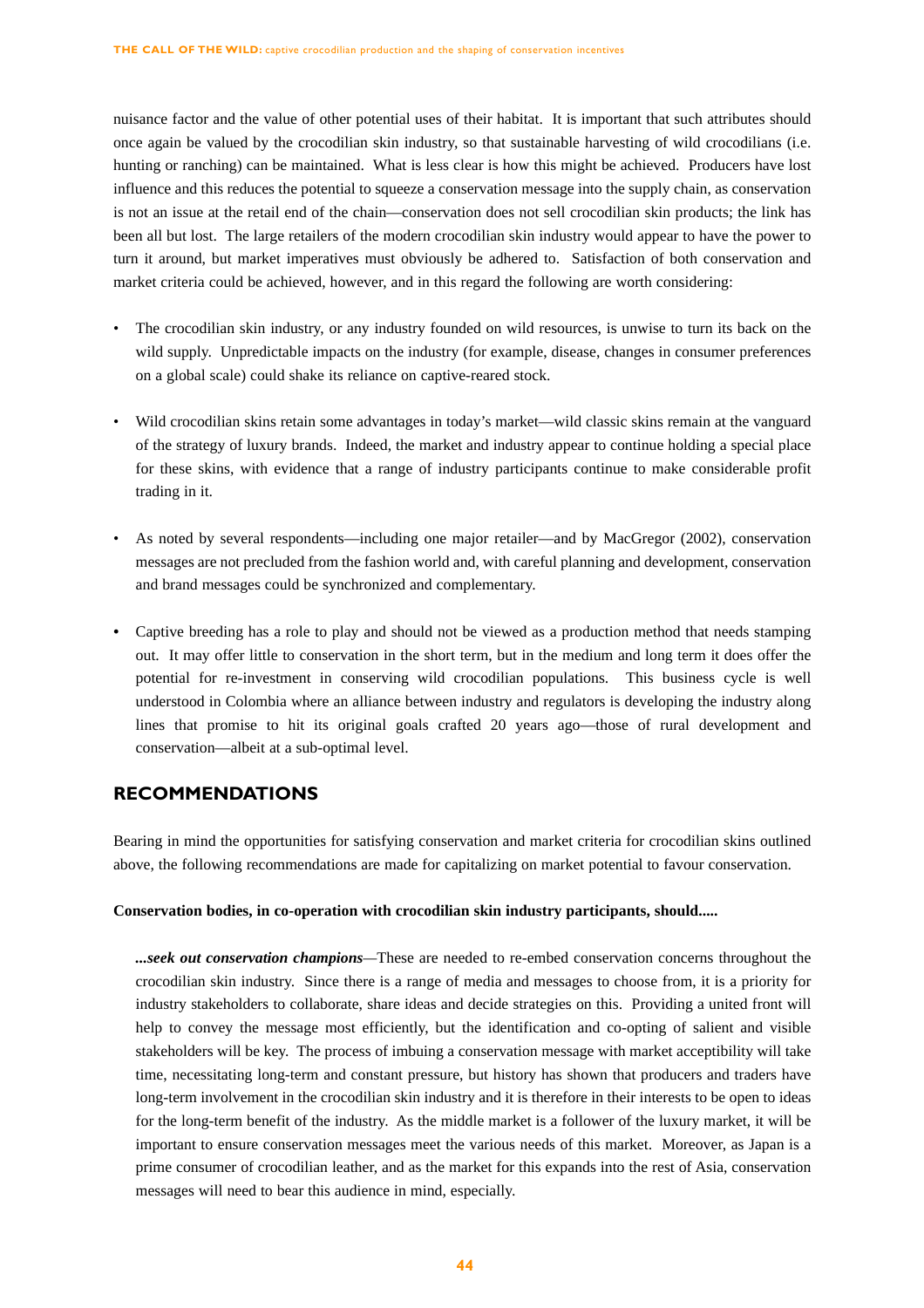*....encourage retailers to realize the potential benefits of the conservation message as a marketing tool—* This recommendation is closely linked to the previous one, but focuses specifically on retailers, as they are key industry participants to involve. In particular, brand retailers who maintain wild crocodilian skins as premier product, but fail to convey attendant conservation messages, hold great potential for effecting market-led conservation. There are likely to be unexplored opportunities for introducing a conservation dimension into their core brand objectives and for marketing this dimension as a positive differentiator from other brands; perhaps the traditional romantic and rugged notions of crocodilian hunting could become fashion messages*.* 

**Crocodilian range State governments, donor agencies and private companies should work together to....**

**....manage supply, in order to place wild crocodilian populations once again at the heart of the industry.** The volume of skins supplied is a crucial determinant of available opportunities for conservation. Management should include the use of economic incentives, particularly as the crocodilian skin industry is ripe for employing these throughout its supply chain owing to the successful and solid nature of the industry structure. Management options need to be identified and assessed but, among others, should include consideration of:

*Tied trade—*regulation of trade to ensure that captive-bred production promotes conservation through tied trade volumes with ranched and wild harvest production.

*Capping captive breeding—*mechanisms could include a moratorium on new captive breeding enterprises for export outside range States, and domestic quotas.

*Quota systems* to help authorities efficiently manage domestic production and the international trade.

*Stimulation of smallholder entry and sustainability along the supply chain—it is a priority to lower barriers* to entry to the industry for those range States with responsible management of their wild crocodilians that wish to supply. This is particularly so in range States where opportunities need to be seized for realizing the maximum level of economic value of crocodilians, but where funds and management systems are not available to facilitate this.

*Development of a 'conservation brand'* founded on wild and ranched crocodilians to imbue the customer base with conservation values and to seed retailers' procurement strategies.

*Scanning for perverse incentives—*existing policies and regulations, including the mix of CITES and national regulations, should be assessed to identify any negative or perverse incentives for conservation, such as export restrictions on skins from wild crocodilians.

*Conservation tithes—*in order to ensure investment in conservation by captive breeding operations, a tithe could be levied on each skin exported from these farms, which could in turn be reinvested in conservation activities.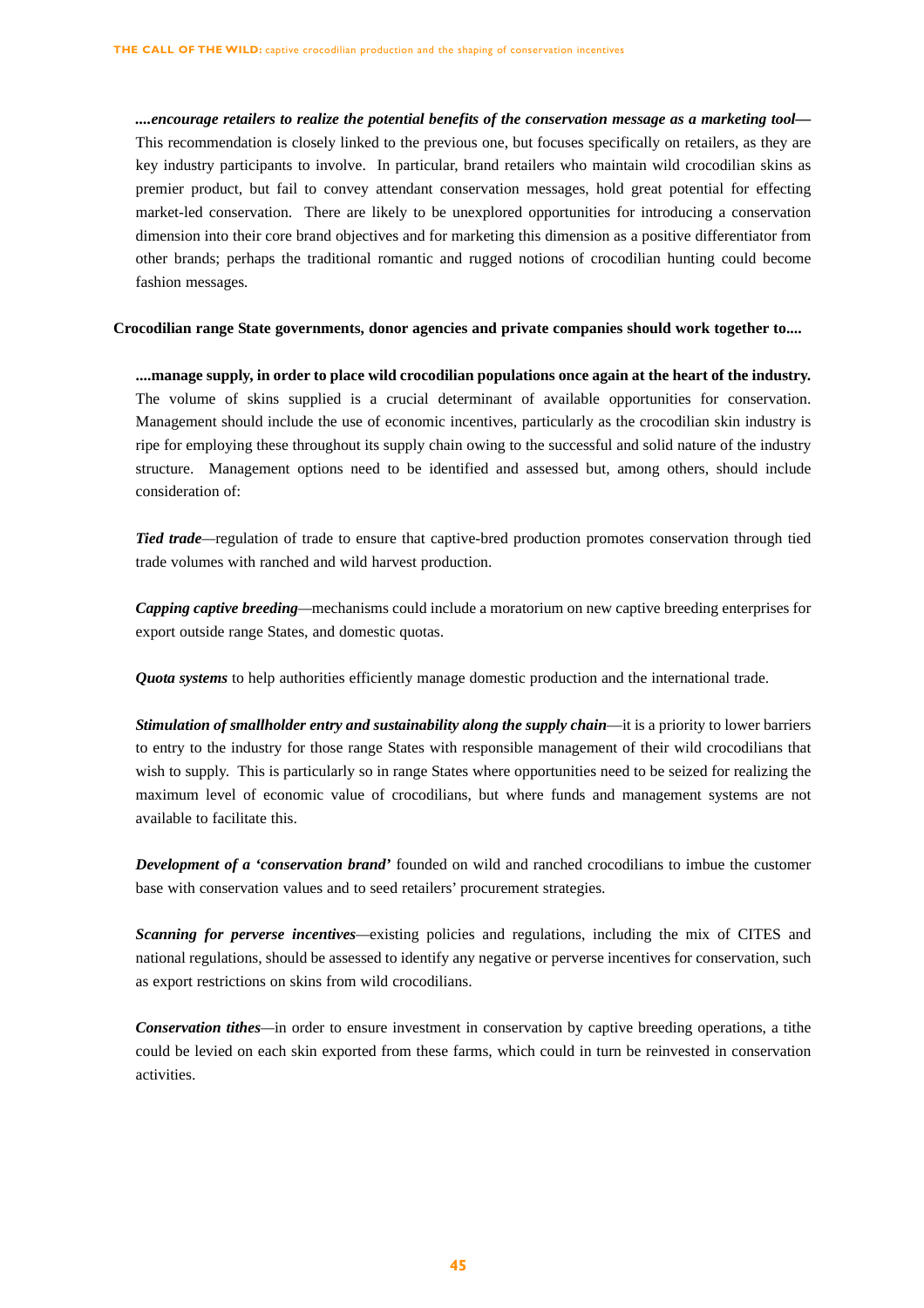**To improve quality and productivity from wild and ranched crocodilians, producers of wild crocodilian skins should.....**

*....focus on quality improvements*—wild-harvested skins have a reputation for relatively poor quality in a market which values quality. To assess how and whether this should be addressed as a means of increasing their market share, the role of quality in the market needs to be better understood, in order to direct producer decisions, marketing efforts, investments in technology, and so on.

*....review enhancement of the value from wild and ranched crocodilian populations*—feasibility studies should be undertaken to review possibilities for maximizing the productivity of crocodilians, for example by enhancing the value of the trade in hides and by diversifying into trade in crocodilian meat and other byproducts of the main trade.

*....research into the potential role of industry associations in securing advantage for wild and ranched crocodilian skins*—industry associations have proved useful mechanisms for levering positive change at producer level in industries including the crocodilian skin industry. Their potential role in bringing benefits—such as lower risks, increased opportunities and better access to information and technology—to producers of wild crocodilian skins should be investigated.

*...learn by example*—there is a wealth of experience in sustainable use of wild crocodilians to learn from, for example, in the case of Zimbabwe, but also experience with alligators from ranched and wild harvests in the USA. Such programmes will stand the best chance of succeeding if they are flexible, collaborative, marketfocused and innovative, perhaps using resource managers to access opportunities for marketing skins, paying attention to the attributes of wild and ranched crocodilians.

### **To maximize potential usefulness of trade data, CITES Parties should.....**

*....improve data—*CITES Parties need to invest in an expanded trade database that more keenly supports conservation requirements. Database source codes already reflect the variety of crocodilian production regimes being used, but the usefulness of the data would be enhanced if they included declared trade values, which would increase transparency, private sector interest and research potential.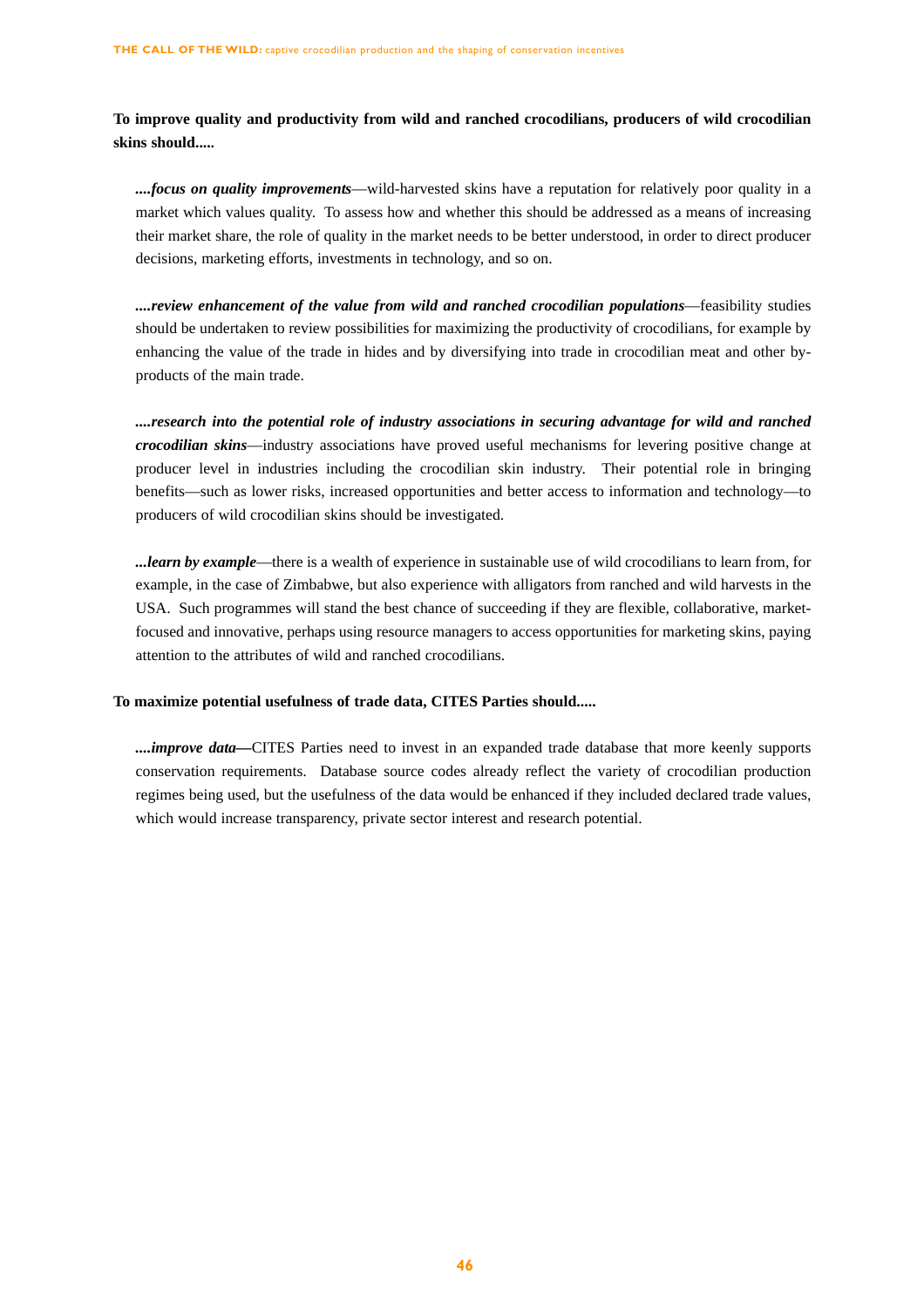# **REFERENCES**

- Anon. (1987–2002). Annual reports on the performance of the crocodile-rearing industry in Zimbabwe. Submitted by the Crocodile Farmers'Association of Zimbabwe (CFAZ) at meetings between CFAZ and the Department of National Parks and Wildlife Management of Zimbabwe. Unpublished.
- Anon. (1992a). Workshop on trade issues and conservation of crocodiles. In: *Crocodiles, Proceedings of the 11th Working Meeting of the Crocodile Specialist Group*. IUCN—The World Conservation Union, Gland, Switzerland.
- Anon. (1992b). *Global Biodiversity: Status of the Earth's Living Resources*. Chapman and Hall, London.
- Anon. (1996). Japanese women yesterday and today. *About Japan* series number 5. Foreign Press Center.
- Anon. (1997). Asia's lapse of luxury. *The Economist* (UK). 4 December.
- Anon. (1999a). Don't mix your designers. *The Economist* (UK). 14 January.
- Anon. (1999b). Feeling sorry for themselves. *The Economist* (UK). 8 April.
- Anon. (2001). Gucci goes hell for leather. *Vogue* (UK). www.vogue.co.uk. 31 July. Viewed 24 November 2003.
- Anon. (2002a). Every cloud has a satin lining. *The Economist* (UK). 21 March.
- Anon. (2002b). The changing global leather industry. *Gator Tales* 9(3). American Alligator Cycle of Protection Inc., Dade City, Florida, USA.
- Anon. (2002c). *Japan—A Pocket Guide*. Foreign Press Center, Japan.
- Anon. (2002d). *Facts and Figures of Japan, 2002*. Foreign Press Center, Japan.
- Anon. (2002e). *Japan Almanac 2002*. The Asahi Shimbun Company.
- Anon. (2003a). Non-foods sector spurs Innscor profits. *Zimbabwe Independent*. 19 September. www.theindependent.co.zw/news/2003/September/Friday19/911.html. Viewed 4 May 2004.
- Anon. (2003b). Not yet in the bag. *The Economist* (UK)2002. 23 October.
- Anon. (2003c). A plague on all our businesses. *The Economist* (UK). 17 April.
- Anon. (2003d). *Fashionistas can't get enough Aussie croc*. 5 December. www.smh.com.au/articles/2003/12/03/1070351647220.html?from=storyrhs. Viewed 3 May 2004.
- Anon. (2003e). When profits go out of fashion. *The Economist* (UK). 6 March.
- Anon. (2004a). Business sense. A survey of fashion. *The Economist* (UK). 6 March.
- Anon. (2004b). Brand extension, with Jacuzzi. *The Economist* (UK). 28 February.
- Anon. (2004c). No end of luxury. A survey of fashion. *The Economist* (UK). 6 March.
- Anon. (2005). Export quotas. www.cites.org. Viewed 15 May 2006.
- Anon. (2006). The Crocodile Hunter. Wikipedia, The Free Encyclopaedia. http://en.wikipedia.org/wiki/The\_Crocodile\_Hunter#Influence\_on\_other\_crocodile\_hunters Viewed 16 May 2006.
- Bafana (2001). Fast-Track Cyclone Hits Mat North [Analysis]. *Zimbabwe Independent*. www.zimbabwesituation.com/jan14.html. Viewed 12 January.
- Brazitis, P. (1987). Identification of crocodilian skins and products. In: Webb, G.J.W., Manolis, S.C. and Whitehead, P.J. (Eds). *Wildlife Management: Crocodiles and Alligators*. Surrey Beatty and Sons Pty Ltd in association with The Conservation Commission of the Northern Territory. Cited in Jenkins and Broad (1994).
- Britton, A. (2002). A Brief History of Crocodilian Conservation. www.flmnh.ufl.edu/cnhc/cbd-con-1e.htm. Viewed 6 June 2006.
- Bryant, P.J. (2002). *Biodiversity and Conservation*. http://darwin.bio.uci.edu/~sustain/bio65/Titlpage.htm#Table%20of%20contents. Viewed 3 May 2004.
- Caldwell, J. (2004). World Trade in Crocodilian Skins, 2000-2002. Report prepared as part of the International Alligator and Crocodile Trade Study. UNEP-WCMC, Cambridge, UK.
- Ferguson *et al.* (2004). Ranching. Draft report. CITES Secretariat, Geneva, Switzerland.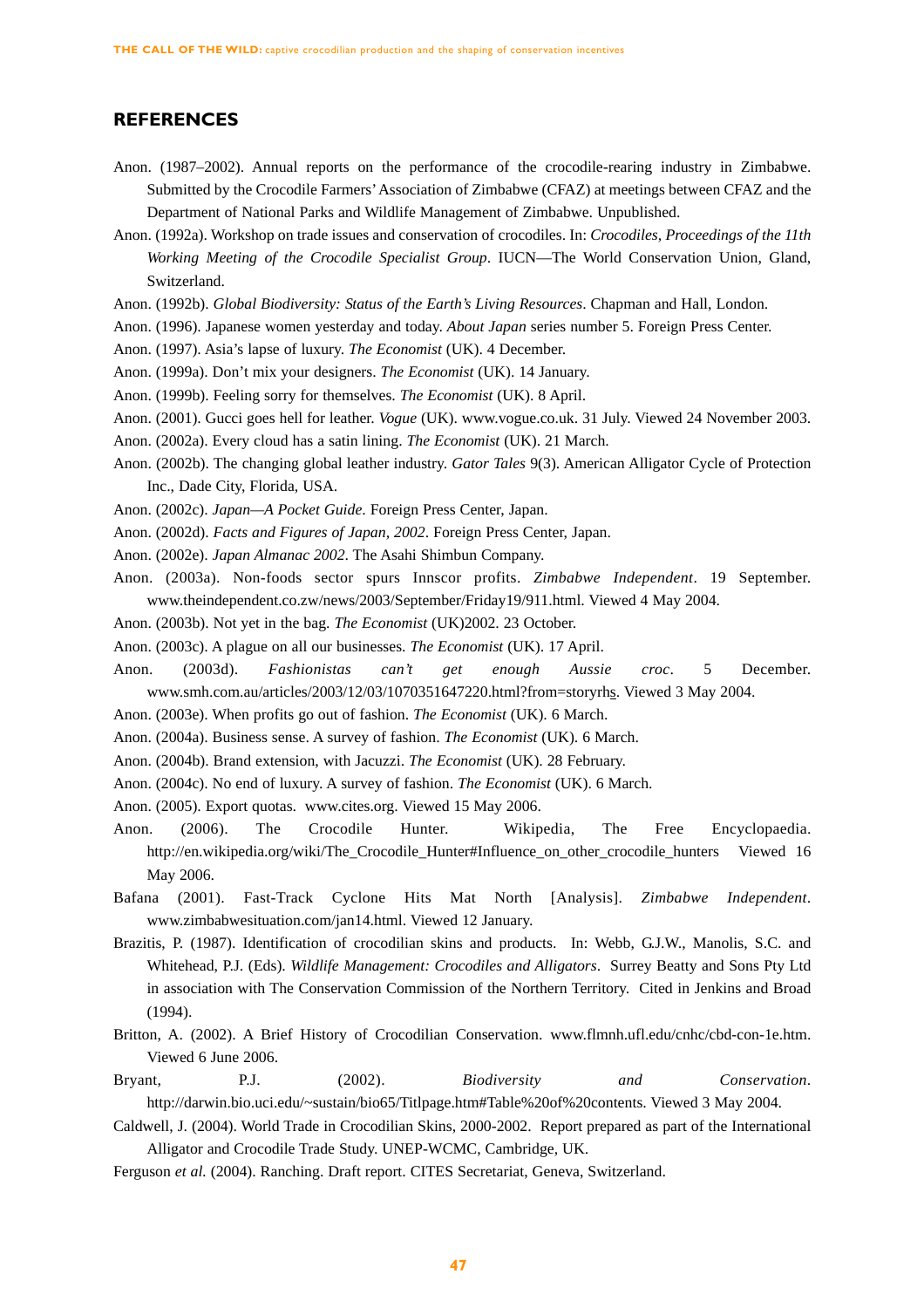- Fernandez, C. and Luxmoore, R. (1996). The Crocodile Industry in Papua New Guinea. Pp. 233-275. In: Swanson, T., Fernandez Ugalde, C. and Luxmoore, R. *Survey of Wildlife Management Regimes for Sustainable Utilization*. Darwin Initiative Project. Cambridge, UK. Cited in Ross (2001).
- Hockstader, L. and Brulliard, K. (2003). Hot Sales, but Out of Whose Hide? *Washington Post* (USA). 17 September.
- Hutton, J.M., Mphande, J.N.B., Graham, A.D. and Roth, H.H. (1987). *Proceedings of the SADCC Workshop on Crocodile Management and Utilization*. Kariba, Zimbabwe, 2–6 June, 1987.
- Hutton, J. (2001). Crocodiles: The legal trade snaps back. Paper given at the Seminar on Regulation, Enforcement and the International Trade in Wildlife, held at Hughes Hall, Cambridge, 17-18 September, 2001.
- Hutton, J., Ross, J.P. and Webb, G. (2001). *Using the Market to Create Incentives for the Conservation of Crocodilians: a Review*. IUCN/SSC Crocodile Specialist Group. 28 pp.
- Hyde, K. (Ed.) (2000). *Thirty Australian champions: Shaping the future for rural Australia*. Rural Industries Research & Development Corporation. www.rirdc.gov.au/champions/LagoonCrocodileFarm.html. Viewed 3 May 2004.
- Instituto Sinchi e Inade (1998). *Plan Colombo—Peruano para el desarrollo integral de la cuenca del río Putumayo*. Secretaría general de la organización de los Estados Americanos. 115 pp.
- Ishii, N. (1990). Global market perspectives: Japanese market implications of species and size class changes in the crocodilian trade. In: *Crocodiles*, *Proceedings of the 10th Working Meetings of the Crocodile Specialist Group.* IUCN—The World Conservation Union, Gland, Switzerland. Pp. 322-6.
- Jenkins, M. and Broad, S. (1994). *International Trade in Reptile Skins. A Review and Analysis of the Main Consumer Markets, 1983-91*. Species in Danger series. TRAFFIC International, Cambridge, UK.
- Jenkins, R.W.G., King, F.W. and Ayarzaguena, J. (1994). Management of captive breeding of wildlife in Colombia, with an emphasis on *Caiman crocodilus fuscus*. Report to the 31st Meeting of the CITES Standing Committee (Doc. SC 31.9.2). CITES Secretariat, Geneva, Switzerland. 44 pp.
- Joanen, T., McNease, L., Elsey, R. and Staton, M. (1997). The commercial consumptive use of the American alligator (Alligator mississippiensis) in Louisiana, its effects on conservation. In: Freese, C. (1997) (Ed.). *Harvesting wild species: implications for biodiversity*. The Johns Hopkins University Press, Baltimore, USA. Cited in Ross (2001).
- Johnson, J. (2003). The race to keep the Gucci dream alive. *Financial Times* (UK). 2 December.
- Johnson, J. and Kapner, F. (2003). The last sector where Made in Europe matters. *Financial Times* (UK). 3 December
- Jones, A. (2005). Arnault fears dollar decline. *Financial Times* (UK). April 2005.
- Kievit, H. (2000). Conservation of the Nile crocodile: Has CITES helped or hindered? In: Hutton, J.M and Dickson, B. *Endangered Species: Threatened Convention. The Past, Presentand Future of CITES*. Earthscan, London. Pp. 88-97.
- King, F.W. and Burke, R.L. (1989). *Crocodilian, Tuatara and Turtle Species of the World. A taxonomic and geographic reference*. Assoc. Systematics Collections, Washington D.C. xxii + 216 pp.
- Koh, C.H. (1998). Presentation on trade—Asia report. In: *Crocodiles, Proceedings of the 15th Working Meeting of the Crocodile Specialist Group*. IUCN—The World Conservation Union, Gland, Switzerland.
- Larriera, A., Webb, G., Velasco, A.B., Rodriguez, M. and Ortiz, B. (2004). Mission to Colombia. IUCN-SSC Crocodile Specialist Group. 30 pp.
- Latham, B. (2001) Missed opportunities. *The Farmer*. www.zimbabwesituation.com/mar17.html. Viewed 12 March.
- Lenander, J. (2003). Hermès back in the saddle. *Fashion net*. www.fashionnet.com. Viewed 24 November 2003.
- Loveridge, J.P. (1996). *A Review of Crocodile Management in Zimbabwe*. University of Zimbabwe, Harare, Zimbabwe. Pp. 172.
- Luxmoore, R.A. (Ed.) (1992). *Directory of Crocodilian Farming Operations*. 2nd edition. IUCN, Gland, Switzerland and Cambridge, UK. 350 pp.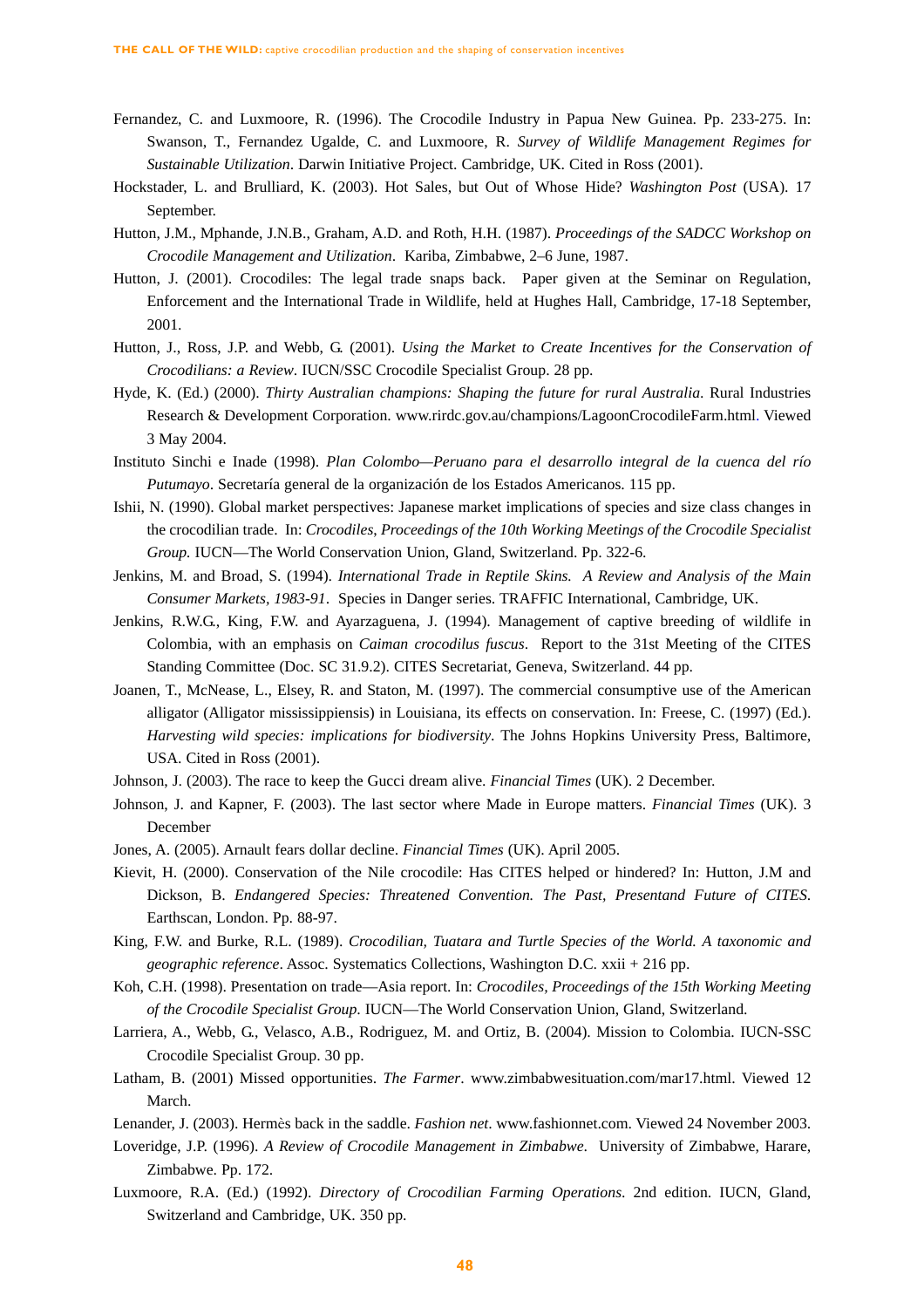- Luxmoore, R.A., Barzdo, J.G., Broad, S.R. and Jones, D.A. (1985). *Directory of Crocodilian Farming Operations*. International Union for Conservation of Nature and Natural Resources, Gland, Switzerland and Cambridge, UK, and CITES Secretariat, Lausanne, Switzerland. 204 pp.
- MacGregor, J. (2001a). *International Trade in Crocodilian Skins: Review and Analysis of the Economic Issues for Conservation*. Cited in Ross (2001).
- MacGregor, J. (2001b). *The potential threats to long-term conservation of wild populations in situ from captivebreeding for trade*. Discussion document submitted to the IUCN/SSC Workshop on Commercial Captive Propagation and Wild Species Conservation, White Oak, FL, USA, December.
- MacGregor, J. (2002). *International Trade in Crocodilian Skins: Review and Analysis of the Trade and Industry Dynamics for Market-based Conservation*. Report for the Crocodile Specialist Group. http://www.flmnh.ufl.edu/herpetology/CROCS/MacGregorFinalDec2002.doc. Viewed July 2006.
- MacGregor, J., Karousakis, K. and Groom, B. (2004). Using Eonomic Incentives and Endangered Species. Environmental Economics Programme Discussion Paper 04-02. IIED. 38 pp.
- McGregor, R. (2003). Back-street bonanza for the counterfeiters. *Financial Times* (UK). 4 November.
- Medem, F. (1985). *Crocodilian Skin Trade in South America*. WWF-US. 49 pp.
- Moyle, B. (2003). Regulation, conservation and incentives. In: Oldfield, S. (Ed.). *The Trade in Wildlife*. Earthscan Publications Ltd., London, UK. Pp. 41–51.
- Naranjo H., Andrade G., Franco, A.M., Ramirez, J., Rodriguez, M., Velasco, A. and Zambrano, H. (2000). *Programa nacional para la conservacion del caiman llanero* (Crocodylus intermedius) *en Colombia*. Pp. 277-283. In: *Crocodiles. Proceedings of the 15th Working Meeting of the Crocodile Specialist Group*. IUCN—The World Conservation Union, Gland, Switzerland and Cambridge, UK: xvii + 541 pp.
- Nueno, J.L. and Quelch, J.A. (1998). The mass marketing of luxury. *Business Horizons* November/December: 61–68.
- Rahman, B. (2003a). A Japanese obsession spreads across Asia. *Financial Times* (UK). 2 December.
- Rahman, B. (2003b). LVMH turns focus on Asia. *Financial Times* (UK). 8 December. Pp. 27.
- Robinson, P. (1999). *Marketing fashion strategies and trends for fashion brands.* FT Retail and Consumer, London. 208 pp.
- Rodriguez, M. (Ed.) (2000). *Estado y distribución de los Crocodylia en Colombia*. Ministerio del Medio Ambiente. Bogotá, Colombia. 71 pp.
- Ross, J.P. (Ed.) (1998a). *Crocodiles*. *Status Survey and Conservation Action Plan*. 2nd edition. IUCN/SSC Crocodile Specialist Group. IUCN, Gland, Switzerland and Cambridge, UK. viii + 96 pp.
- Ross, J.P. (1998b). Report on crocodilian trade from Latin America. Paper presented at the 14th Working Meeting of the Crocodile Specialist Group, Singapore, 14-17 July.
- Ross, J.P. (2001). Commercial captive breeding of crocodilians. Paper appended to Hutton *et al*. (2001).
- Ross, J.P. (2004). Editorial—consolidation in the industry. *CSG Newsletter.*
- Sawaji, O. (2002). Elements of style. *Look Japan* July: 26–27.
- Sgobbi, A (2000). *Managing Wildlife via Trade: The Case of the Nile Crocodile*. MSc Thesis. Department of Economics, University College London, London, UK.
- Silverstein, M.J. and Fiske, N. (2003). Luxury for the masses. *Harvard Business Review*, April.
- Terazono, E. (2004). Diamonds are an old girl's best friend. *Financial Times* (UK). 10 February.
- Thorbjarnarson, J. (1999). Crocodile tears and skins: international trade, economic restraints and limits to the sustainable use of crocodilians. *Conservation Biology* 13(3): 465-470. Cited in Ross (2001).
- Thorbjarnarson, J. and Velasco, A. (1998). *Venezuela's caiman harvest programme; an historical perspective and analysis of its conservation benefits.* Wildlife Conservation Society working paper no. 11. Pp. 66. Cited in Ross (2001).
- Tratado de Cooperación Amazónica (1997). *Secretaría Pro tempore*. Caracas, Venezuela
- Voyle, S. (2003). Stores raise their game to deal in dreams. *Financial Time*s (UK). 5 December.
- Woodward, A.R. (1998). *Assessment of the Economic Viability of the Florida Alligator Industry*. Bureau of Wildlife Research. Final report. Cited in Ross (2001).